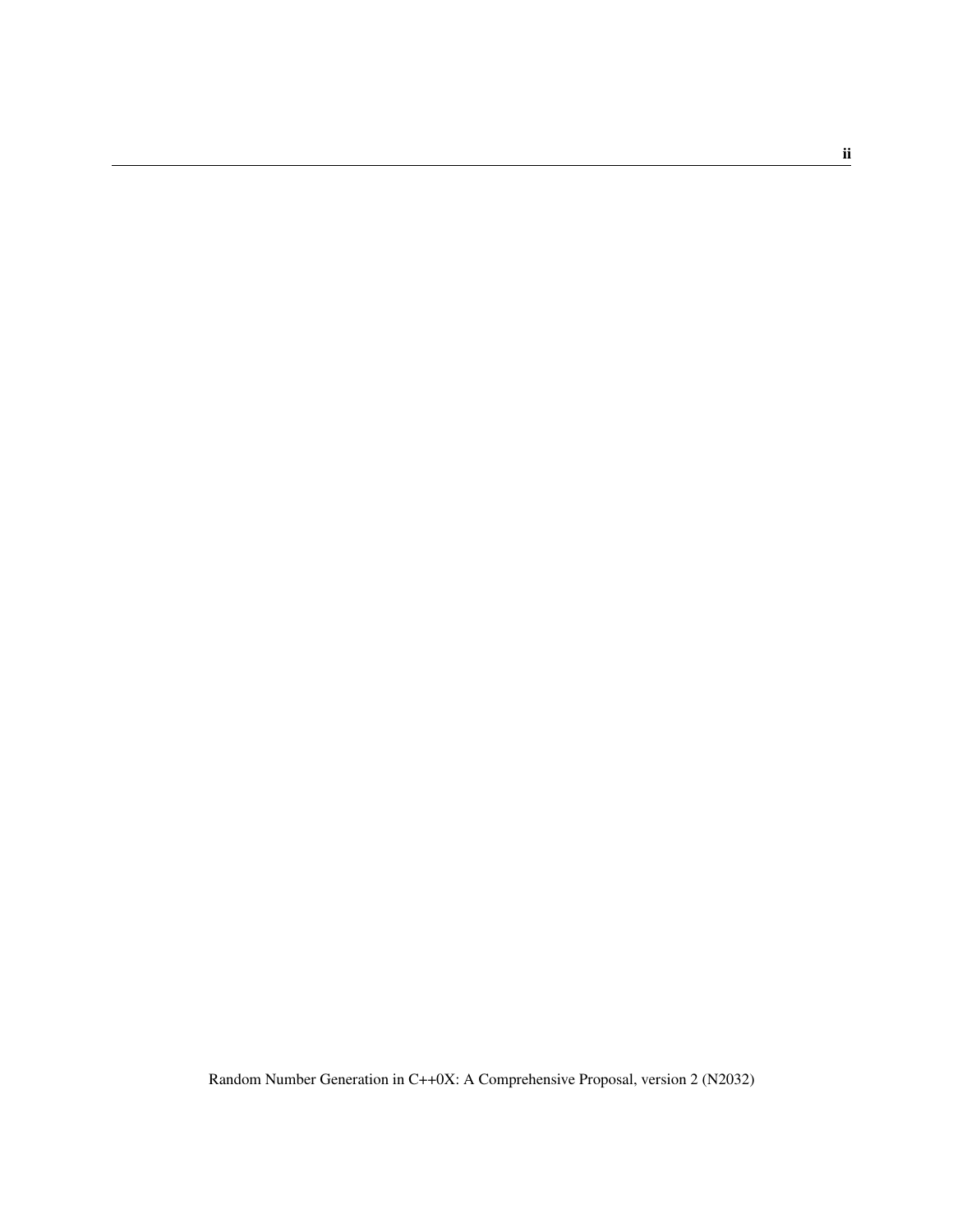## **Contents**

### <span id="page-2-0"></span>**Contents** [iii](#page-2-0)

| <b>List of Tables</b> |  |  |
|-----------------------|--|--|
|                       |  |  |

| 26 Numerics library |                                                                                                                                    | 1                        |
|---------------------|------------------------------------------------------------------------------------------------------------------------------------|--------------------------|
|                     |                                                                                                                                    | $\overline{1}$           |
|                     |                                                                                                                                    |                          |
|                     |                                                                                                                                    | - 1                      |
|                     |                                                                                                                                    | $\overline{\phantom{a}}$ |
|                     |                                                                                                                                    | $\overline{2}$           |
|                     |                                                                                                                                    | $\overline{2}$           |
|                     |                                                                                                                                    | 5                        |
|                     |                                                                                                                                    | 6                        |
|                     |                                                                                                                                    | 8                        |
|                     |                                                                                                                                    | <sup>11</sup>            |
|                     |                                                                                                                                    | -11                      |
|                     |                                                                                                                                    | 12                       |
|                     |                                                                                                                                    | 14                       |
|                     | 26.4.3.4 Class template subtract_with_carry_01_engine                                                                              | 15                       |
|                     |                                                                                                                                    | 17                       |
|                     |                                                                                                                                    | 17                       |
|                     |                                                                                                                                    | 18                       |
|                     |                                                                                                                                    | 20                       |
|                     |                                                                                                                                    | 22                       |
|                     |                                                                                                                                    | 23                       |
|                     |                                                                                                                                    | 25                       |
|                     | 26.4.8 Random number distribution class templates                                                                                  | 26                       |
|                     |                                                                                                                                    | 26                       |
|                     | 26.4.8.1.1<br>Class template uniform_int_distribution                                                                              | 26                       |
|                     | 26.4.8.1.2 Class template uniform_real_distribution                                                                                | 27                       |
|                     |                                                                                                                                    | 28                       |
|                     |                                                                                                                                    | 28                       |
|                     | 26.4.8.2.2                                                                                                                         | 29                       |
|                     | 26.4.8.2.3                                                                                                                         | 30                       |
|                     | 26.4.8.2.4<br>$\label{thm:main} \text{Class template negative\_binomial\_distribution} \quad \ldots \quad \ldots \quad \ldots \,.$ | 31                       |
|                     |                                                                                                                                    |                          |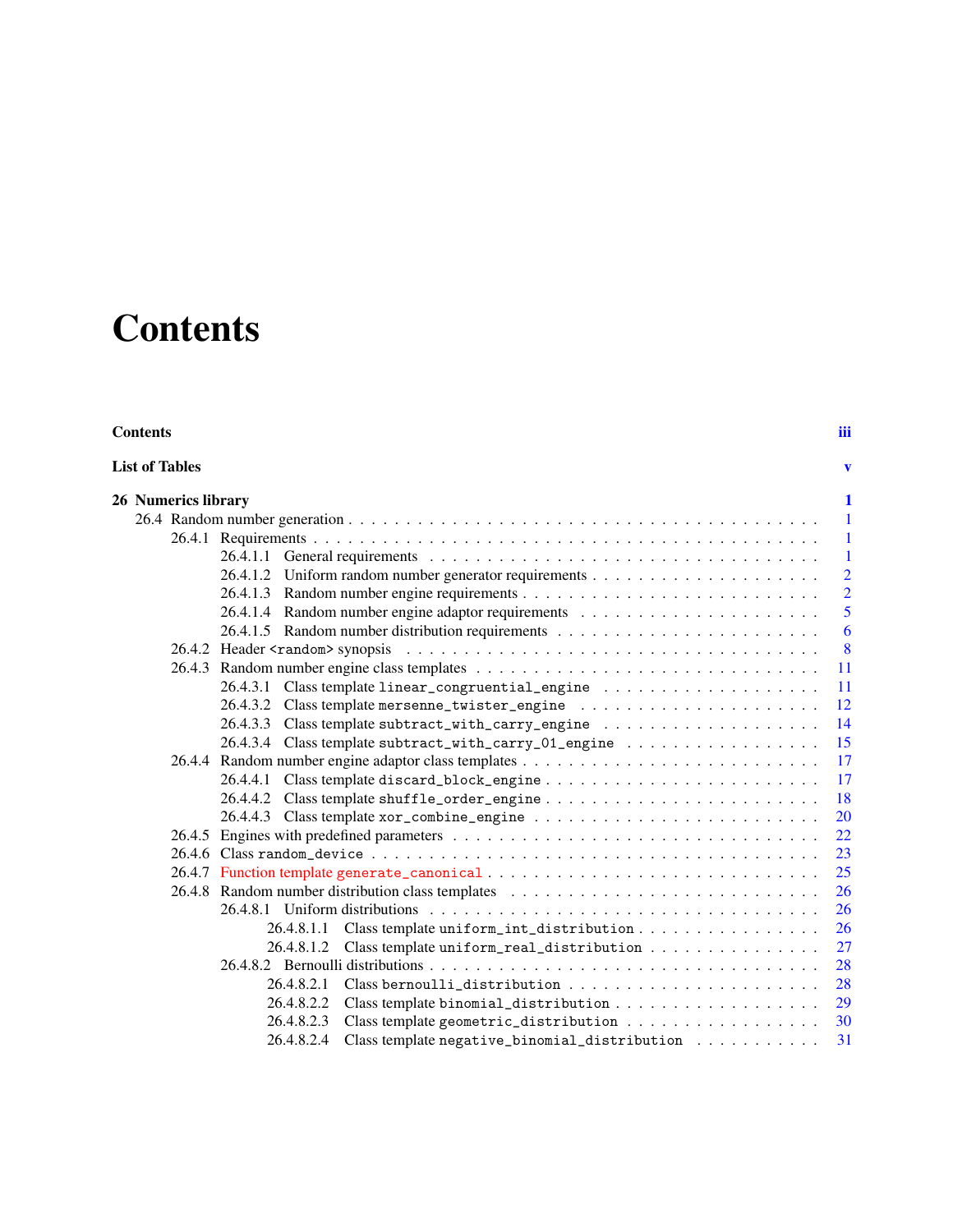|            |                                                                                                                                                                                                                                                                                                                                                                                                                                                 | 32 |
|------------|-------------------------------------------------------------------------------------------------------------------------------------------------------------------------------------------------------------------------------------------------------------------------------------------------------------------------------------------------------------------------------------------------------------------------------------------------|----|
| 26.4.8.3.1 |                                                                                                                                                                                                                                                                                                                                                                                                                                                 | 32 |
| 26.4.8.3.2 | Class template exponential_distribution                                                                                                                                                                                                                                                                                                                                                                                                         | 33 |
| 26.4.8.3.3 |                                                                                                                                                                                                                                                                                                                                                                                                                                                 | 34 |
| 26.4.8.3.4 | $\label{thm:main} \text{Class template weight} \texttt{1}_\texttt{distribution} \texttt{1}_\texttt{t} \texttt{t} \texttt{t} \texttt{t} \texttt{t} \texttt{t} \texttt{t} \texttt{t} \texttt{t} \texttt{t} \texttt{t} \texttt{t} \texttt{t} \texttt{t} \texttt{t} \texttt{t} \texttt{t} \texttt{t} \texttt{t} \texttt{t} \texttt{t} \texttt{t} \texttt{t} \texttt{t} \texttt{t} \texttt{t} \texttt{t} \texttt{t} \texttt{t} \texttt{t} \texttt{t$ | 35 |
| 26.4.8.3.5 | Class template extreme_value_distribution                                                                                                                                                                                                                                                                                                                                                                                                       | 36 |
|            |                                                                                                                                                                                                                                                                                                                                                                                                                                                 | 37 |
| 26.4.8.4.1 | $\label{thm:main} \text{Class template normal\_distribution} \quad \ldots \quad \ldots \quad \ldots \quad \ldots \quad \ldots \, .$                                                                                                                                                                                                                                                                                                             | 37 |
| 26.4.8.4.2 | Class template lognormal_distribution                                                                                                                                                                                                                                                                                                                                                                                                           | 38 |
| 26.4.8.4.3 |                                                                                                                                                                                                                                                                                                                                                                                                                                                 | 39 |
| 26.4.8.4.4 |                                                                                                                                                                                                                                                                                                                                                                                                                                                 | 40 |
| 26.4.8.4.5 |                                                                                                                                                                                                                                                                                                                                                                                                                                                 | 41 |
| 26.4.8.4.6 | Class template student_t_distribution                                                                                                                                                                                                                                                                                                                                                                                                           | 42 |
|            |                                                                                                                                                                                                                                                                                                                                                                                                                                                 | 43 |
| 26.4.8.5.1 |                                                                                                                                                                                                                                                                                                                                                                                                                                                 | 43 |
| 26.4.8.5.2 | Class template piecewise_constant_distribution                                                                                                                                                                                                                                                                                                                                                                                                  | 44 |
| 26.4.8.5.3 | Class template general_pdf_distribution                                                                                                                                                                                                                                                                                                                                                                                                         | 46 |
|            |                                                                                                                                                                                                                                                                                                                                                                                                                                                 |    |

**Index** [49](#page-54-0)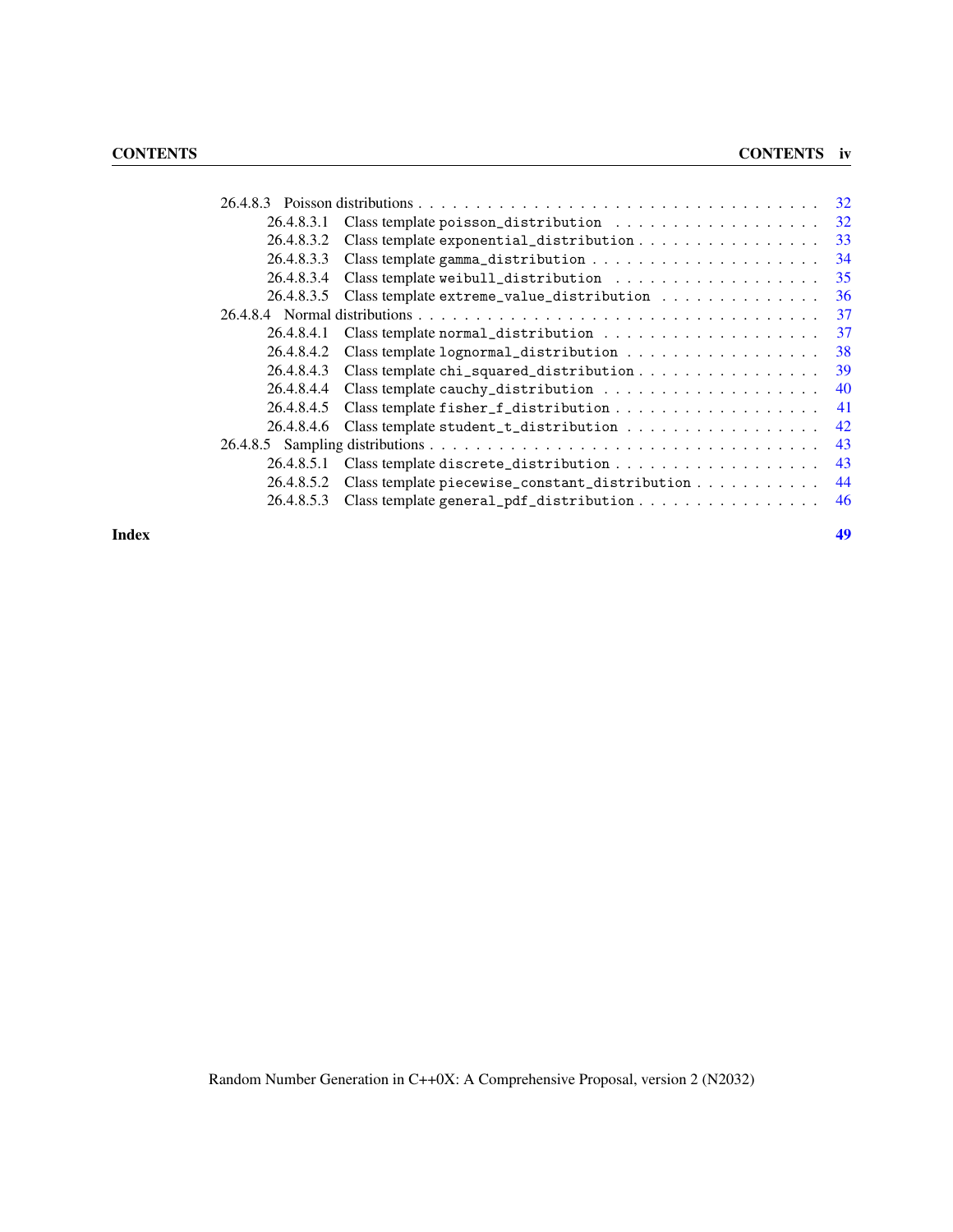# List of Tables

<span id="page-4-0"></span>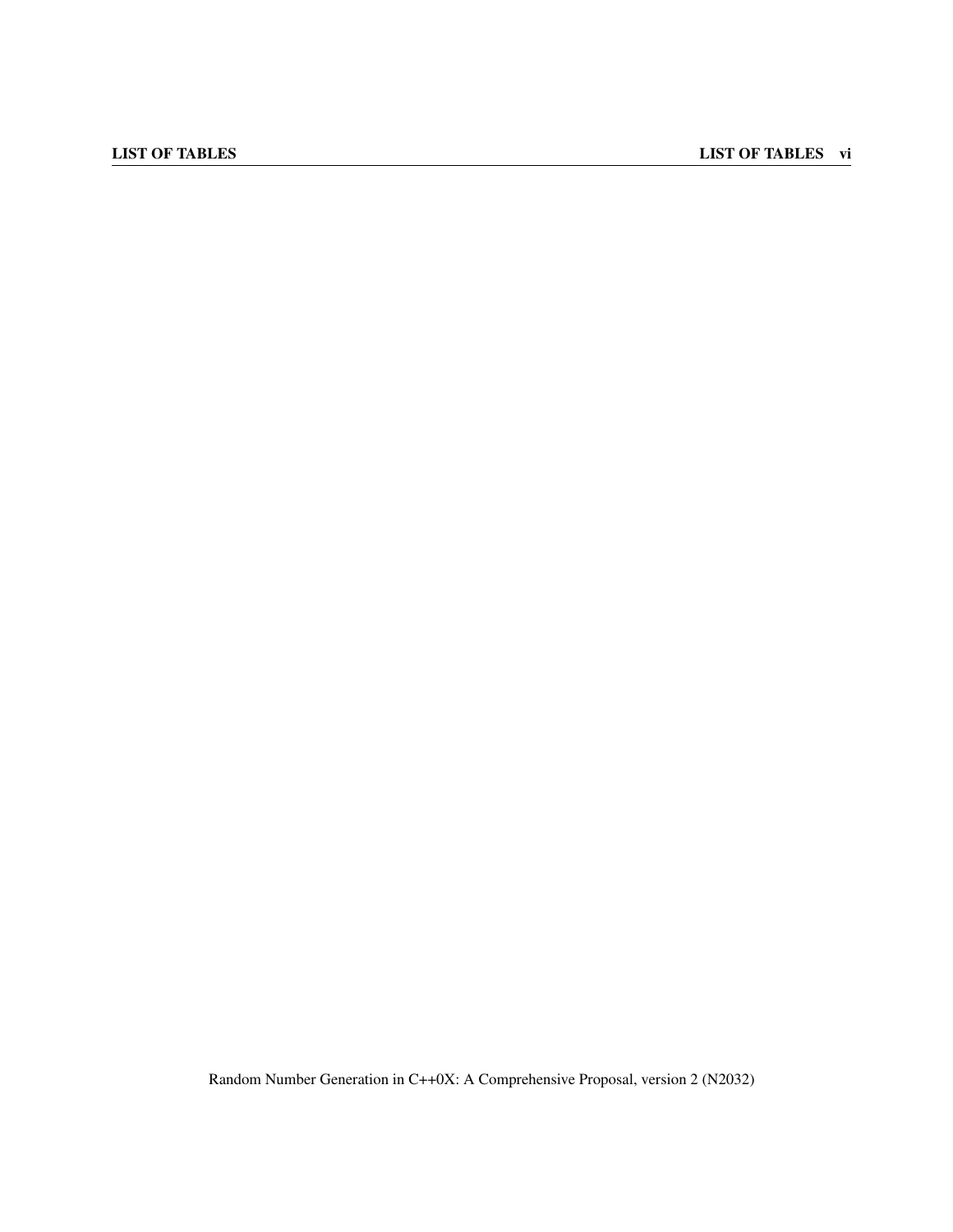## <span id="page-6-4"></span><span id="page-6-0"></span>26 Numerics library [lib.numerics]

### <span id="page-6-1"></span>26.4 Random number generation **and increase and increase and increase in the contract of the contract of the contract of the contract of the contract of the contract of the contract of the contract of the contract of the c**

- 1 This subclause defines a facility for generating (pseudo-)random numbers.
- 2 Four categories of entities are described: *uniform random number generators*, *random number engines*, *random number engine adaptors*, and *random number distributions*. These categorizations are applicable to types that satisfy the corresponding requirements, to objects instantiated from such types, and to templates producing such types when instantiated. [*Note:* These entities are specified in such a way as to permit the binding of any uniform random number generator object e as the argument to any random number distribution object d, thus producing a zero-argument function object such as given by std::tr1::bind(d,e). *— end note*]
- Each of the entities specified via this subclause has an associated arithmetic type [basic.fundamental] identified as result\_type. With T as the result\_type thus associated with such an entity, that entity is characterized
	- a) as *boolean* or equivalently as *boolean-valued*, if T is bool;
	- b) otherwise as *integral* or equivalently as *integer-valued*, if numeric\_limits<T>::is\_integer is true;
	- c) otherwise as *floating* or equivalently as *real-valued*.

If integer-valued, an entity may optionally be further characterized as *signed* or *unsigned*, according to T.

- 4 Unless otherwise specified, all descriptions of calculations in this subclause use mathematical real numbers.
- 5 Throughout this subclause, the operators bitand, bitor, and xordenote the respective conventional bitwise operations. Further,
	- a) the operator rshift denotes a bitwise right shift with zero-valued bits appearing in the high bits of the result, and
	- b) the operator lshift<sub>w</sub> denotes a bitwise left shift with zero-valued bits appearing in the low bits of the result, and whichwhose result is always taken modulo 2*w*.

### <span id="page-6-2"></span>26.4.1 Requirements [lib.rand.req]

### <span id="page-6-3"></span>26.4.1.1 General requirements [lib.rand.req.genl]

- 1 The effect of instantiating a template
	- a) that has a template type parameter named UniformRandomNumberGenerator is undefined unless that typethe corresponding template argument satisfies the requirements of uniform random number generator [\[26.4.1.2\]](#page-7-0).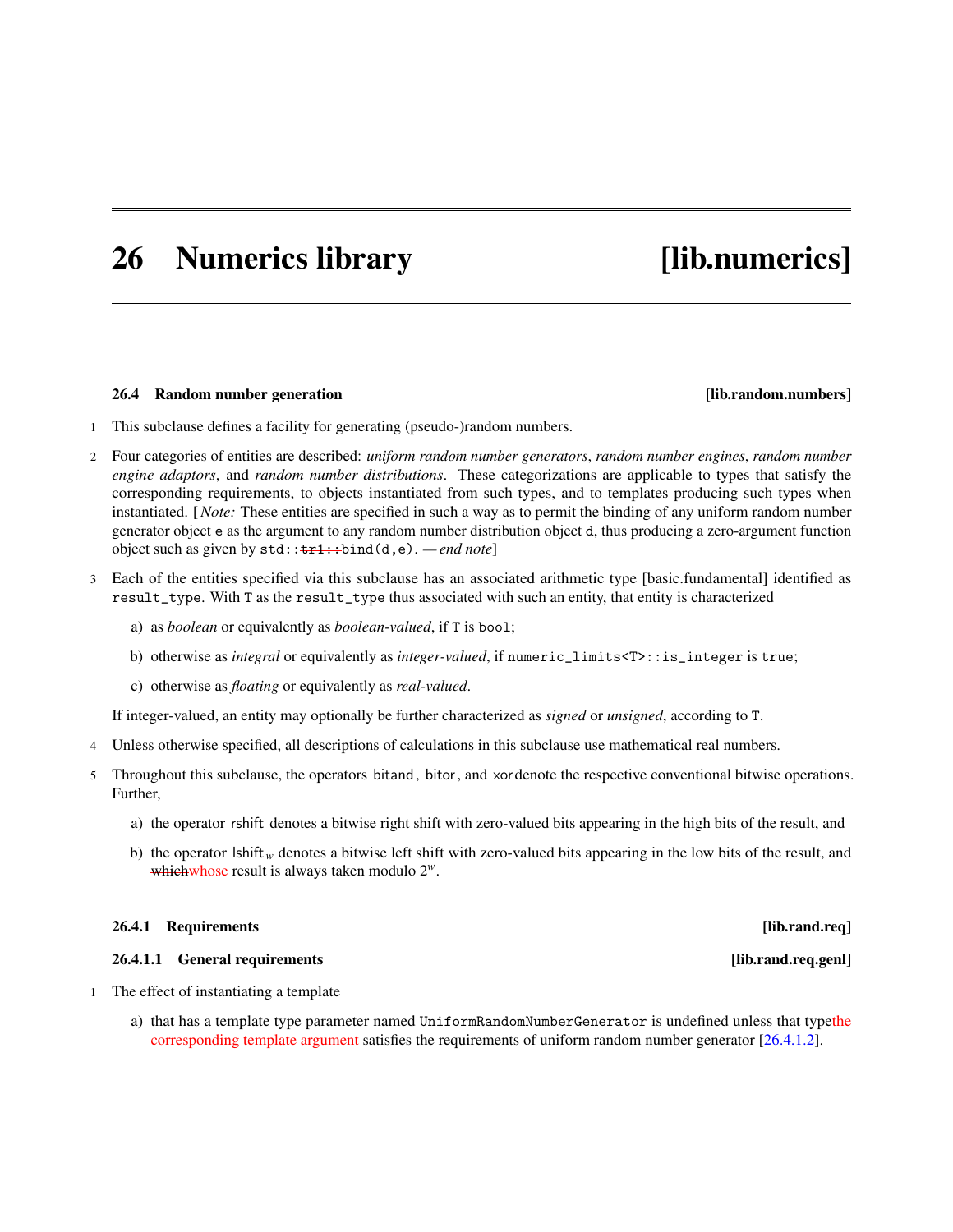- <span id="page-7-5"></span>b) that has a template type parameter named Engine is undefined unless that typethe corresponding template argument satisfies the requirements of uniform random number engine [\[26.4.1.3\]](#page-7-1).
- c) that has a template type parameter named RealType is undefined unless that typethe corresponding template argument is one of float, double, or long double.
- d) that has a template type parameter named IntType is undefined unless that typethe corresponding template argument is one of short,  $\text{int}$ ,  $\text{long}$ ,  $\text{unsigned short}$ ,  $\text{unsigned int}$ , or  $\text{unsigned long.}^{1)}$  $\text{unsigned long.}^{1)}$  $\text{unsigned long.}^{1)}$
- e) that has a template type parameter named UIntType is undefined unless that typethe corresponding template argument is one of unsigned short, unsigned int, or unsigned long. $^{2)}$  $^{2)}$  $^{2)}$
- 2 All members declared static const in any of the following class templates shall be defined in such a way that they are usable as integral constant expressions.

### <span id="page-7-0"></span>26.4.1.2 Uniform random number generator requirements [lib.rand.req.urng]

### 1 A class X satisfies the requirements of a uniform random number generator if the expressions shown in table [1](#page-7-2) are valid and have the indicated semantics. In that table,

- a) T is the type named by X's associated result\_type, and
- b) u is a value of X.

<span id="page-7-2"></span>

| expression      | return type          | pre/post-condition                       | complexity   |
|-----------------|----------------------|------------------------------------------|--------------|
| $X:result_type$ | T                    | T is an arithmetic type                  | compile-time |
|                 |                      | [basic.fundamental] other than           |              |
|                 |                      | bool.                                    |              |
| u()             | т                    | If X is integral, returns a value in the | amortized    |
|                 |                      | closed interval $[X: : min, X: : max]$ ; | constant     |
|                 |                      | otherwise, returns a value in the        |              |
|                 |                      | open interval $(0,1)$ .                  |              |
| X: min          | T, if X is integral; | If X is integral, denotes the least      | compile-time |
|                 | otherwise int.       | value potentially returned by            |              |
|                 |                      | operator(); otherwise denotes 0.         |              |
| X: max          | T, if X is integral; | If X is integral, denotes the greatest   | compile-time |
|                 | otherwise int.       | value potentially returned by            |              |
|                 |                      | operator(); otherwise denotes 1.         |              |

Table 1: Uniform random number generator requirements

### <span id="page-7-1"></span>26.4.1.3 Random number engine requirements [lib.rand.req.eng]

1 A class X that X satisfies the requirements of a uniform random number generator [\[26.4.1.2\]](#page-7-0) also satisfies the requirements

<span id="page-7-3"></span> $<sup>1</sup>$  It is intended that this list be augmented with long long and unsigned long long if and when these types are incorporated into the Working</sup> Paper.

<span id="page-7-4"></span> $\hat{P}$ ) It is intended that this list be augmented with unsigned long long if and when this type is incorporated into the Working Paper.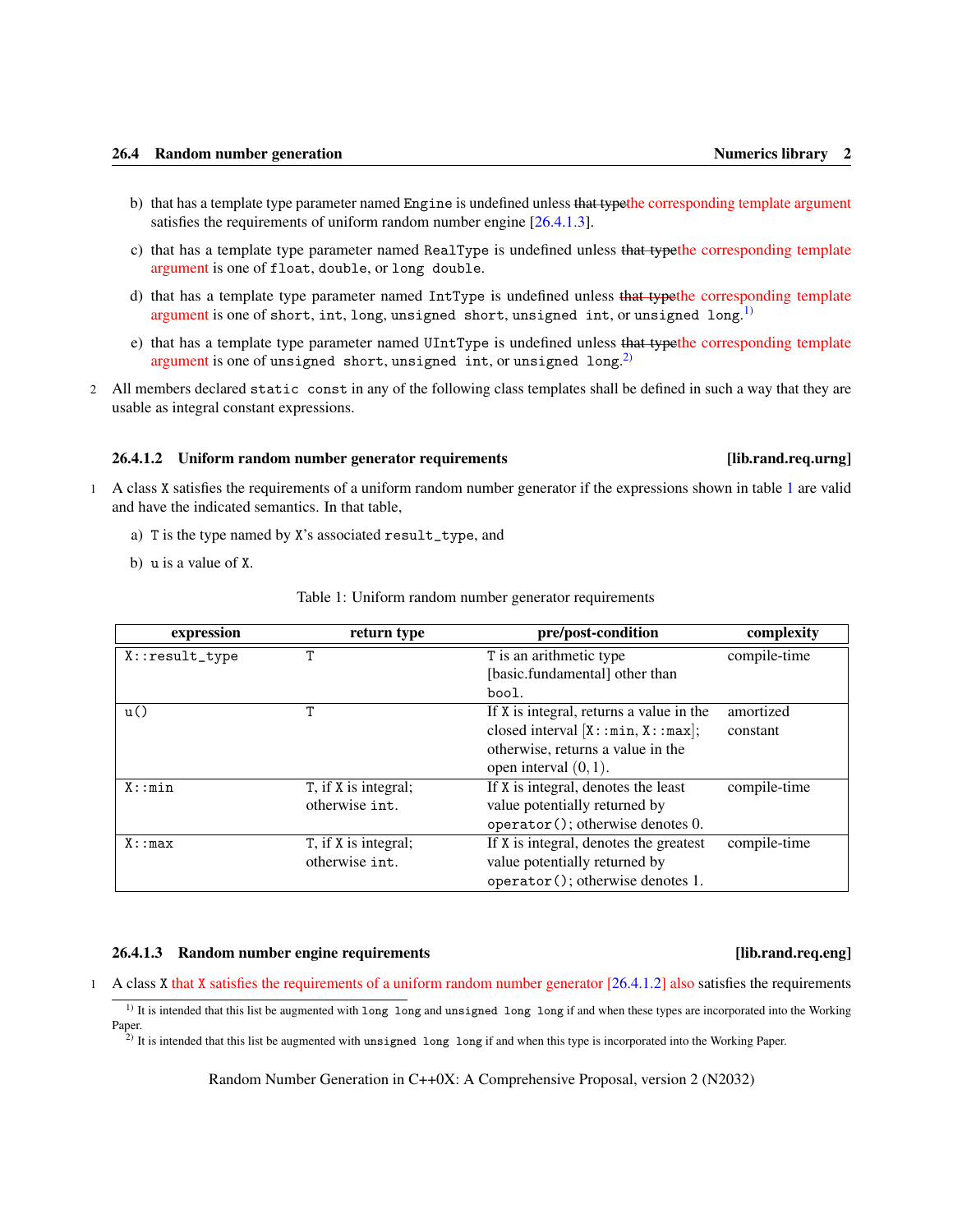<span id="page-8-1"></span>of a random number engine if the expressions shown in table [2](#page-8-0) are valid and have the indicated semantics, and if X also satisfies all other requirements of this section [26.4.1.3.](#page-7-1) In that table and throughout this section [26.4.1.3,](#page-7-1)

- a) T is the type named by X's associated result\_type;
- b)  $t$  is a value of  $T$ ;
- c) u is a value of X, v is an lvalue of X, x and y are (possibly const) values of X;
- d) s is a value of integral type;
- e) g is an lvalue, of a type other than X, that defines a zero-argument function object returning values of type unsigned long;
- f) os is an lvalue of the type of some class template specialization basic\_ostream<charT, traits>; and
- g) is is an lvalue of the type of some class template specialization basic\_istream<charT, traits>;

where charT and traits are constrained according to [lib.strings] and [lib.input.output].

- 2 A random number engine object x has at any given time a state  $x_i$  for some integer  $i \ge 0$ . Upon successful instantiationconstruction, a random number engine x has an initial state  $x_0$ . An engine's state may be established by invoking itsa constructor, seed member function, operator=, or a suitable operator>>.
- 3 The specification of each random number engine defines the size of its state in multiples of the size of its result\_type, given as an integral constant expression. The specification of each random number engine also defines
	- a) the *transition algorithm* TA by which the engine's state  $x_i$  is advanced to its *successor state*  $x_{i+1}$ , and
	- b) the *generation algorithm* GA by which an engine's state is mapped to a value of type result\_type.

### Table 2: Random number engine requirements

<span id="page-8-0"></span>

| expression         | return type | pre/post-condition                                            | complexity                          |
|--------------------|-------------|---------------------------------------------------------------|-------------------------------------|
| X()                |             | Creates an engine with the same<br>initial state as all other | $\mathcal{O}(\text{size of state})$ |
|                    |             |                                                               |                                     |
|                    |             | default-constructed engines of type                           |                                     |
|                    |             | Χ.                                                            |                                     |
| X(s)               |             | Creates an engine with initial state                          | $\mathcal{O}(\text{size of state})$ |
|                    |             | determined by                                                 |                                     |
|                    |             | static_cast <unsigned< td=""><td></td></unsigned<>            |                                     |
|                    |             | $long>(s)$ .                                                  |                                     |
| X(g)               |             | Creates an engine with initial state                          | $\mathcal{O}(\text{size of state})$ |
|                    |             | determined by the results of                                  |                                     |
|                    |             | successive invocations of g. Throws                           |                                     |
|                    |             | what and when g throws.                                       |                                     |
| $u.\text{seed}()$  | void        | post: $u == X()$                                              | same as $X()$                       |
| $u.\text{seed}(s)$ | void        | post: $u == X(s)$                                             | same as $X(s)$                      |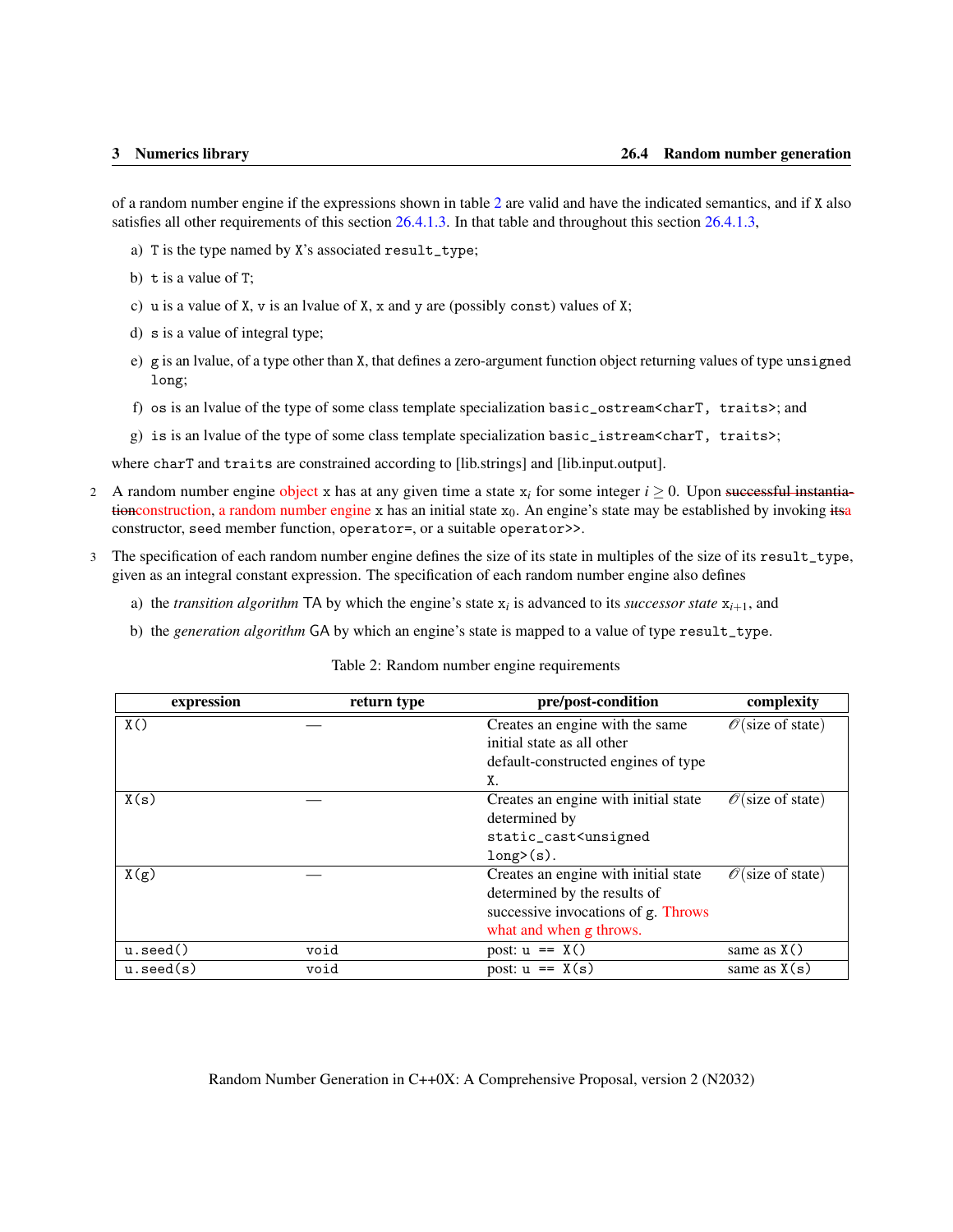### 26.4 Random number generation **Numerics library 4** Numerics library 4

| expression         | return type                 | pre/post-condition                                                                                                                                                                                                                                                                                                                                                                                                                                                                                                                | complexity                          |
|--------------------|-----------------------------|-----------------------------------------------------------------------------------------------------------------------------------------------------------------------------------------------------------------------------------------------------------------------------------------------------------------------------------------------------------------------------------------------------------------------------------------------------------------------------------------------------------------------------------|-------------------------------------|
| $u.\text{seed}(g)$ | void                        | post: If g does not throw, $\mu$ ==<br>$\chi(g)u == v$ , where the state of v is<br>as if constructed by $X(g)$ .<br>Otherwise, the exception is<br>rethrown and the engine's state is<br>deemed invalid. Thereafter, further<br>use of u is undefined except for<br>destruction or invoking a function<br>that establishes a valid state.                                                                                                                                                                                        | same as $\overline{X(g)}$           |
| u()                | T                           | Sets the state to $u_{i+1} = \textsf{TA}(u_i)$ and<br>returns $GA(u_i)$ .                                                                                                                                                                                                                                                                                                                                                                                                                                                         | amortized<br>constant               |
| $x == y$           | bool                        | With $S_x$ and $S_y$ as the infinite<br>sequences of values that would be<br>generated by repeated calls to x()<br>and y(), respectively, returns true<br>if $S_x = S_y$ ; returns false otherwise.                                                                                                                                                                                                                                                                                                                               | $\mathcal{O}(\text{size of state})$ |
| $x = y$            | bool                        | $!(x == y)$                                                                                                                                                                                                                                                                                                                                                                                                                                                                                                                       | $\mathcal{O}(\text{size of state})$ |
| $os \ll x$         | reference to the type of os | With os .fmtflags set to<br>ios_base::dec ios_base::<br>fixed   ios_base::left and the<br>fill character set to the space<br>character, writes to os the textual<br>representation of x's current state.<br>In the output, adjacent numbers are<br>separated by one or more space<br>characters.<br>post: The os . fmtflags and fill<br>character are unchanged.                                                                                                                                                                  | $\mathcal{O}(\text{size of state})$ |
| is $\gg v$         | reference to the type of is | Sets v's state as determined by<br>reading its textual representation<br>from is. If bad input is encountered,<br>ensures that v's state is unchanged<br>by the operation and calls<br>is.setstate(ios::failbit)<br>(which may throw ios::failure<br>[lib.iostate.flags]).<br>pre: The textual representation was<br>previously written using an os<br>whose imbued locale and whose<br>type's template specialization<br>arguments charT and traits were<br>the same as those of is.<br>post: The is. fmtflags are<br>unchanged. | $\mathcal{O}(\text{size of state})$ |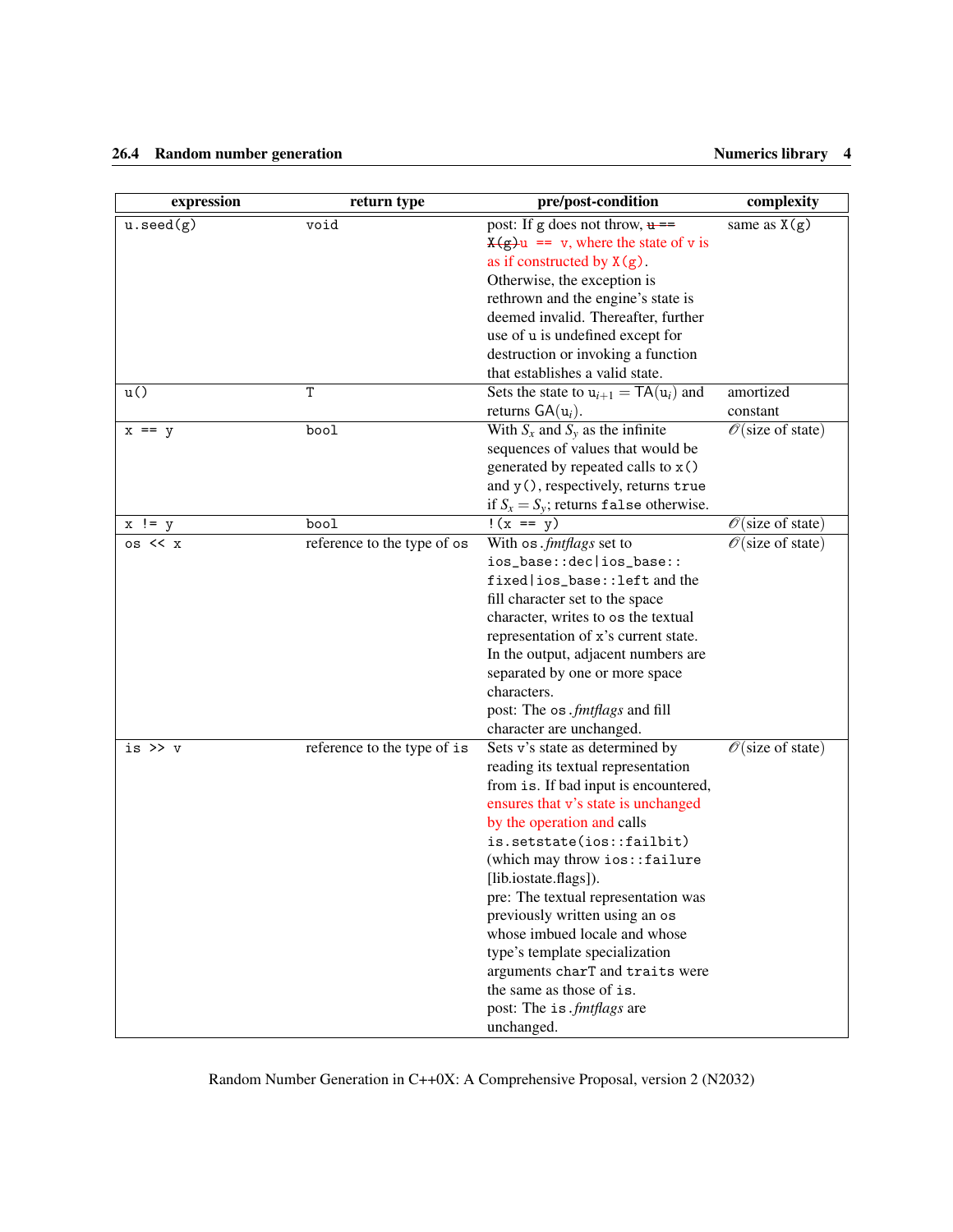- <span id="page-10-2"></span>4 X shall satisfy the requirements of uniform random number generator [\[26.4.1.2\]](#page-7-0) as well as of CopyConstructible [lib.copyconstructible] and of Assignable [lib.container.requirements]. Copy construction and assignment shall each be of complexity  $\mathcal{O}(\text{size of state}).$
- 5 If Gen is an arithmetic type [basic.fundamental], constructors instantiated from template <class Gen> X(Gen& g) as well as member functions instantiated from template <class Gen> void seed(Gen& g) shall have the same effect as X(static\_cast<Gen>(g)). [ *Note:* The cast makes g an rvalue, unsuitable for binding to a reference, to ensure that overload resolution will select the version of seed that takes a single integer argument instead of the version that takes a reference to a function object. *— end note*]
- 6 If a textual representation written via os  $\lt\lt x$  was subsequently read via is  $\gt\gt y$ , then  $x == y$  provided that there have been no intervening invocations of x or of v.

### <span id="page-10-0"></span>26.4.1.4 Random number engine adaptor requirements [lib.rand.req.adapt]

- 1 A random number engine adaptor is a random number engine that takes values produced by some other random number engine or engines, and applies an algorithm to those values in order to deliver a sequence of values with different randomness properties. Engines adapted in this way are termed *base engines* in this context. The terms *unary*, *binary*, and so on, may be used to characterize an adaptor depending on the number *n* of base engines that adaptor utilizes.
- 2 A class X satisfies the requirements of a random number engine adaptor if the expressions shown in table [3](#page-10-1) are valid and have the indicated semantics, and if X and its associated types also satisfies all other requirements of this section [26.4.1.4.](#page-10-0) In that table and throughout this section,
	- a) B<sub>i</sub> is the type of the *i*<sup>th</sup> of X's base engines,  $1 \le i \le n$ ; and
	- b)  $b_i$  is a value of  $B_i$ .

If X is unary, *i* is omitted and understood to be 1.

### Table 3: Random number engine adaptor requirements

<span id="page-10-1"></span>

| expression             | return type   | pre/post-condition             | complexity   |
|------------------------|---------------|--------------------------------|--------------|
| X::base <i>i</i> _type |               |                                | compile time |
| X:basei()              | const $B_i$ & | Returns a reference to $b_i$ . | constant     |

- 3 X shall satisfy the requirements of random number engine [\[26.4.1.3\]](#page-7-1), subject to the following interpretations of those requirements.:
	- a) The base engines of X are arranged in an arbitrary but fixed order, and, unless otherwise specified, that order is consistently used whenever functions are applied to those base engines in turn.
	- b) The complexity of each function is at most the sum of the complexities of the corresponding functions applied to each base engine.
	- c) The state of X includes the state of each of its base engines. The size of X's state is no less than the sum of the base engine sizes. Copying X's state (*e.g.*, during copy construction or copy assignment), includes copying, in turn. each base engine of X.
	- d) The textual representation of X includes, in turn, the textual representation of each of its base engines.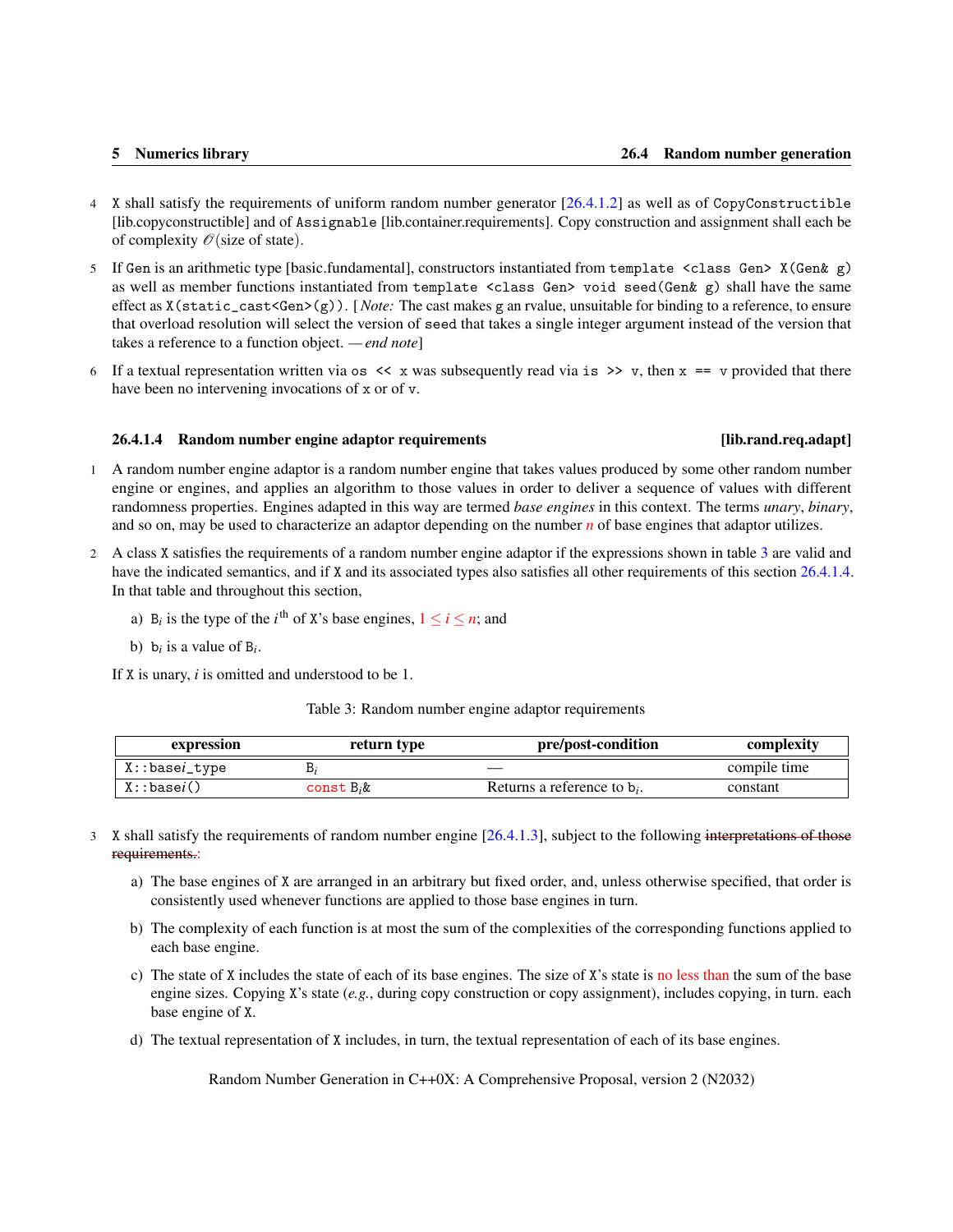- <span id="page-11-2"></span>e) When X::seedX is invoked with no arguments, each of X's base engines is seededconstructed, in turn, as if by its respective default constructor. When X::seedX is invoked with an unsigned long value *s*, each of X's base engines is seededconstructed, in turn, with the next available value from the list  $s + 0$ ,  $s + 1$ , ... . When X::seedX is invoked with a zero-argument function object, each of X's base engines is seeded constructed, in turn, with that function object as argument. [ *Note:* This permits the function object to accumulate side effects. *— end note*]
- f) The equality operator, applied to two operands a1 and a2 of identical engine adaptor type, returns true if and only if each base engine of a1 compares equal, in turn, to the corresponding base engine of a2.
- 4 X shall have one additional constructor with as many arguments as X has base engines. These parameters' types shall correspond to the types of the base engines.*n* or more parameters such that the type of parameter *i*,  $1 \le i \le n$ , is const B*i*& and such that all remaining parameters, if any, have default values. The constructor shall construct X, initializing each of its base engines, in turn, with a copy of the value of the corresponding argument, in no way modifying any of the argument values.

### <span id="page-11-0"></span>26.4.1.5 Random number distribution requirements [lib.rand.req.dist]

- 1 A class X satisfies the requirements of a random number distribution if the expressions shown in table [4](#page-11-1) are valid and have the indicated semantics, and if X and its associated types also satisfies all other requirements of this section [26.4.1.5.](#page-11-0) In that table and throughout this section,
	- a) T is the type named by X's associated result\_type;
	- b) P is the type named by X's associated param\_type;
	- c) u and v areis a values of X and x is a (possibly const) value of X;
	- d) glb and lub are values of T respectively corresponding to the greatest lower bound and the least upper bound on the values potentially returned by u's operator(), as determined by the current values of u's parameters;
	- e) p is a value of P;
	- f) e is an Ivalue of an arbitrary type that satisfies the requirements of a uniform random number generator  $[26.4.1.2]$ ;
	- g) os is an lvalue of the type of some class template specialization basic\_ostream<charT, traits>; and
	- h) is is an lvalue of the type of some class template specialization basic\_istream<charT, traits>;

where charT and traits are constrained according to [lib.strings] and [lib.input.output].

2 The specification of each random number distribution identifies an associated mathematical *probability density function*  $p(z)$  or an associated *discrete probability function*  $P(z_i)$ . Such functions are typically expressed using certain externallysupplied quantities identifiedknown as the *parameters of the distribution*. Such distribution parameters are identified in this context by writing, for example,  $p(z|a,b)$  or  $P(z_i|a,b)$ , to name specific parameters, or by writing, for example,  $p(z | {p})$  or  $P(z_i | {p})$ , to denote a distribution's parameters p taken as a whole.

|  |  | Table 4: Random number distribution requirements |  |  |
|--|--|--------------------------------------------------|--|--|
|--|--|--------------------------------------------------|--|--|

<span id="page-11-1"></span>

| expression           | return type | <b>vre/post-condition</b>         | шехн         |
|----------------------|-------------|-----------------------------------|--------------|
| type<br>$X:result_1$ |             | arithmetic<br>type.<br>' 19. an . | compile-time |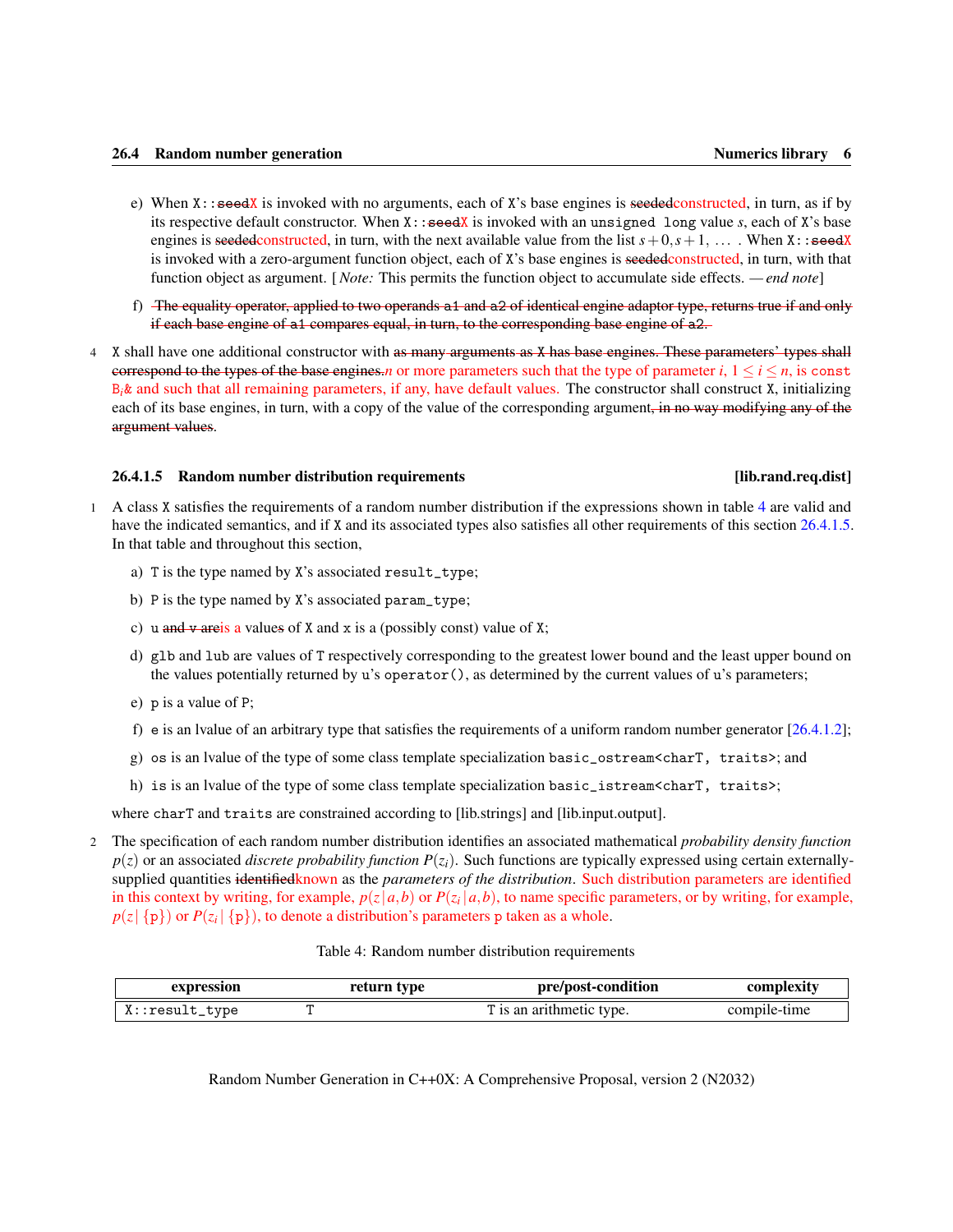### 7 Numerics library 26.4 Random number generation

| expression         | return type                 | pre/post-condition                                                                                                                                                                                                                                                                                             | complexity                                             |
|--------------------|-----------------------------|----------------------------------------------------------------------------------------------------------------------------------------------------------------------------------------------------------------------------------------------------------------------------------------------------------------|--------------------------------------------------------|
| $X:$ : param_type  | $\mathsf{P}$                | P is constructible from the identical<br>values used in the construction of<br>any value of X.                                                                                                                                                                                                                 | compile-time                                           |
| $\overline{X(p)}$  |                             | Creates a distribution whose<br>behavior is indistinguishable from<br>that of a distribution newly<br>constructed directly from the values<br>used to construct p.                                                                                                                                             | same as p's<br>construction                            |
| $u.\text{reset}()$ | void                        | Subsequent uses of u do not depend<br>on values produced by e prior to<br>invoking reset.                                                                                                                                                                                                                      | constant                                               |
| $+x.param()$       | $\mathsf{P}$                | Returns a value that could have<br>been used to construct u in its initial<br>statep such that $X(p)$ . param() ==<br>р.                                                                                                                                                                                       | no worse than the<br>complexity of<br>X(p)             |
| $u.$ param $(p)$   | void                        | post: $u.param() == p$ .                                                                                                                                                                                                                                                                                       | no worse than the<br>complexity of<br>X(p)             |
| u(e)               | T                           | The With $p = u \cdot param$ (), the<br>sequence of numbers returned by<br>successive invocations with the<br>same object e is randomly<br>distributed according to the<br>associated $p(z   \{p\})$ or $P(z_i   \{p\})$<br>function.                                                                          | amortized<br>constant number<br>of invocations of<br>e |
| u(e,p)             | T                           | Returns the same result as would<br>$v(e)$ where v had been freshly<br>constructed with argument p.The<br>sequence of numbers returned by<br>successive invocations with the<br>same objects e and p is randomly<br>distributed according to the<br>associated $p(z   \{p\})$ or $P(z_i   \{p\})$<br>function. | No worse than the<br>complexity of X<br>v(p); v(e);    |
| x.min()            | T                           | Returns g1b.                                                                                                                                                                                                                                                                                                   | constant                                               |
| x.max()            | T                           | Returns 1ub.                                                                                                                                                                                                                                                                                                   | constant                                               |
| $os \lt < x$       | reference to the type of os | Writes to os a textual representation<br>for the parameters and the<br>additional internal data of x.<br>post: The os . fmtflags and fill<br>character are unchanged.                                                                                                                                          | $\mathcal{O}$ (size of state)                          |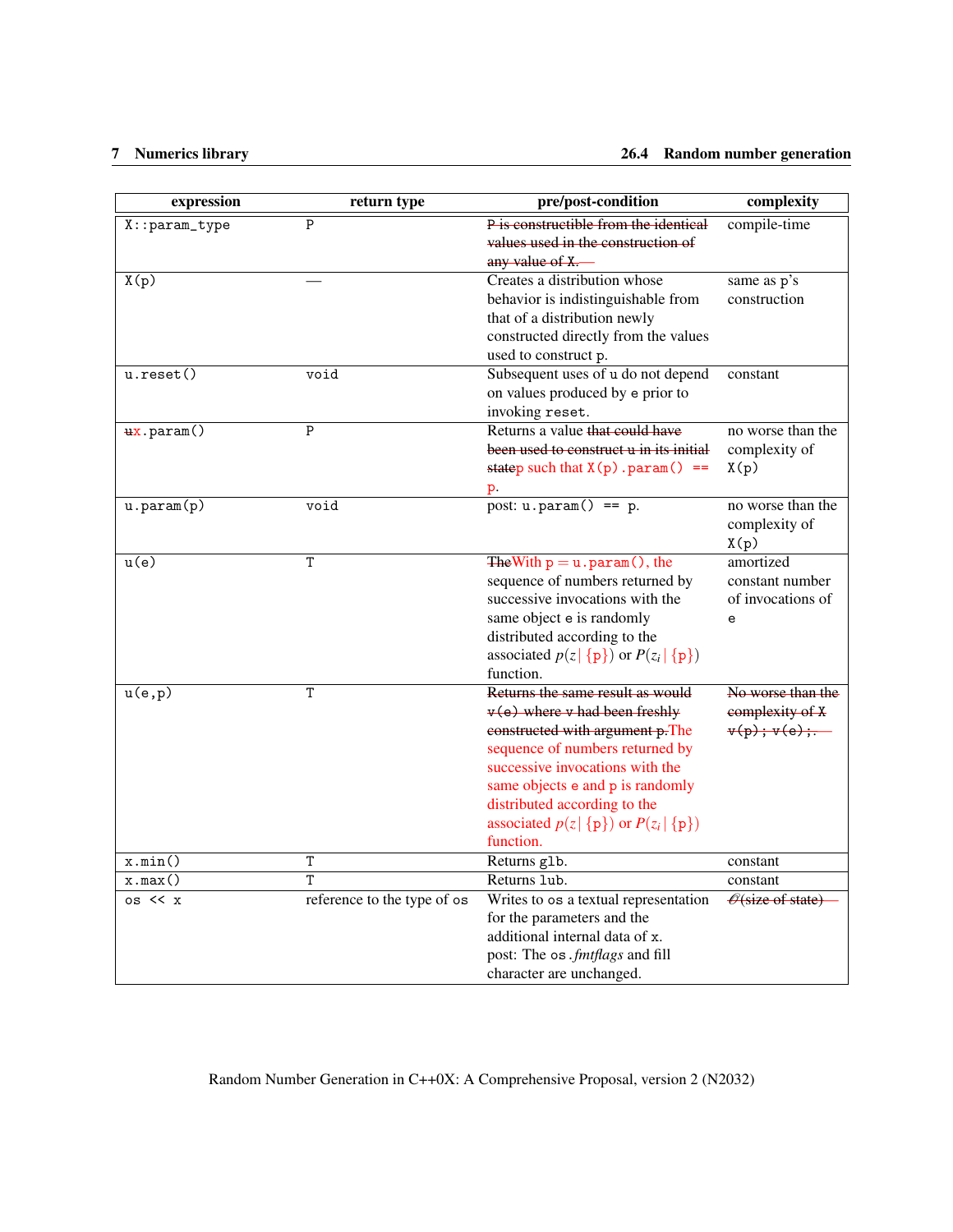<span id="page-13-1"></span>

| expression | return type                 | pre/post-condition                    | complexity                    |
|------------|-----------------------------|---------------------------------------|-------------------------------|
| is $\gg$ u | reference to the type of is | Restores from is the parameters       | $\mathcal{O}$ (size of state) |
|            |                             | and additional internal data of u. If |                               |
|            |                             | bad input is encountered, ensures     |                               |
|            |                             | that u is unchanged by the operation  |                               |
|            |                             | and calls                             |                               |
|            |                             | is.setstate(ios::failbit)             |                               |
|            |                             | $(which may throw ios::failure)$      |                               |
|            |                             | [lib.iostate.flags]).                 |                               |
|            |                             | pre: is provides a textual            |                               |
|            |                             | representation that was previously    |                               |
|            |                             | written using an os whose imbued      |                               |
|            |                             | locale and whose type's template      |                               |
|            |                             | specialization arguments charT and    |                               |
|            |                             | traits were the same as those of      |                               |
|            |                             | is.                                   |                               |
|            |                             | post: The is. <i>fmt flags</i> are    |                               |
|            |                             | unchanged.                            |                               |

- 3 X shall satisfy the requirements of CopyConstructible [lib.copyconstructible] and Assignable [lib.container.requirements]. Copy construction and assignment shall each be of complexity O(size of state).
- 4 The sequence of numbers produced by repeated invocations of  $x(e)$  shall be independent of any invocation of os  $\lt\lt x$ or of any const member function of  $X$  between any of the invocations  $x(e)$ .
- 5 If a textual representation is written using os << x and that representation is restored into the same or a different object y of the same type using is  $\gg y$ , repeated invocations of  $y(e)$  shall produce the same sequence of numbers as would repeated invocations of  $x(e)$ .
- 6 It is unspecified whether  $X:param\_type$  is declared as a (nested) class or via a typedef. In this subclause [26.4,](#page-6-1) declarations of X::param\_type are in the form of typedefs only for convenience of exposition.
- 7 P shall satisfy the requirements of CopyConstructible, Assignable, and EqualityComparable [lib.equalitycomparable]. Copy construction and assignment shall each be of complexity O(number of values used in the source's construction).
- 8 For each of the constructors of X taking arguments corresponding to parameters of the distribution, P shall have a corresponding constructor subject to the same requirements and taking arguments identical in number, type, and default values. Moreover, for each of the member functions of X that return values corresponding to parameters of the distribution, P shall have a corresponding member function with the identical name, type, and semantics.

### <span id="page-13-0"></span>26.4.2 Header <random> synopsis [lib.rand.synopsis]

```
namespace std {
  // [26.4.3.1] Class template linear_congruential_engine
  template <class UIntType, UIntType a, UIntType c, UIntType m>
    class linear_congruential_engine;
```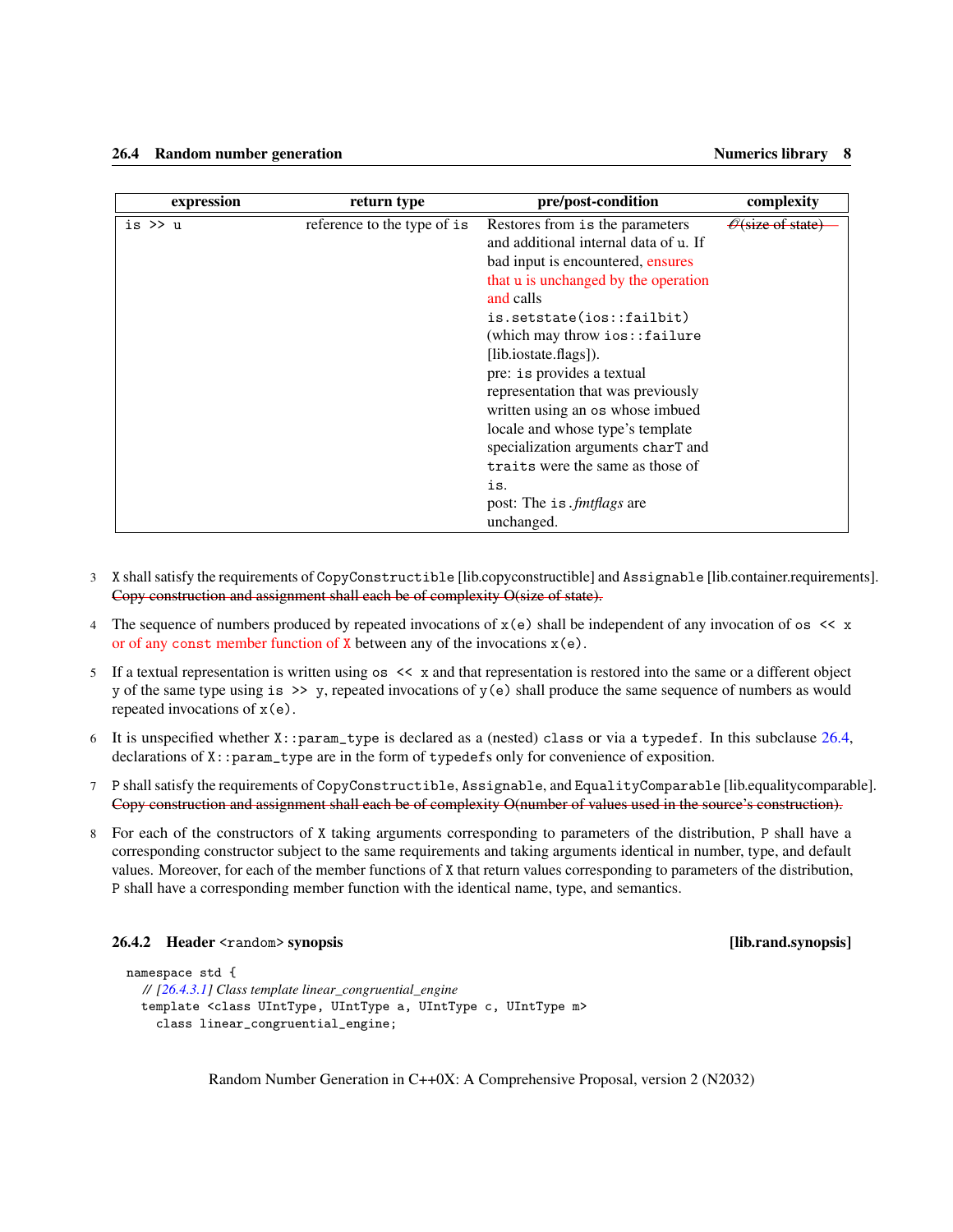```
// [26.4.3.2] Class template mersenne_twister_engine
template <class UIntType, int w, int n, int m, int r,
           UIntType a, int u, int s, UIntType b, int t, UIntType c, int l>
  class mersenne_twister_engine;
// [26.4.3.3] Class template subtract_with_carry_engine
template <class IntType, IntType m, int s, int r>
  class subtract_with_carry_engine;
// [26.4.3.4] Class template subtract_with_carry_01_engine
template <class RealType, int w, int s, int r>
  class subtract_with_carry_01_engine;
// [26.4.4.1] Class template discard_block_engine
template <class Engine, int p, int r>
  class discard_block_engine;
// [26.4.4.2] Class template shuffle_order_engine
template <class Engine, int k>
  class shuffle_order_engine;
// [26.4.4.3] Class template xor_combine_engine
template <class Engine1, int s1, class Engine2, int s2>
  class xor_combine_engine;
// [26.4.5] Engines with predefined parameters
typedef see below minstd_rand0;
typedef see below minstd_rand;
typedef see below mt19937;
typedef see below ranlux_base_01;
typedef see below ranlux64_base_01;
typedef see below ranlux3;
typedef see below ranlux4;
typedef see below ranlux3_01;
typedef see below ranlux4_01;
typedef see below knuth_b;
// [26.4.6] Class random_device
class random_device;
// [26.4.7] Function template generate_canonical
template<class result_type, class UniformRandomNumberGenerator>
  result_type generate_canonical( UniformRandomNumberGenerator & g );
// [26.4.8.1.1] Class template uniform_int_distribution
template <class IntType = int>
  class uniform_int_distribution;
// [26.4.8.1.2] Class template uniform_real_distribution
template <class RealType = double>
```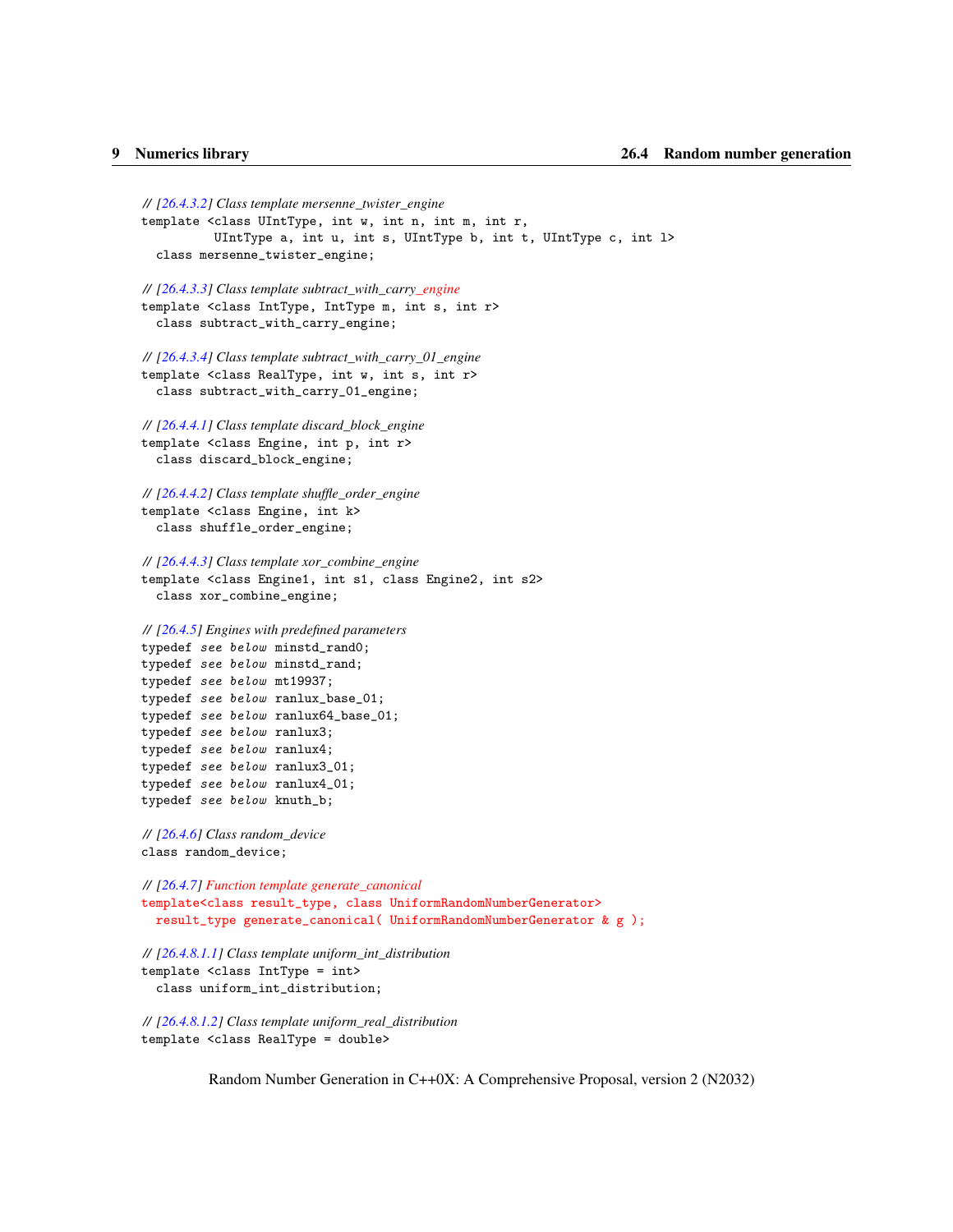class uniform\_real\_distribution;

*// [\[26.4.8.2.1\]](#page-33-1) Class bernoulli\_distribution* class bernoulli\_distribution;

*// [\[26.4.8.2.2\]](#page-34-0) Class template binomial\_distribution* template <class IntType = int> class binomial\_distribution;

*// [\[26.4.8.2.3\]](#page-35-0) Class template geometric\_distribution* template <class IntType = int> class geometric\_distribution;

*// [\[26.4.8.2.4\]](#page-36-0) Class template negative\_binomial\_distribution* template <class IntType = int> class negative\_binomial\_distribution;

*// [\[26.4.8.3.1\]](#page-37-1) Class template poisson\_distribution* template <class IntType = int> class poisson\_distribution;

*// [\[26.4.8.3.2\]](#page-38-0) Class template exponential\_distribution* template <class RealType = double> class exponential\_distribution;

*// [\[26.4.8.3.3\]](#page-39-0) Class template gamma\_distribution* template <class RealType = double> class gamma\_distribution;

*// [\[26.4.8.3.4\]](#page-40-0) Class template weibull\_distribution* template <class RealType = double> class weibull\_distribution;

*// [\[26.4.8.3.5\]](#page-41-0) Class template extreme\_value\_distribution* template <class RealType = double> class extreme\_value\_distribution;

*// [\[26.4.8.4.1\]](#page-42-1) Class template normal\_distribution* template <class RealType = double> class normal\_distribution;

*// [\[26.4.8.4.2\]](#page-43-0) Class template lognormal\_distribution* template <class RealType = double> class lognormal\_distbution;

*// [\[26.4.8.4.3\]](#page-44-0) Class template chi\_squared\_distribution* template <class RealType = double> class chi\_squared\_distribution;

*// [\[26.4.8.4.4\]](#page-45-0) Class template cauchy\_distribution*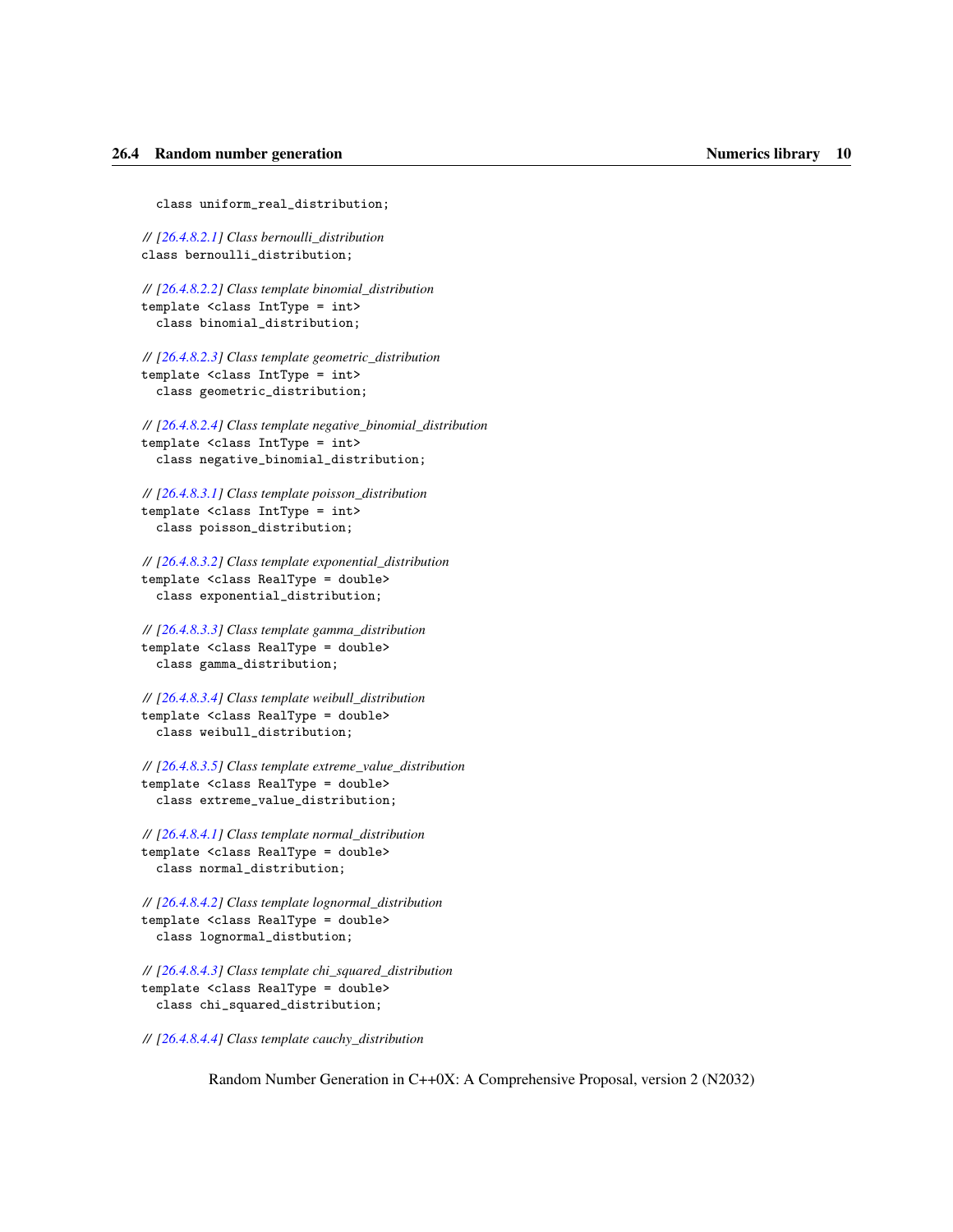```
template <class RealType = double>
  class cauchy_distribution;
// [26.4.8.4.5] Class template fisher_f_distribution
template <class RealType = double>
  class fisher_f_distribution;
// [26.4.8.4.6] Class template student_t_distribution
template <class RealType = double>
  class student_t_distribution;
// [26.4.8.5.1] Class template discrete_distribution
template <class IntType = int>
  class discrete_distribution;
// [26.4.8.5.2] Class template piecewise_constant_distribution
template <class RealType = double>
  class piecewise_constant_distribution;
// [26.4.8.5.3] Class template general_pdf_distribution
template <class RealType = double>
  class general_pdf_distribution;
```

```
} // namespace std
```
### <span id="page-16-0"></span>26.4.3 Random number engine class templates [lib.rand.eng]

- 1 Except where specified otherwise, the complexity of all functions specified in the following sections is constant.
- 2 Except for constructors and for the seed functions that take a zero-argument function objectas required by table [2,](#page-8-0) no function described in this section [26.4.3](#page-16-0) throws an exception.
- 3 Except where specified otherwise, the The class templates specified in this section [26.4.3](#page-16-0) satisfy the requirements of random number engine [\[26.4.1.3\]](#page-7-1). Descriptions are provided here only for operations on the engines that are not described in those requirements or for operations where there is additional semantic information. Declarations for copy constructors, for copy assignment operators, and for equality and inequality operators are not shown in the synopsis.

<span id="page-16-1"></span>26.4.3.1 Class template linear\_congruential\_engine [lib.rand.eng.lcong]

1 A linear\_congruential\_engine random number engine produces unsigned integer random numbers. The state  $x_i$  of a linear\_congruential\_engine object x is of size 1 and consists of a single integer. The transition algorithm is a modular linear function of the form  $TA(x_i) = (a \cdot x_i + c) \text{ mod } m$ ; the generation algorithm is  $GA(x_i) = x_{i+1}$ .

```
template <class UIntType, UIntType a, UIntType c, UIntType m>
class linear_congruential_engine
{
public:
  // types
  typedef UIntType result_type;
  // parameter values and engine characteristics
  static const UIntType multiplier = a;
```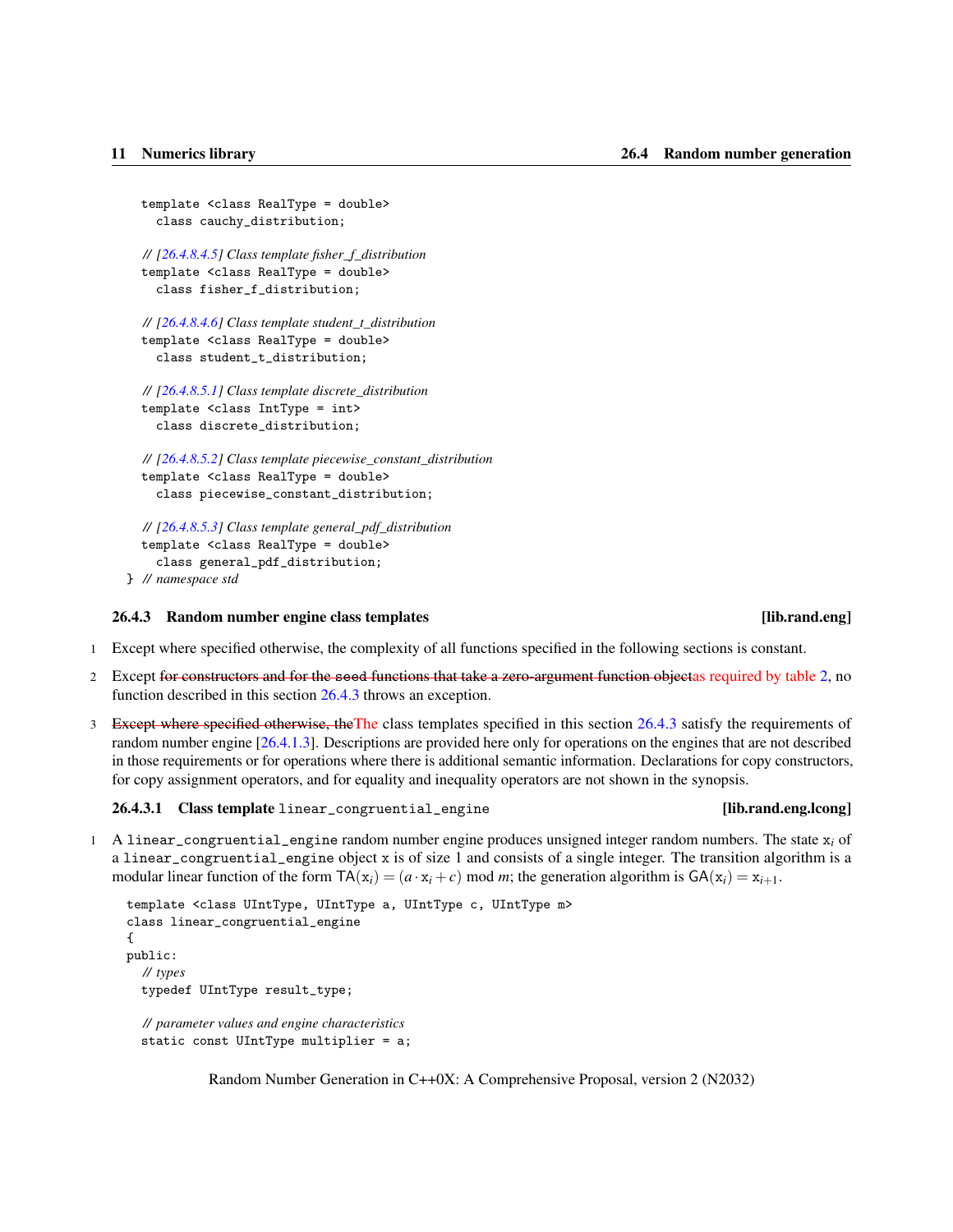```
static const UIntType increment = c;
static const UIntType modulus = m;
static const result_type min = c == 0u ? 1u: 0u;
static const result_type max = m - 1u;
static const unsigned long default_seed = 1uL;
```

```
// constructors and seeding functions
explicit linear_congruential_engine(unsigned long s = 1uLdefault_seed);
template <class Gen> explicit linear_congruential_engine(Gen& g);
void seed(unsigned long s = 1uLdefault_seed);
template <class Gen> void seed(Gen& g);
```

```
// generating functions
  result_type operator()();
};
```
- 2 The template parameter UIntType shall denote an unsigned integral type large enough to store values as large as *m*−1. If the template parameter m is 0, the modulus *m* used throughout this section [26.4.3.1](#page-16-1) is numeric\_limits<UIntType>:: max() plus 1. [*Note:* The result isneed not be representable as a value of type UIntType. *— end note*] Otherwise, the following relations shall hold:  $a < m$  and  $c < m$ .
- 3 The textual representation consists of the value of  $x_i$ .

explicit linear\_congruential\_engine(unsigned long s = 1uLdefault\_seed);

4 *Effects:* Constructs a linear\_congruential\_engine object as if by invoking seed(s). void seed(unsigned long  $s = 1$ uL); Effects:

If *c* mod *m* is 0 and s mod *m* is 0, sets the engine's state to 1, otherwise sets the engine's state to s mod *m*.

template <class Gen> explicit linear\_congruential\_engine(Gen& g);

- 5 *Effects:* Constructs a linear congruential engine object. HWith  $\gamma = g()$  mod *m*, if *c* mod *m* is 0 and g() mod *m*γ is 0, sets the engine's state to 1, else sets the engine's state to g() mod *m*γ.
- 6 *Complexity:* Exactly one invocation of g.

### <span id="page-17-0"></span>26.4.3.2 Class template mersenne\_twister\_engine intervalsed and series [lib.rand.eng.mers]

- 1 A mersenne\_twister\_engine random number engine<sup>[3\)](#page-17-1)</sup> produces unsigned integer random numbers in the closed interval  $[0,2^w-1]$ . The state  $x_i$  of a mersenne\_twister\_engine object x is of size *n* and consists of a sequence *X* of *n* values of the type delivered by x; all subscripts applied to *X* are to be taken modulo *n*.
- 2 The transition algorithm employs a twisted generalized feedback shift register defined by shift values *n* and *m*, a twist value *r*, and a conditional xor-mask *a*. To improve the uniformity of the result, the bits of the raw shift register are additionally *tempered* (*i.e.*, scrambled) according to a bit-scrambling matrix defined by values  $u$ ,  $s$ ,  $b$ ,  $t$ ,  $c$ , and  $l$ .

The state transition is performed as follows:

<span id="page-17-1"></span><sup>&</sup>lt;sup>3)</sup> The name of this engine refers, in part, to a property of its period: For properly-selected values of the parameters, the period is closely related to a large Mersenne prime number.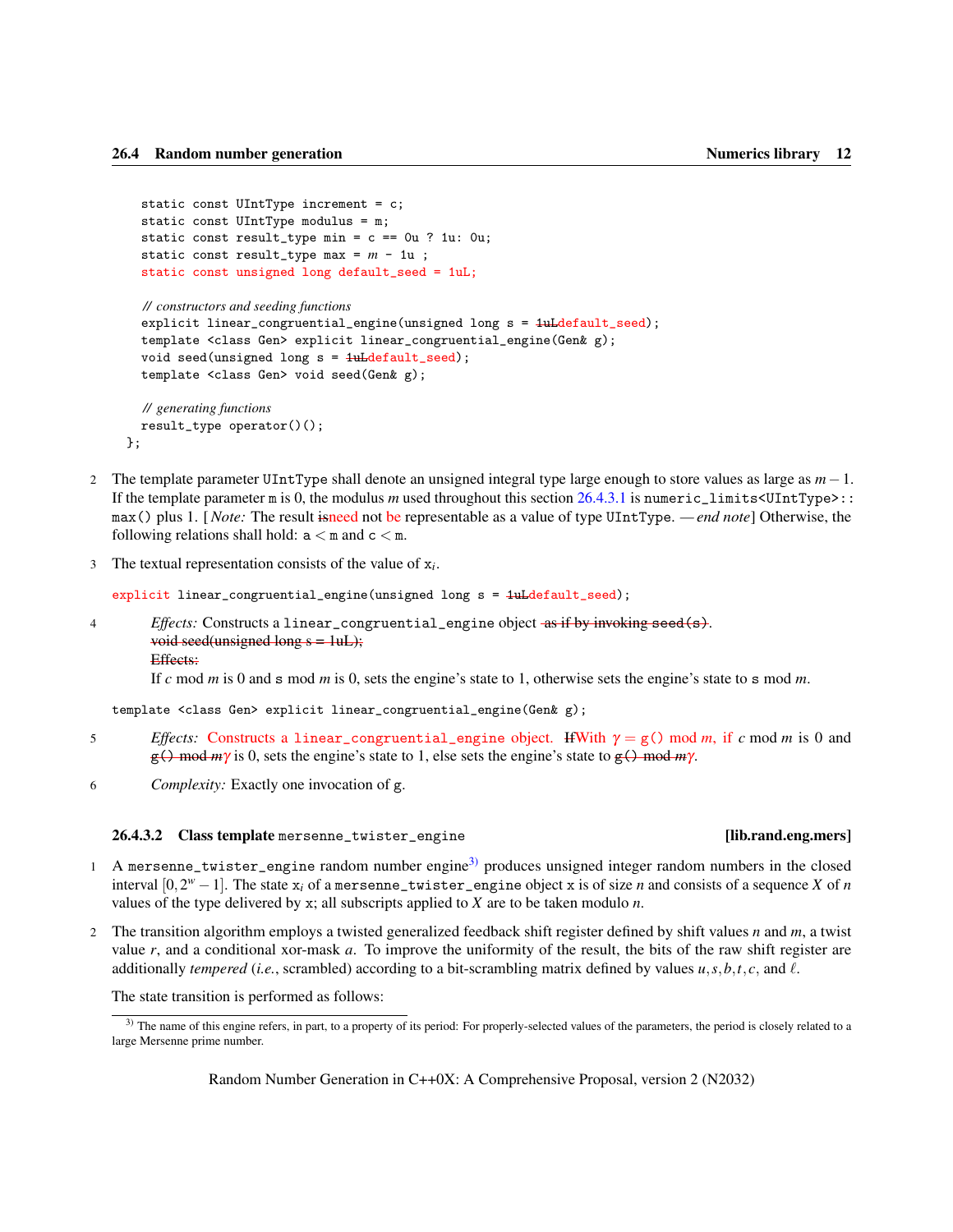- <span id="page-18-0"></span>a) Concatenate the upper  $w - r$  bits of  $X_{i-1}$  with the lower *r* bits of  $X_{i+1}$ –*n* to obtain an unsigned integer value *Y*.
- b) With  $\alpha = a \cdot (Y \text{ bitand } 1)$ , set  $X_i$  to  $X_{i+m-n}$  xor  $(Y \text{ shift } 1)$  xor  $\alpha$ .
- 3 The generation algorithm determines the unsigned integer values  $z_1$ ,  $z_2$ ,  $z_3$ ,  $z_4$  as follows, then delivers  $z_4$  as its result:
	- a) Let  $z_1 = X_i \times \text{or} (X_i \text{rshift } u)$ .

```
b) Let z_2 = z_1 \times \text{or } ((z_1 \text{ lshift}_w s) \text{ bitand } b).
```

```
c) Let z_3 = z_2 \times \text{or } ((z_2 \, \text{lshift}_w t) \, \text{bitand} \, c).
```

```
d) Let z_4 = z_3 \times \text{or} (z_3 \text{ rsshift } \ell).
```

```
template <class UIntType, int w, int n, int m, int r,
          UIntType a, int u, int s, UIntType b, int t, UIntType c, int l>
class mersenne_twister_engine
{
```

```
public:
```

```
// types
typedef UIntType result_type;
```

```
// parameter values and engine characteristics
```

```
static const int word_size = w;
static const int state_size = n;
static const int shift_size = m;
static const int mask_bits = r;
static const UIntType xor_mask = a;
static const int tempering_u = u;
static const int tempering_s = s;
static const UIntType tempering_b = b;
static const int tempering_t = t;
static const UIntType tempering_c = c;
static const int tempering_l = l;
static const result_type min = 0;
static const result_type max = 2^w - 1;
static const unsigned long default_seed = 5489uL;
```

```
// constructors and seeding functions
```

```
explicit mersenne_twister_engine(unsigned long value = 5489uLdefault_seed);
template <class Gen> explicit mersenne_twister_engine(Gen& g);
void seed(unsigned long value = 5489uLdefault_seed);
template <class Gen> void seed(Gen& g);
```

```
// generating functions
  result_type operator()();
};
```
- 4 The template parameter UIntType shall denote an unsigned integral type large enough to store values up to  $2^w 1$ . Also, the following relations shall hold:  $1 \le m \le n$ .  $0 \le r, u, s, t, l \le w$ .  $0 \le a, b, c \le 2^w - 1$ .  $1 \le m \le n$ ;  $0 \le r, u, s, t, l \le w$ ;  $0 \le a, b, c \le 2^{\mathbf{W}} - 1.$
- 5 The textual representation consists of the values of *Xi*−*n*, ..., *Xi*−1, in that order.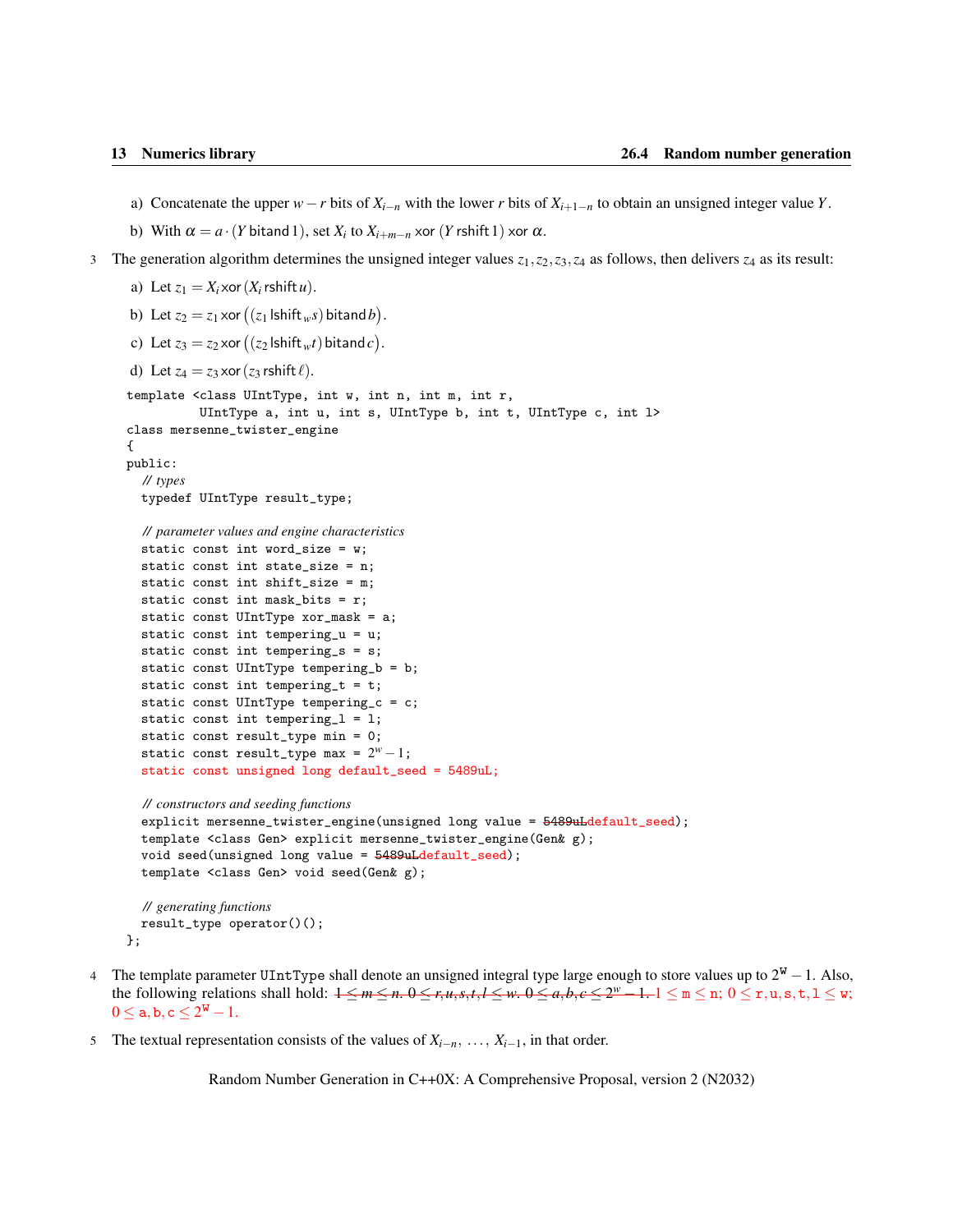<span id="page-19-1"></span>explicit mersenne\_twister\_engine(unsigned long value = 5489uLdefault\_seed);

6 *Effects:* Constructs a mersenne\_twister\_engine object as if by invoking seed(value) . Sets *X*−*<sup>n</sup>* to value mod  $2^w$ . Then, iteratively for  $i = 1 - n, \ldots, -1$ , sets  $X_{i-n}$  to

 $[1812433253 \cdot (X_{i-1} \times \text{or} (X_{i-1} \text{rshift}(w-2))) + i] \mod 2^w$ .

### 7 *Complexity:*  $\mathcal{O}(n)$ .

template <class Gen> explicit mersenne\_twister\_engine(Gen& g);

- 8 *Effects:* Constructs a mersenne\_twister\_engine object. Given the values *z*0, ..., *zn*−<sup>1</sup> obtained by successive invocations of g, sets  $X_{-n}$ , ...,  $X_{-1}$  to  $z_0$  mod  $2^w$ , ...,  $z_{n-1}$  mod  $2^w$ , respectively.
- 9 *Complexity:* Exactly n invocations of g.

### void seed(unsigned long value);

effects: Sets *X*−*<sup>n</sup>* to value mod 2*w*. Then, iteratively for *i* = 1−*n*, ..., −1, sets *Xi*−*<sup>n</sup>* to [formula moved, unchanged, to constructor above]

### <span id="page-19-0"></span>26.4.3.3 Class template subtract\_with\_carry\_engine [lib.rand.eng.sub]

- 1 A subtract\_with\_carry\_engine random number engine produces unsigned integer random numbers. The state x*<sup>i</sup>* of a subtract\_with\_carry\_engine object x is of size  $r+1$ , and consists of a sequence X of r integer values  $0 \leq X_i \leq m$ ; all subscripts applied to *X* are to be taken modulo *r*. The state  $x_i$  additionally consists of an integer  $c$  (known as the *carry*) whose value is either 0 or 1.
- 2 The transition algorithm is a modular linear function of the form  $TA(x_i) = (a \cdot x_i) \text{ mod } p$ , where p is of the form  $m^r - m^s + 1$  and  $a = p - \frac{p-1}{b}$ . The state transition is performed as follows:
	- a) Let  $Y = X_{i-s} X_{i-r} c$ .
	- b) Set  $X_i$  to  $Y$  mod  $m$ . Set  $c$  to 1 if  $Y < 0$ , otherwise set  $c$  to 0.
- 3 The generation algorithm yields the last value of *Y* mod *m* produced as a result of advancing the engine's state as described above.

```
template <class IntType, IntType m, int s, int r>
class subtract_with_carry_engine
{
public:
  // types
  typedef IntType result_type;
```
*// parameter values and engine characteristics* static const IntType modulus = m; static const int short\_lag = s; static const int long\_lag = r; static const result\_type min = 0; static const result\_type max =  $m - 1$ ;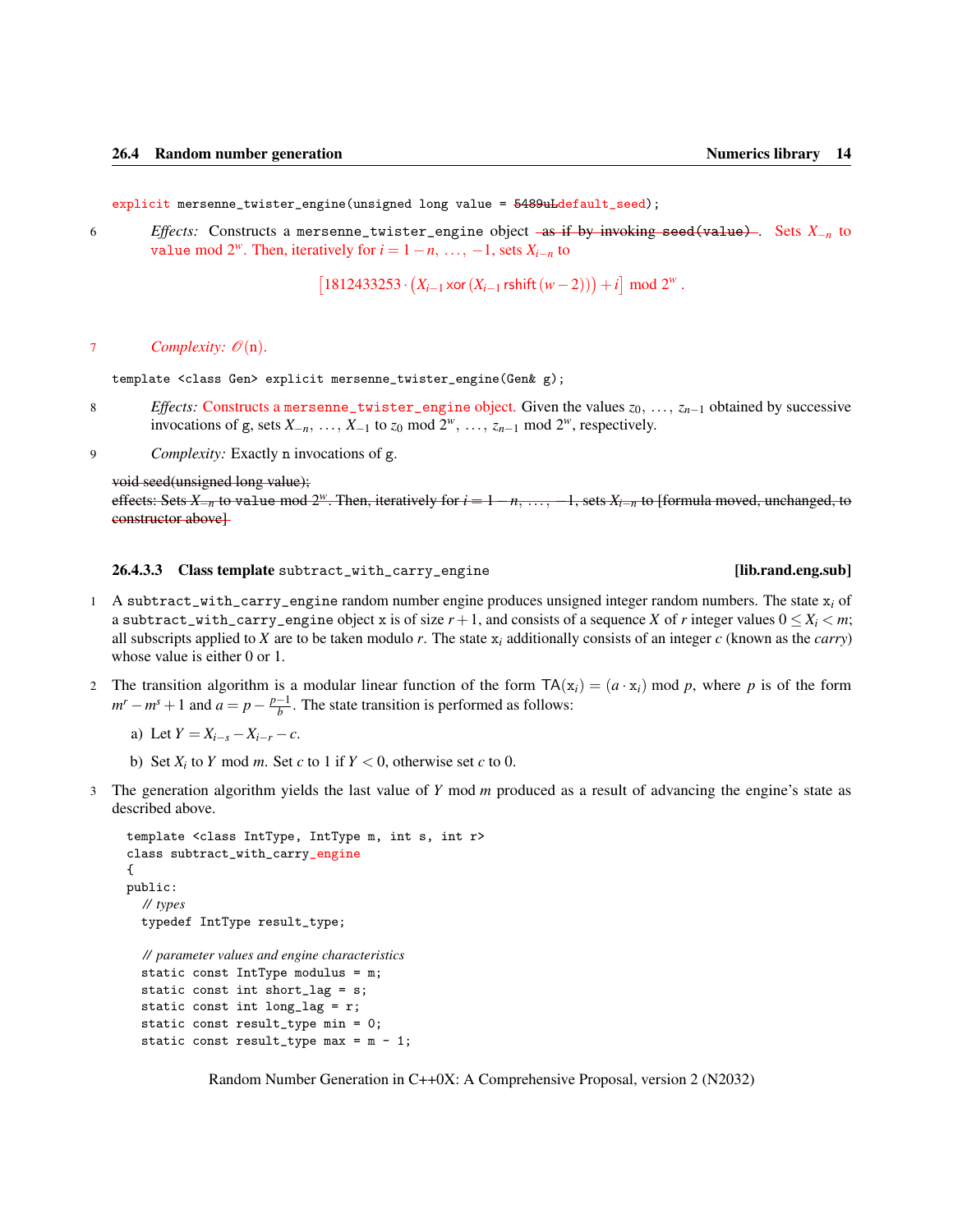### <span id="page-20-1"></span>static const unsigned long default\_seed = 19780503uL;

*// constructors and seeding functions*

```
explicit subtract_with_carry_engine(unsigned long value = 19780503uLdefault\_seed);
template <class Gen> explicit subtract_with_carry_engine(Gen& g);
void seed(unsigned long value = 19780503uLdefault_seed);
template <class Gen> void seed(Gen& g);
```

```
// generating functions
  result_type operator()();
};
```
- 4 The template parameter IntType shall denote a signed integral type large enough to store values up to m.
- 5 The following relations shall hold:  $0 < s < r$ .
- 6 The textual representation consists of the values of  $X_{i-r}$ , ...,  $X_{i-1}$  and *c*, in that order.

explicit subtract\_with\_carry\_engine(unsigned long value = 19780503uLdefault\_seed);

7 *Effects:* Constructs a subtract\_with\_carry\_engine object as if by invoking seed(value)the constructor subtract\_with\_carry\_engine(g) had been invoked, where g had been freshly constructed as if by the following definition:

linear\_congruential\_engine<unsigned long,40014,0,2147483563> g(value == 0uL ? default\_seed  $\cdot$  value) $\cdot$ 

template <class Gen> explicit subtract\_with\_carry\_engine(Gen& g);

- 8 *Effects:* Constructs a subtract\_with\_carry\_engine object. With  $n = \lfloor (\log_2 m + 31)/32 \rfloor$  and given the values  $z_0, \ldots, z_{n*r-1}$  obtained by successive invocations of g taken modulo  $2^{32}$ , sets  $X_{-r}, \ldots, X_{-1}$  to  $(z_0+z_1 \cdot 2^{32} + \cdots +$  $z_{n-1} \cdot 2^{32(n-1)}$  mod *m*, ...,  $(z_{(r-1)n} \cdot 2^{32} + \cdots + z_{r-1} \cdot 2^{32(n-1)})$  mod *m*, respectively. If  $X_{-1}$  is then 0, sets *c* to 1; otherwise sets *c* to 0.
- 9 *Complexity:* Exactly r\*n invocations of g.

void seed(unsigned long value =  $19780503uL$ );;

effects: If value is  $0, \ldots$  [algorithm moved, unchanged, to constructor above]

### <span id="page-20-0"></span>26.4.3.4 Class template subtract\_with\_carry\_01\_engine [lib.rand.eng.sub1]

- 1 A subtract\_with\_carry\_01\_engine random number engine produces floating-point random numbers. The state  $x_i$  of a subtract\_with\_carry\_01\_engine object x is of size  $\mathcal{O}(r)$ , and consists of a sequence *X* of *r* integer values  $0 \leq X_i < 2^w$ ; all subscripts applied to *X* are to be taken modulo *r*. The state  $x_i$  additionally consists of an integer *c* (known as the *carry*) whose value is either 0 or 1.
- 2 The transition algorithm is a modular linear function of the form  $TA(x_i) = (a \cdot x_i) \mod p$ , where p is of the form  $2^{wr} - 2^{ws} + 1$  and  $a = p - \frac{p-1}{b}$ . The state transition is performed as follows:
	- a) Let  $Y = X_{i-s} X_{i-r} c$ .
	- b) Set  $X_i$  to  $Y$  mod  $2^w$ . Set  $c$  to 1 if  $Y < 0$ , otherwise set  $c$  to 0.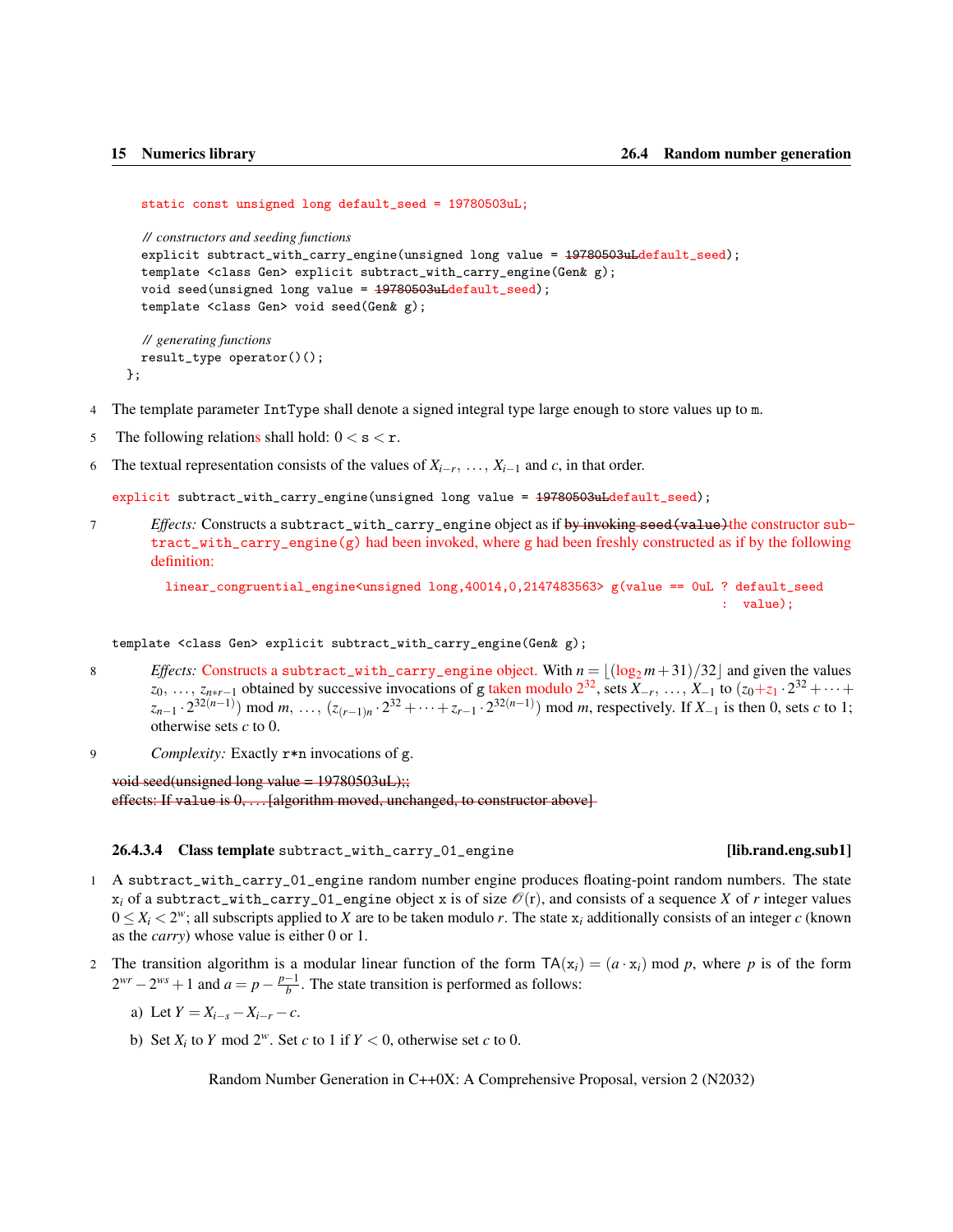<span id="page-21-0"></span>[*Note:* This state transition algorithm is identical to that used by a subtract\_with\_carry\_engine [\[26.4.3.3\]](#page-19-0) with  $m = 2^w$ . *— end note*]

3 The generation algorithm is  $GA(x_i) = T \cdot 2^{-w} + \varepsilon$  where *T* is the last value of *Y* mod  $2^w$  produced as a result of advancing the engine's state as described above and  $\varepsilon$  is  $2^{-(w+2)}$ . [*Note:* This guarantees that the values produced will lie in the required open interval (0,1). *— end note*]

```
template <class RealType, int w, int s, int r>
class subtract_with_carry_01_engine
{
public:
  // types
  typedef RealType result_type;
  // parameter values and engine characteristics
  static const int word_size = w;
  static const int short_lag = s;
  static const int long_lag = r;
  static const int min = 0;
  static const int max = 1;
  static const unsigned long default_seed = 19780503uL;
  // constructors and seeding functions
  explicit subtract_with_carry_01_engine(unsigned long value = 19780503uLdefault_seed);
```

```
template <class Gen> explicit subtract_with_carry_01_engine(Gen& g);
void seed(unsigned long value = 19780503uLdefault_seed);
template <class Gen> void seed(Gen& g);
```

```
// generating functions
  result_type operator()();
};
```
- 4 The following relations shall hold: 0 < s < r and w < −numeric\_limits<RealType>::min\_exponent−2. [*Note:* The latter relation ensures that  $\varepsilon$ , used above, is representable as a non-zero value of result\_type. *— end note*]
- 5 The textual representation consists of the textual representations of *Xi*−*<sup>r</sup>* , ..., *Xi*−1, in that order, followed by *c*. The textual representation of each  $X_k$  consists of the sequence of  $n = \lfloor (w+31)/32 \rfloor$  integer numbers  $z_j$ , in the order  $z_0, \ldots, z_{n-1}$ , defined such that  $\sum_{j=0}^{n-1} z_j \cdot 2^{32j} = X_k$ . [*Note:* This algorithm ensures that only integer numbers representable in 32 bits are written. *— end note*]

```
explicit subtract_with_carry_01_engine(unsigned long value = 19780503uLdefault_seed);
```
6 *Effects:* Constructs a subtract\_with\_carry\_01\_engine object as if by invoking seed(value)the constructor  $subtract\_with\_carry_01_engine(g)$  had been invoked, where g had been freshly constructed as if by the following definition:

```
linear_congruential_engine<unsigned long,40014,0,2147483563> g(value == 0uL ? default_seed
                                                                            : value);
```
template <class Gen> explicit subtract\_with\_carry\_01\_engine(Gen& g);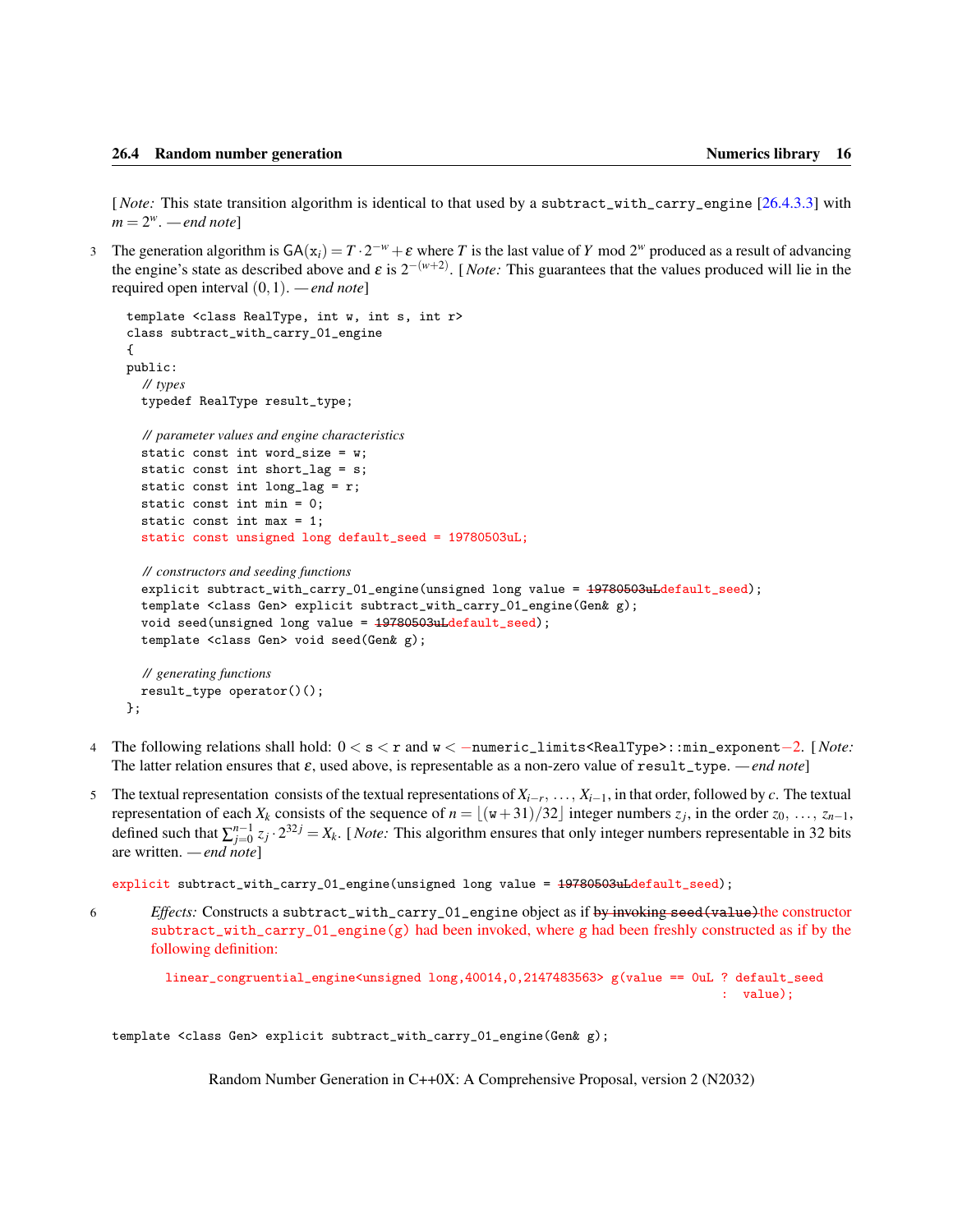- <span id="page-22-2"></span>7 *Effects:* Constructs a subtract\_with\_carry\_01\_engine object. With *n* as above, sets the values of *X*−*<sup>r</sup>* , ..., *X*−1, in that order, as follows. To set  $X_k$ , first obtain values  $z_0, \ldots, z_{n-1}$  by successive invocations of g taken modulo  $2^{32}$ , and then set  $X_k$  to  $\sum_{j=0}^{n-1} z_j \cdot 2^{32j}$ . After settingIf  $X_{-1}$ is then 0, sets *c* to 1 if  $X_{-1}$ is 0 and to 0; otherwise sets *c* to 0.
- 8 *Complexity:* Exactly *n* · r invocations of g.

void seed(unsigned long value = 19780503uL);; effects: If value is  $0, \ldots$  [algorithm moved, unchanged, to constructor above]

### <span id="page-22-0"></span>26.4.4 Random number engine adaptor class templates [lib.rand.adapt]

- 1 Except where specified otherwise, the complexity of all functions specified in the following sections is constant.
- 2 Except for constructors and for the seed functions that take a zero-argument function objectas required by table [2,](#page-8-0) no function described in this section [26.4.4](#page-22-0) throws an exception.
- 3 Except where specified otherwise, the The class templates specified in this section [26.4.4](#page-22-0) satisfy the requirements of random number engine adaptor [\[26.4.1.4\]](#page-10-0). Descriptions are provided here only for operations on the engine adaptors that are not described in those requirements or for operations where there is additional semantic information. Declarations for copy constructors, for copy assignment operators, and for equality and inequality operators are not shown in the synopses.

<span id="page-22-1"></span>26.4.4.1 Class template discard\_block\_engine [lib.rand.adapt.disc]

- 1 A discard\_block\_engine random number engine adaptor produces random numbers selected from those produced by some base engine  $e$ . The state  $x_i$  of a discard\_block\_engine engine adaptor object x consists of the state  $e_i$  of its base engine e and an additional integer *n*. The size of the state is the size of *e*'s state plus 1.
- 2 The transition algorithm discards all but  $r > 0$  values from each block of  $p \ge r$  values delivered by *e*. The state transition is performed as follows: If  $n \ge r$ , advance the state of  $e$  from  $e_i$  to  $e_{i+p-r}$  and set *n* to 0. In any case, then increment *n* and advance  $e$ 's then-current state  $e_j$  to  $e_{j+1}$ .
- 3 The generation algorithm yields the value returned by the last invocation of e() while advancing e's state as described above.

```
template <class Engine, int p, int r>
class discard_block_engine
{
public:
  // types
  typedef Engine base_type;
  typedef typename base_type::result_type result_type;
  // parameter values and engine characteristics
  static const int block_size = p;
  static const int used_block = r;
  static const autoresult_type min = base_type::min;
  static const autoresult_type max = base_type::max;
  // constructors and seeding functions
  discard_block_engine();
  explicit discard_block_engine(const base_type& urng);
```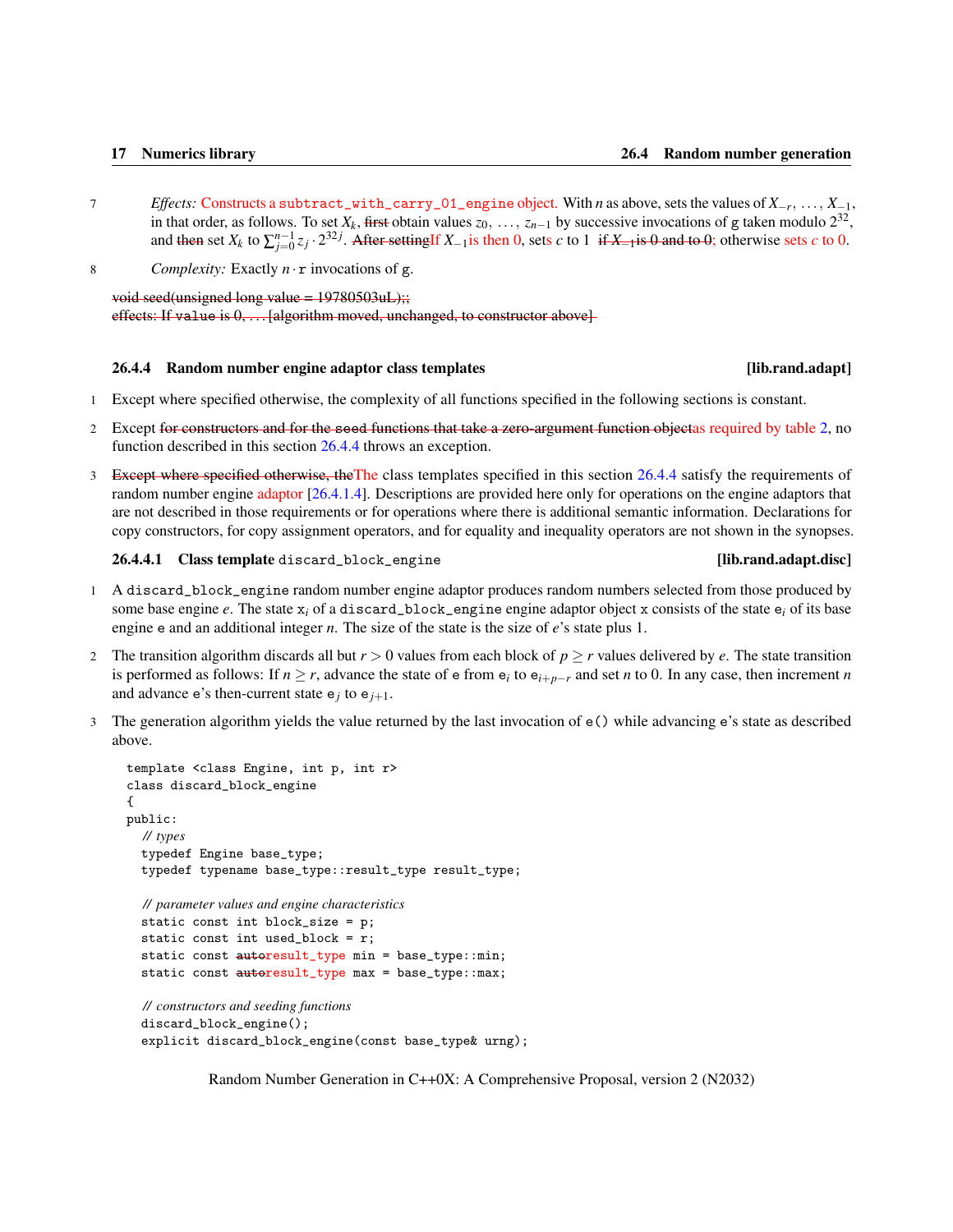```
explicit discard_block_engine(unsigned long s);
template <class Gen> explicit discard_block_engine(Gen& g);
void seed();
void seed(unsigned long s);
template <class Gen> void seed(Gen& g);
```

```
// generating functions
result_type operator()();
```
*// property functions* const base\_type& base() const;

| private:     |                               |
|--------------|-------------------------------|
| base_type e; | $\mathcal{U}$ exposition only |
| int n;       | $\mathcal{U}$ exposition only |
| $\}$ ;       |                               |

- 4 The following relations shall hold:  $1 \le r \le p$ .
- 5 The textual representation consists of the textual representation of e followed by the value of n.
- 6 In addition to its behavior pursuant to section [26.4.1.4,](#page-10-0) each constructor that is not a copy constructor sets n to 0.

### discard block engine();

effects: Constructs a discard\_block\_engine object. To construct the subobject e, invokes the default constructor of base\_type. Sets n to 0.

discard\_block\_engine(const base\_type& urng); effects: Constructs a discard\_block\_engine object. Initializes e with a copy of urng. Sets n to 0.

```
discard block engine(unsigned long s);
```
effects: Constructs a discard\_block\_engine object. To construct the subobject e, invokes the base\_type(s) constructor. Sets n to 0.

template <class Gen> explicit discard\_block\_engine(Gen& g); effects: Constructs a discard\_block\_engine object. To construct the subobject e, invokes the base\_type(g) constructor. Sets n to 0.

void seed(); effects: Invokes e.seed() and sets n to 0.

void seed(unsigned long s); effects: Invokes e.seed(s) and sets n to 0.

```
const base_type& base() const;
```
7 *Returns:* A reference to e.

### <span id="page-23-0"></span>26.4.4.2 Class template shuffle\_order\_engine [lib.rand.adapt.shuf]

1 A shuffle\_order\_engine random number engine adaptor produces the same random numbers that are produced by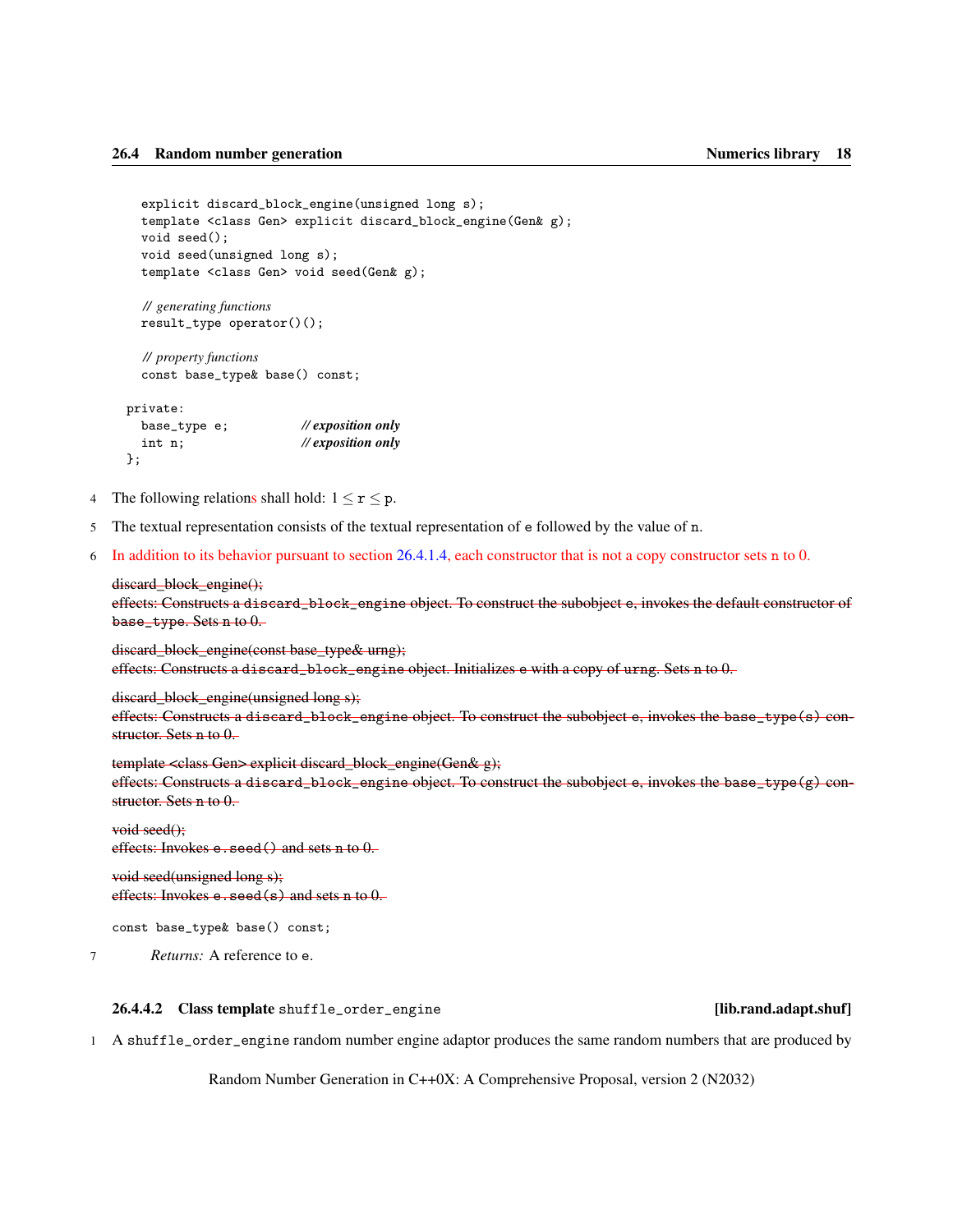<span id="page-24-0"></span>some base engine  $e$ , but delivers them in a different sequence. The state  $x_i$  of a shuffle\_order\_engine engine adaptor object x consists of the state  $e_i$  of its base engine  $e_i$ , an additional value *Y* of the type delivered by  $e_i$ , and an additional sequence *V* of *k* values also of the type delivered by e. The size of the state is the size of *e*'s state plus  $k + 1$ .

- 2 The transition algorithm permutes the values produced by *e*. The state transition is performed as follows:
	- a) Calculate an integer *j* as  $\frac{k \cdot (Y b_{\text{min}})}{b_{\text{max}} b_{\text{min}} + b_{\text{min}}}$  $b_{\text{max}}-b_{\text{min}}+1$  $\int$ , if *e* is integer-valued, or as  $\lfloor k \cdot Y \rfloor$ , if *e* is real-valued.
	- b) Set *Y* to  $V_j$  and then set  $V_j$  to b().
- 3 The generation algorithm yields the last value of Y produced while advancing e's state as described above.

```
template <class Engine, int k>
class shuffle_order_engine
{
public:
  // types
  typedef Engine base_type;
  typedef typename base_type::result_type result_type;
  // parameter values and engine characteristics
  static const int table_size = k;
  static const autoresult_type min = base_type::min;
  static const autoresult_type max = base_type:: max;
  // constructors and seeding functions
  shuffle_order_engine();
  explicit shuffle_order_engine(const base_type& urng);
  explicit shuffle_order_engine(unsigned long s);
  template <class Gen> explicit shuffle_order_engine(Gen& g);
  void seed();
  void seed(unsigned long s);
  template <class Gen> void seed(Gen& g);
  // generating functions
  result_type operator()();
  // property functions
  const base_type& base() const;
private:
  base_type e; // exposition only
  result_type Y; // exposition only
  result_type V[k]; // exposition only
```

```
};
```
- 4 The following relation shall hold:  $1 \leq k$ .
- 5 The textual representation consists of the textual representation of e, followed by the k values of *V*, followed by the value of *Y*.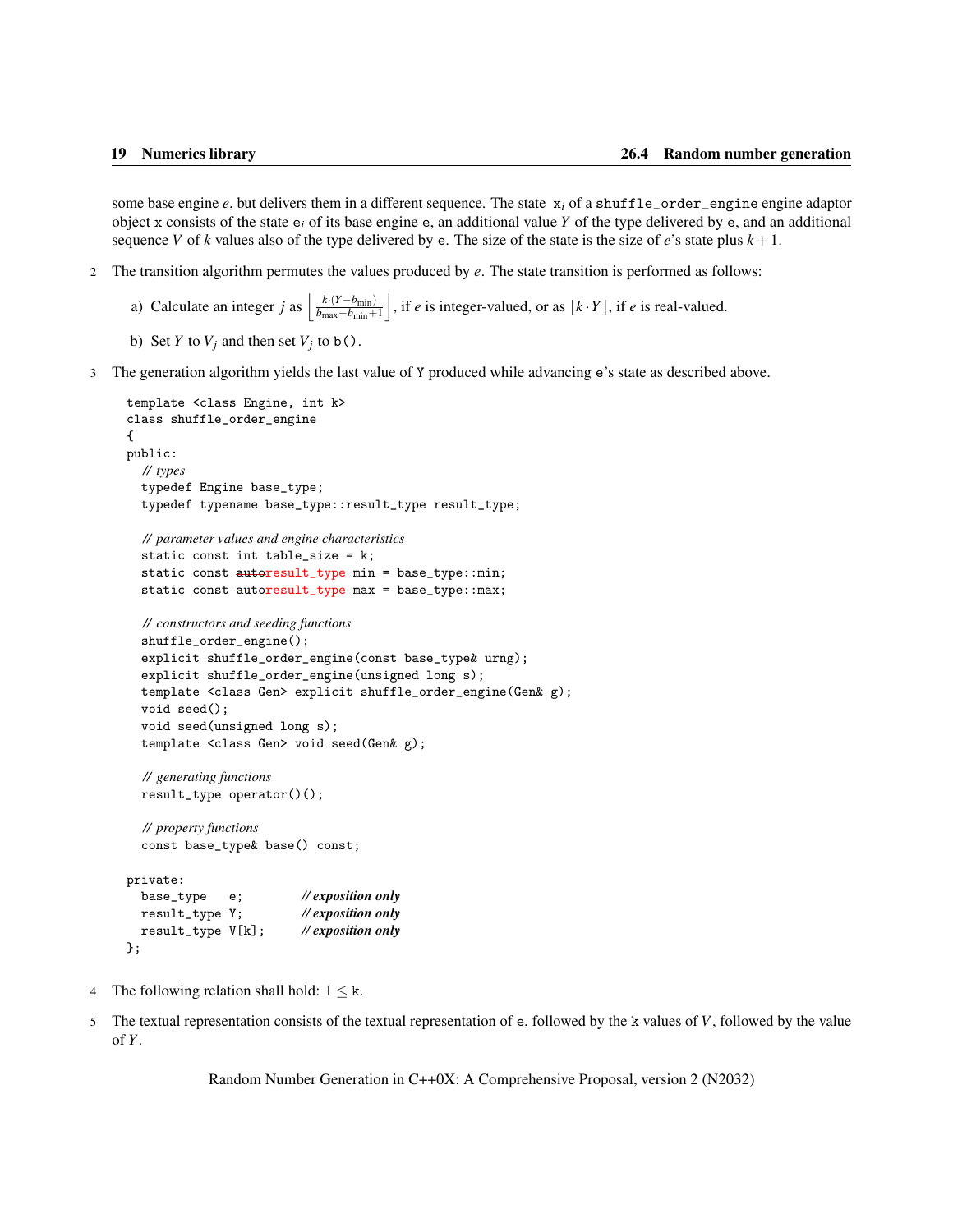### <span id="page-25-1"></span>26.4 Random number generation Numerics library 20

6 In addition to its behavior pursuant to section [26.4.1.4,](#page-10-0) each constructor that is not a copy constructor initializes  $V[0], \ldots, V[k-1]$  and *Y*, in that order, with values returned by successive invocations of  $e(.)$ .

### shuffle\_order\_engine();

effects: Constructs a shuffle\_order\_engine object. To construct the subobject e, invokes the default constructor of base\_type. Initializes  $V[0], \ldots, V[k-1]$  and Y, in that order, with values obtained from successive invocations of  $e(.)$ .

shuffle\_order\_engine(const base\_type& urng);

effects: Constructs a shuffle\_order\_engine object. Initializes e with a copy of urng. Initializes V[0], ..., V[k-1] and *Y* as described above.

shuffle order engine(unsigned long s);

effects: Constructs a shuffle\_order\_engine object. To construct the subobject e, invokes the base\_type(s) constructor. Initializes V[0], ..., V[k-1] and *Y* as described above.

### template <class Gen> explicit shuffle\_order\_engine(Gen& g);

effects: Constructs a shuffle\_order\_engine object. To construct the subobject e, invokes the base\_type $(g)$  constructor. Initializes V[0], ..., V[k-1] and *Y* as described above.

### void seed();

```
effects: Invokes e.seed() and initializes V[0], ..., V[k-1] and Y, as described above.
```

```
void seed(unsigned long s);
```

```
effects: Invokes e.seed(s) and initializes V[0], ..., V[k-1] and Y, as described above.
```
const base\_type& base() const;

```
7 Returns: A reference to e.
```
### <span id="page-25-0"></span>26.4.4.3 Class template xor\_combine\_engine [lib.rand.adapt.xor]

- 1 An xor\_combine\_engine random number engine adaptor produces random numbers from two integer-valued base engines e1 and e2 by merging their left-shifted random values via bitwise exclusive-or. The state  $x_i$  of a xor\_combine\_engine engine adaptor object x consists of the states  $e_{i}$  and  $e_{i}$  of its base engines. The size of the state is the size of the state of e1 plus the size of the state of e2.
- 2 The transition algorithm advances, in turn, the state of each base engine.
- 3 The generation algorithm is  $GA(x_i) = (e1() \text{ Ishift}_w s1)$  xor (e2() lshift<sub>*w*</sub> s2), where *w* denotes the value of numeric\_limits<result\_type>::digits.

```
template <class Engine1, int s1, class Engine2, int s2>
class xor_combine_engine
{
public:
  // types
  typedef Engine1 base1_type;
  typedef Engine2 base2_type;
  typedef see below result_type;
  // parameter values and engine characteristics
```

```
static const int shift1 = s1;
```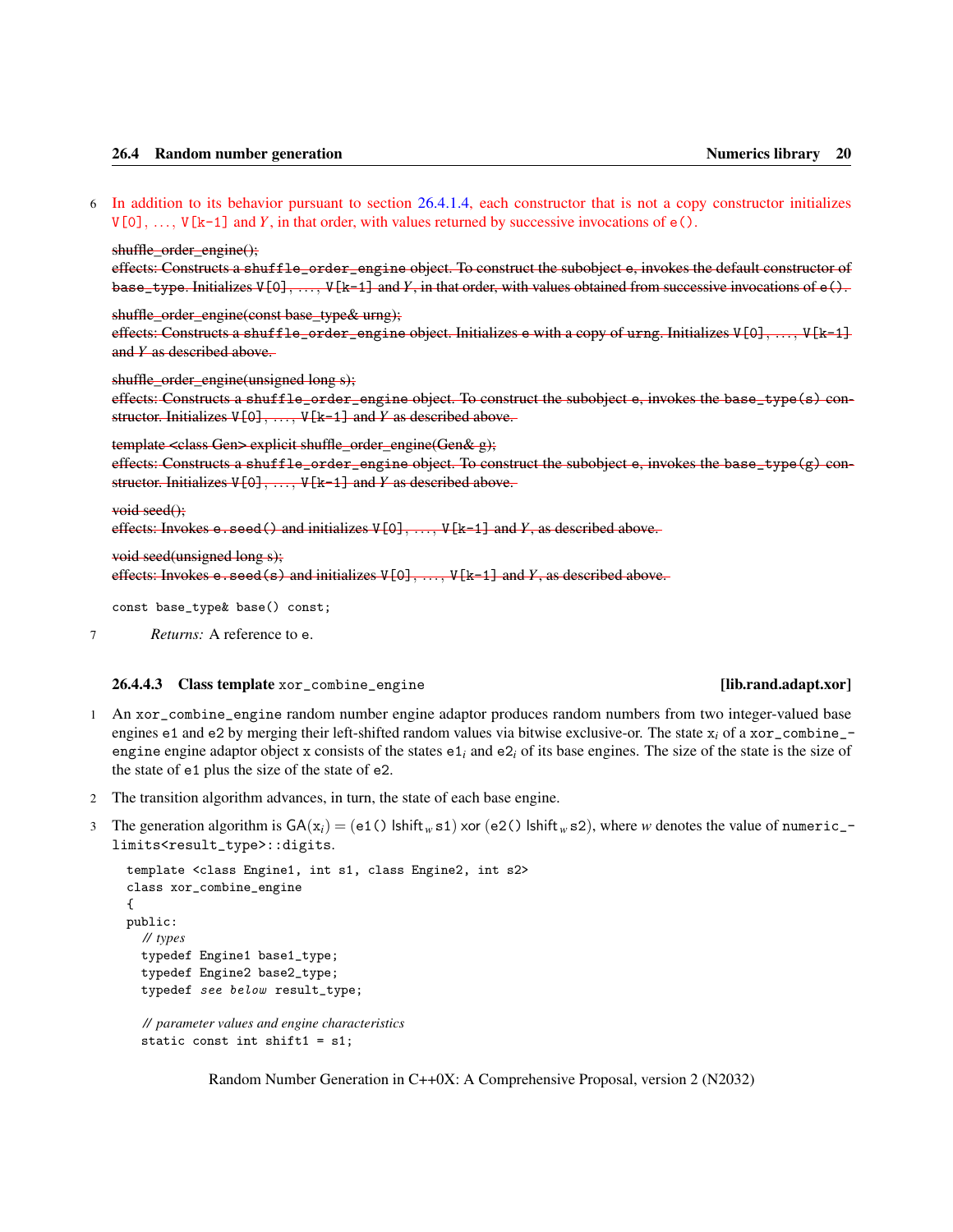```
static const int shift2 = s2;
  static const result_type min = 0;
 static const result_type max = see below ;
  // constructors and seed functions
  xor_combine_engine();
  xor_combine_engine(const base1_type & urng1, const base2_type & urng2);
  xor_combine_engine(unsigned long s);
  template <class Gen> explicit xor_combine_engine(Gen& g);
 void seed();
  template <class Gen> void seed(Gen& g);
  // generating functions
  result_type operator()();
  // property functions
  const base1_type& base1() const;
  const base2_type& base2() const;
private:
 base1_type e1; // exposition only
  base2_type e2; // exposition only
};
```
- 4 The following relations shall hold:  $s1 > s2 > 0$ .
- 5 [*Note:* An xor\_combine\_engine engine adaptor that fails to observe the following recommendations may have significantly worse uniformity properties than either of the base engines it is based on:
	- a) While two shift values (template parameters s1 and s2) are provided for simplicity of interface, it is advisable that at most one of these values be nonzero. (If both s1 and s2 are nonzero then the low bits will always be zero.)
	- b) It is also advisable for the unshifted base engine's max to be  $2^n 1 \min$  for some non-negative integer *n*, and for the shift applied to the other base engine to be no greater than that *n*.

```
— end note]
```
- 6 Both Engine1::result\_type and Engine2::result\_type shall denote (possibly different) unsigned integral types. The member result\_type shall denote either the type Engine1::result\_type or the type Engine2::result\_type, whichever provides the most storage according to clause [basic.fundamental].
- 7 With *w* as above, and given the unsigned integer values
	- a) *m*<sup>1</sup> = (Engine1::max−Engine1::min) lshift*<sup>w</sup>* (s1−s2),
	- b) *m*<sup>2</sup> = Engine2::max−Engine2::min,
	- c)  $A = m_1$  bitand  $m_2$ ,
	- d)  $B = m_1$  bitor  $m_2$ , and
	- e)  $C = 0$  if *A* is zero and  $C = 2^{\log_2 A} 1$  if *A* is nonzero,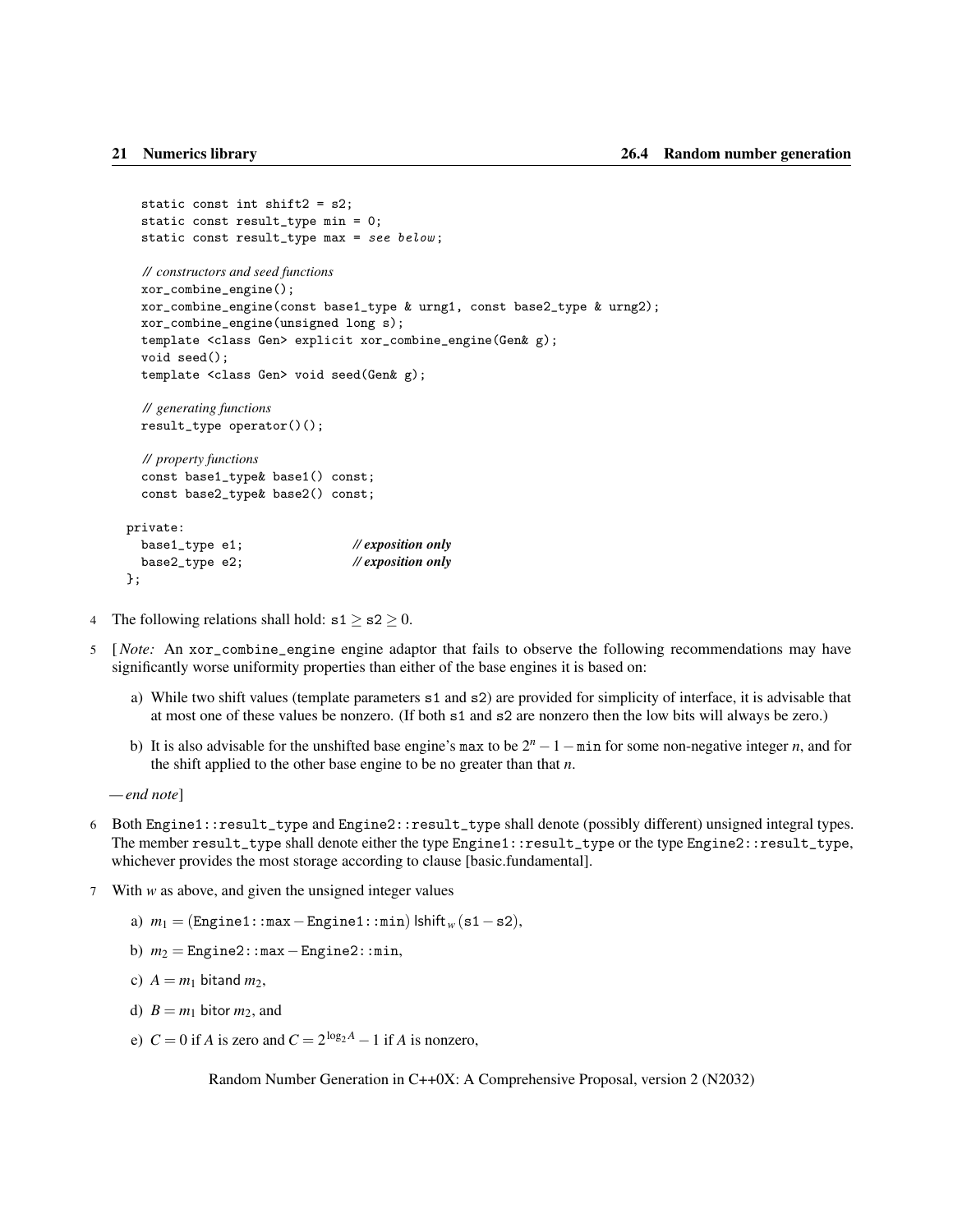<span id="page-27-1"></span>the value of the member max is (*C* bitor *B*) lshift<sub>*w*</sub> (s1 – s2),

8 The textual representation consists of the textual representation of e1 followed by the textual representation of e2.

xor\_combine\_engine();

effects: Constructs a xor\_combine\_engine object. To construct each of the subobjects e1 and e2, invokes their respective default constructors.

xor\_combine\_engine(const base1\_type & urng1, const base2\_type & urng2);

effects: Constructs a xor\_combine\_engine object. Initializes the subobject e1 with a copy of urng1 and then initializes the subobject e2 with a copy of urng2.

xor\_combine\_engine(unsigned long s);

effects: Constructs a xor\_combine\_engine object. Initializes the subobject e1 by invoking the e1(s) constructor, and then initializes the subobject e2 by invoking the e2(s+1) constructor. [*Note:* If both e1 and e2 are of the same type, both base engines should not be initialized with the same seed. *— end note*]

template <class Gen> explicit xor\_combine\_engine(Gen& g);

effects: Constructs a xor\_combine\_engine object. Initializes the subobject e1 by invoking the e1(g) constructor, and then initializes the subobject e2 by invoking the  $e2(g)$  constructor.

```
void seed();
```
effects: Invokes e1. seed() and e2. seed().

```
const base1_type& base1() const;
```
9 *Returns:* A reference to e1.

const base2\_type& base2() const;

```
10 Returns: A reference to e2.
```
### <span id="page-27-0"></span>26.4.5 Engines with predefined parameters **and the control of the control of the control of the control of the control of the control of the control of the control of the control of the control of the control of the contro**

typedef linear\_congruential\_engine<unsigned long, 16807, 0, 2147483647> minstd\_rand0;

1 *Required behavior:* The 10000<sup>th</sup> consecutive invocation of a default-constructed object of type minstd\_rand0 shall produce the value 1043618065.

typedef linear\_congruential\_engine<unsigned long, 48271, 0, 2147483647> minstd\_rand;

2 *Required behavior:* The 10000<sup>th</sup> consecutive invocation of a default-constructed object of type minstd\_rand shall produce the value 399268537.

typedef mersenne\_twister\_engine<unsigned long,

32,624,397,31,0x9908b0df,11,7,0x9d2c5680,15,0xefc60000,18>

mt19937;

3 *Required behavior:* The 10000<sup>th</sup> consecutive invocation of a default-constructed object of type mt19937 shall produce the value 4123659995.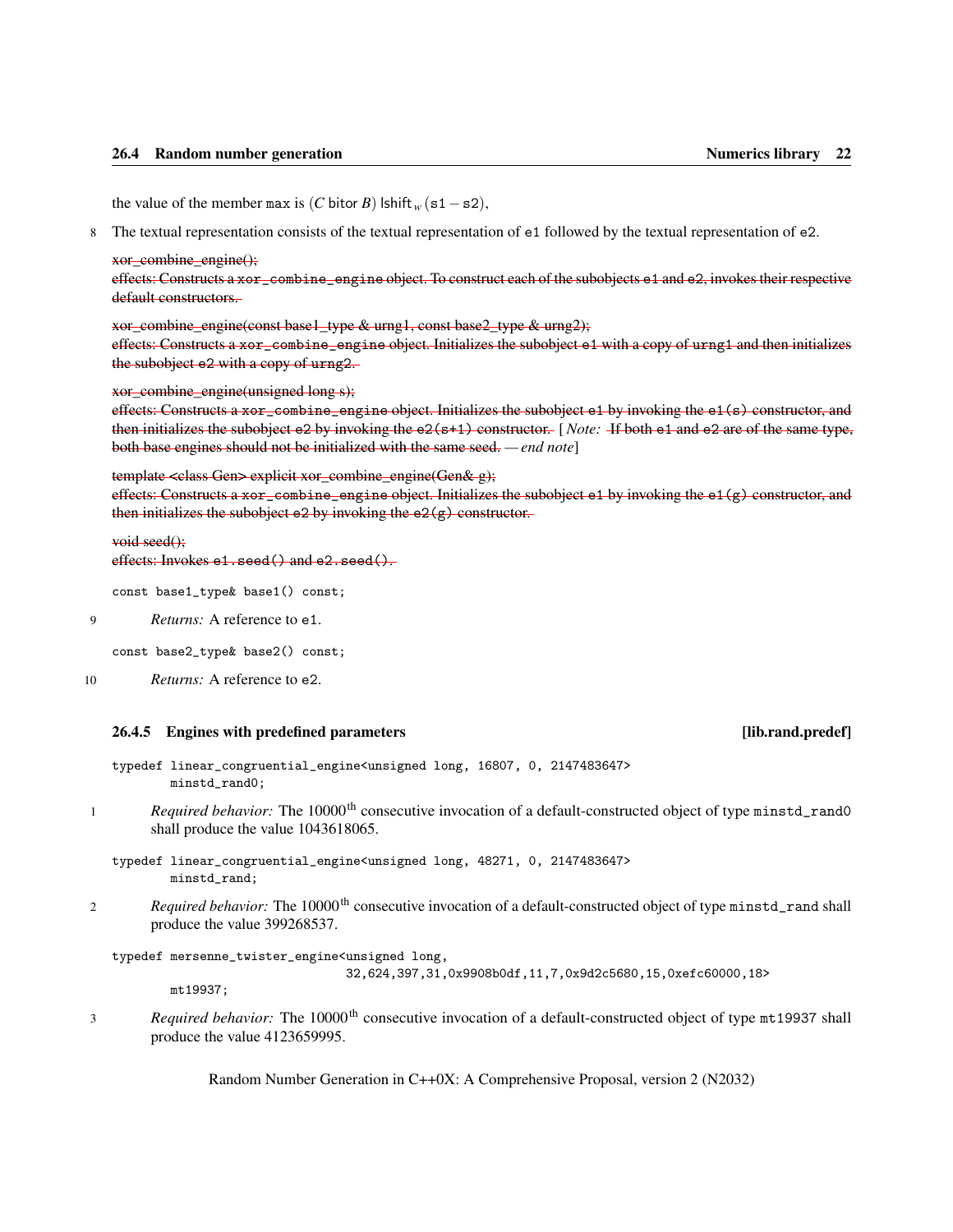- <span id="page-28-1"></span>typedef subtract\_with\_carry\_01\_engine<float, 24, 10, 24> ranlux\_base\_01;
- 4 *Required behavior:* The 10000<sup>th</sup> consecutive invocation of a default-constructed object of type ranlux\_base\_01 shall produce the value  $7937952 \cdot 2^{-24}$ .
	- typedef subtract\_with\_carry\_01\_engine<double, 48, 5, 12> ranlux64\_base\_01;
- 5 *Required behavior:* The 10000<sup>th</sup> consecutive invocation of a default-constructed object of type ranlux64\_base\_-01 shall produce the value  $192113843633948 \cdot 2^{-48}$ .

typedef discard\_block\_engine<subtract\_with\_carry\_engine<unsigned long, (1<<24), 10, 24>, 223, 24>

ranlux3;

6 *Required behavior:* The 10000<sup>th</sup> consecutive invocation of a default-constructed object of type ranlux3 shall produce the value 5957620.

typedef discard\_block\_engine<subtract\_with\_carry\_engine<unsigned long, (1<<24), 10, 24>, 389, 24>

ranlux4;

7 *Required behavior:* The 10000<sup>th</sup> consecutive invocation of a default-constructed object of type ranlux4 shall produce the value 8587295.

typedef discard\_block\_engine<ranlux\_base\_01, 223, 24> ranlux3\_01;

8 *Required behavior:* The 10000<sup>th</sup> consecutive invocation of a default-constructed object of type ranlux3\_01 shall produce the value  $5957620 \cdot 2^{-24}$ .

9 *Required behavior:* The 10000<sup>th</sup> consecutive invocation of a default-constructed object of type ranlux4\_01 shall produce the value  $8587295 \cdot 2^{-24}$ .

typedef shuffle\_order\_engine<minstd\_rand0,256> knuth\_b;

10 *Required behavior:* The 10000<sup>th</sup> consecutive invocation of a default-constructed object of type knuth<sub>-</sub>b shall produce the value 1112339016.

<span id="page-28-0"></span>26.4.6 Class random\_device **and in the contract of the contract of the contract of the contract of the contract of the contract of the contract of the contract of the contract of the contract of the contract of the contrac** 

1 A random\_device uniform random number generator produces non-deterministic random numbers. It satisfies the requirements of uniform random number generator [lib.rand.req.urng]. Descriptions are provided here only for operations that are not described in those requirements or for operations where there is additional semantic information. Declarations for copy constructors, for copy assignment operators, and for equality and inequality operators are not shown in the synopsessynopsis.

typedef discard\_block\_engine<ranlux\_base\_01, 389, 24> ranlux4\_01;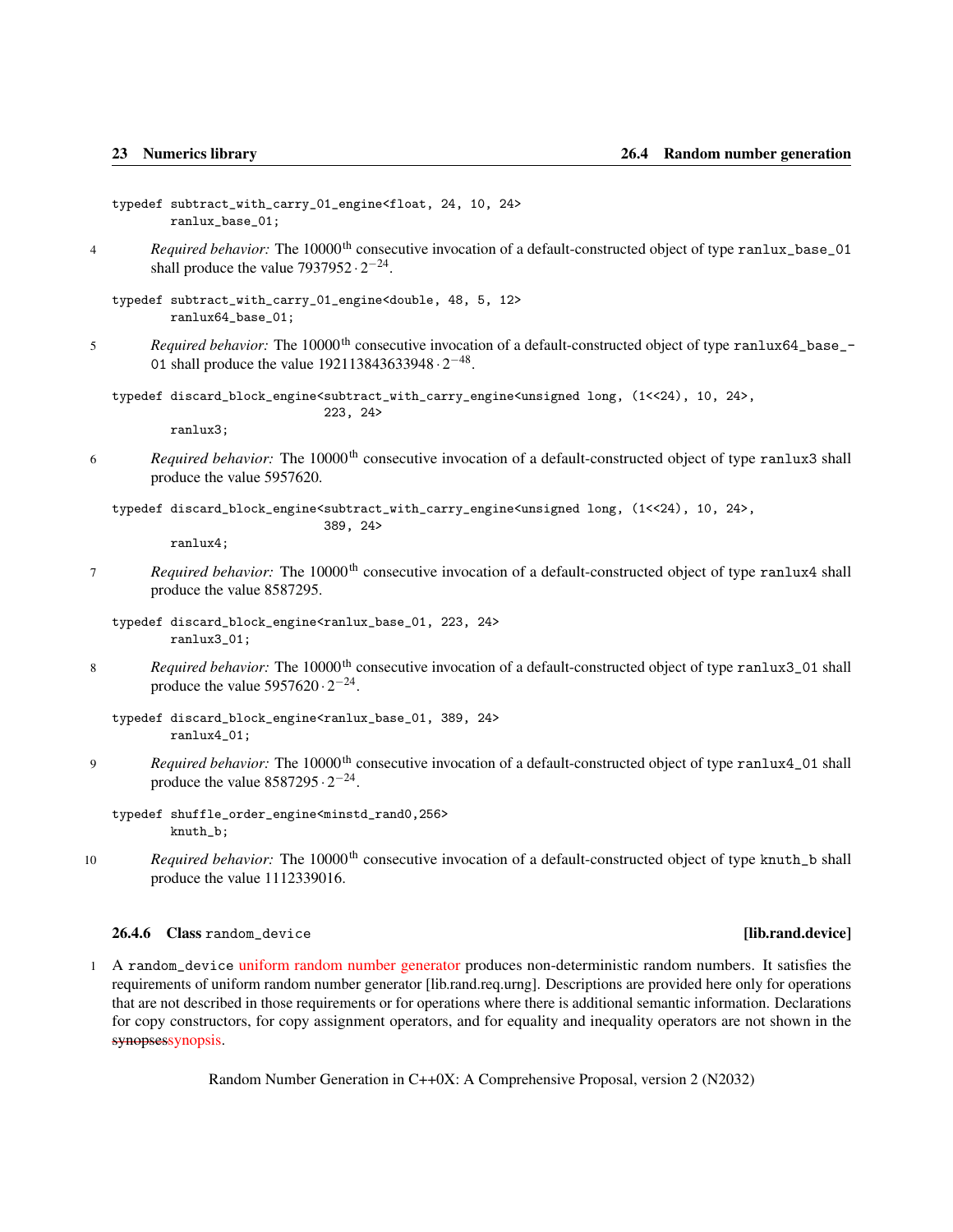<span id="page-29-2"></span>2 If implementation limitations prevent generating non-deterministic random numbers, the implementation may employ a random number engine.

```
class random_device
{
public:
  // types
  typedef unsigned int result_type;
  // generator characteristics
  static const result_type min = see below ;
  static const result_type max = see below ;
  // constructors
  explicit random_device(const std::string& token = implementation-defined);
  // generating functions
  result_type operator()();
  // property functions
  double entropy() const;
private:
  random_device(const random_device& );
  void operator=(const random_device& );
};
```
3 The values of the min and max members are identical to the values returned by numeric\_limits<result\_type>:: min() and numeric\_limits<result\_type>::max(), respectively.

```
explicit random_device(const std::string& token = implementation-defined);
```
- 4 *Effects:* Constructs a random\_device non-deterministic uniform random number enginegenerator object. The semantics and default value of the token parameter are implementation-defined.<sup>[4\)](#page-29-0)</sup>
- 5 *Throws:* A value of an implementation-defined type derived from exception if the random\_device could not be initialized.

result\_type min() const; returns numeric\_limits<result\_type>::min().

result\_type max() const; returns numeric\_limits<result\_type::max().

double entropy() const;

6 *Returns:* AnIf the implementation employs a random number engine, returns zero. Otherwise, returns an entropy estimate<sup>[5\)](#page-29-1)</sup> for the random numbers returned by operator (), in the range  $min()$  to  $log_2(max() + 1)$ . [*Note:* A deterministic random number generator (*e.g.*, a random number engine) has entropy 0. *— end note*]

<span id="page-29-0"></span><sup>&</sup>lt;sup>4)</sup>The parameter is intended to allow an implementation to differentiate between different sources of randomness.

<span id="page-29-1"></span><sup>&</sup>lt;sup>5)</sup> If a device has *n* states whose respective probabilities are  $P_0, \ldots, P_{n-1}$ , the device entropy *S* is defined as  $S = -\sum_{i=0}^{n-1} P_i \cdot \log P_i$ .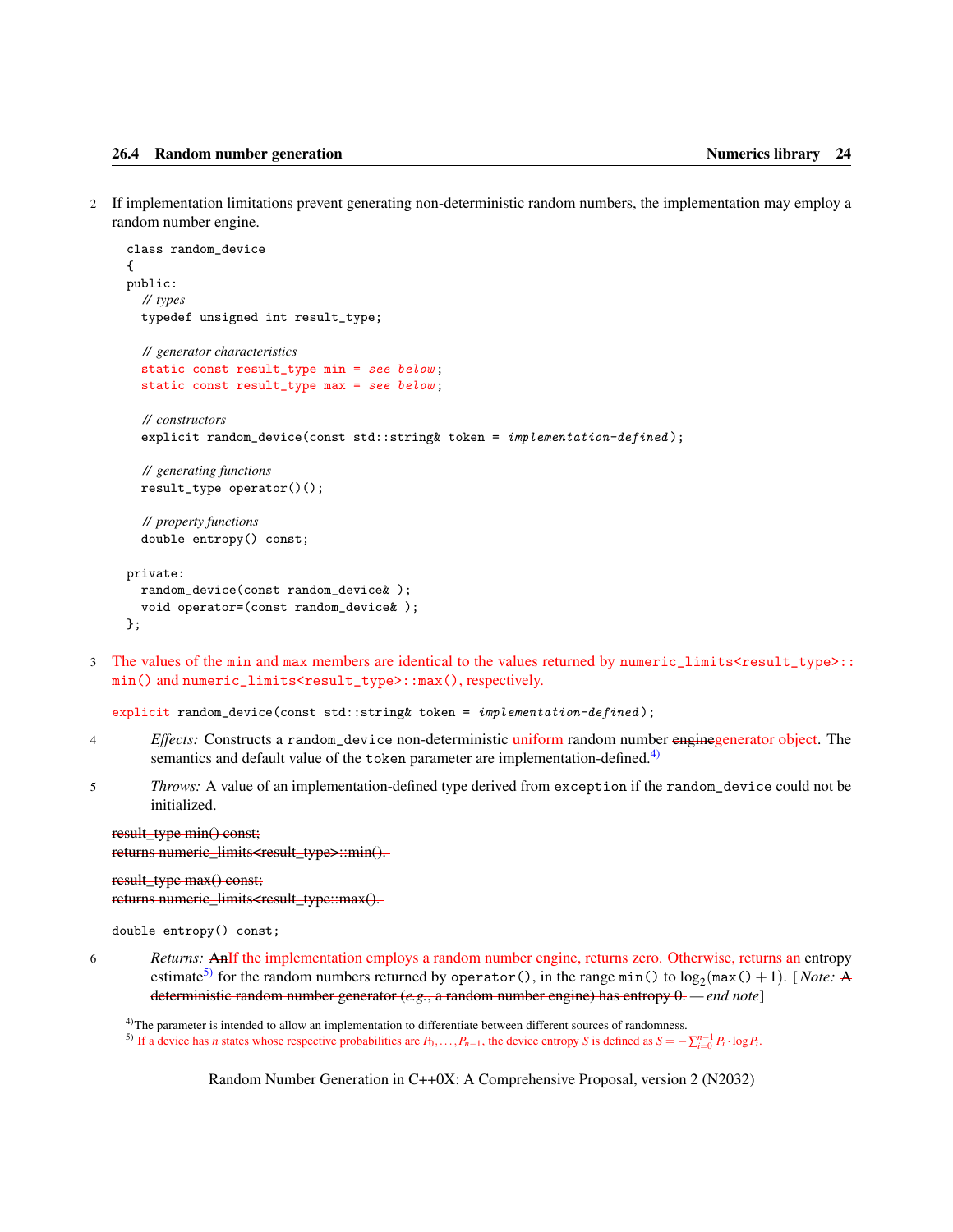<span id="page-30-1"></span>7 *Throws:* Nothing.

result\_type operator()();

- 8 *Returns:* A non-deterministic random value, uniformly distributed between  $min(\theta)$  and  $max(\theta)$ , inclusive. It is implementation-defined how these values are generated.
- 9 *Throws:* A value of an implementation-defined type derived from exception if a random number could not be obtained.

### <span id="page-30-0"></span>26.4.7 Function template generate\_canonical [lib.rand.canonical]

- Each function instantiated from the template described in this section [26.4.7](#page-30-0) maps the result of a single invocation of a supplied uniform random number generator to one member of  $\mathcal I$  (described below) such that, if the values produced by the generator are uniformly distributed, the instantiation's results are distributed as uniformly as possible according to the uniformity requirements described below.
- 2 For purposes of this section [26.4.7,](#page-30-0) let  $\mathcal I$  consist of all values *t* of type result\_type such that:
	- a) If  $result_type$  is a floating-point type [basic.fundamental],  $result_type(0) < t < result_type(1)$ .
	- b) If result\_type is a signed or unsigned integral type [basic.fundamental], numeric\_limits<result\_type>::min()  $\leq t \leq$  numeric\_limits $\leq$ result\_type>::max().
- $3 \quad [Note: Obtaining a value in  $\mathcal{I}$  can be a useful step in the process of transforming a value generated by a uniform random$ number generator into a value that can be delivered by a random number distribution. *— end note*]

template<class result\_type, class UniformRandomNumberGenerator> result\_type generate\_canonical(UniformRandomNumberGenerator & g);

- 4 *Returns:* A value from  $\mathcal{I}$ , subject to the following required behavior.
- 5 *Required behavior:* Let  $\mathcal{I}$  denote the number of distinct values in  $\mathcal{I}$ , and let  $|g|$  denote the number of distinct values that g is capable of producing. Finally, let x be the value resulting from the invocation of g.
	- a) If  $|g| = |\mathcal{I}|$ , each distinct value produced by g shall correspond in an unspecified manner to a unique value from  $\mathcal I$ . The unique value corresponding to x shall be returned as the result of the function call.
	- b) Otherwise, if  $|g| < |\mathcal{I}|$ , each distinct value that g can produce shall correspond in an unspecified manner to a unique subrange of values from  $\mathscr I$ . The subranges shall be contiguous and non-overlapping, and the number of values in each subrange shall differ by no more than one from the number of values in any other subrange. One value from the subrange corresponding to x shall be selected in an unspecified manner, and shall be returned as the result of the function call.
	- c) Otherwise,  $|g| > |\mathcal{I}|$  must hold, and the set of distinct values that g can produce shall be partitioned in an unspecified manner into  $\mathcal{I}$  non-intersecting subsets, with the cardinalities of no two subsets differing by more than one. Each subset shall correspond in an unspecified manner to a unique value from  $\mathscr I$ . The unique value corresponding to the subset containing x shall be returned as the result of the function call.
- 6 *Complexity:* Exactly one invocation of g.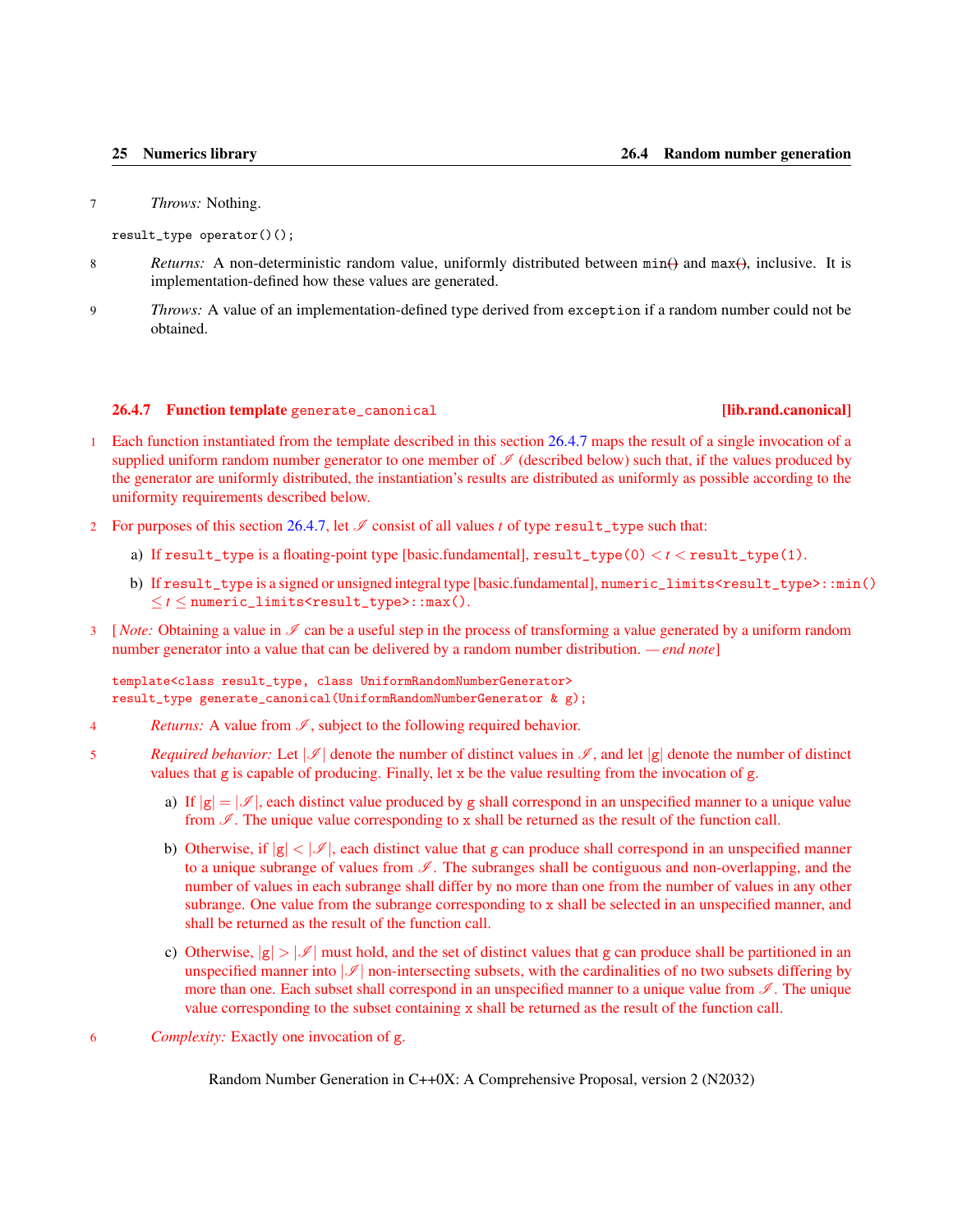### <span id="page-31-3"></span><span id="page-31-0"></span>26.4.8 Random number distribution class templates [lib.rand.dist]

- 1 Except where specified otherwise, theThe classes and class templates specified in this section [26.4.8](#page-31-0) satisfy all the requirements of random number distribution [\[26.4.1.5\]](#page-11-0). Descriptions are provided here only for operations on the distributions that are not described in those requirements or for operations where there is additional semantic information. Declarations for copy constructors, for copy assignment operators, and for equality and inequality operators are not shown in the synopses.
- 2 The algorithms for producing each of the specified distributions are implementation-defined.
- 3 The value of each probability density function  $p(z)$  and of each discrete probability function  $P(z_i)$  specified in this section is 0 everywhere outside its stated domain.

### <span id="page-31-1"></span>26.4.8.1 Uniform distributions **and the contract of the contract of the contract of the contract of the contract of the contract of the contract of the contract of the contract of the contract of the contract of the contra**

<span id="page-31-2"></span>26.4.8.1.1 Class template uniform\_int\_distribution [lib.rand.dist.uni.int]

1 A uniform\_int\_distribution random number distribution produces random integers  $i, a \le i \le b$ , distributed according to the constant discrete probability function

$$
P(i|a,b) = 1/(b-a+1).
$$

where *a* and *b* are the parameters of the distribution.

```
template <class IntType = int>
class uniform_int_distribution
{
public:
  // types
  typedef IntType result_type;
  typedef unspecified param_type;
  // constructors and reset functions
  explicit uniform_int_distribution(IntType a = 0, IntType b = numeric_limits<IntType>::max());
  explicit uniform_int_distribution(const param_type& parm);
  void reset();
  // generating functions
  template <class UniformRandomNumberGenerator>
    result_type operator()(UniformRandomNumberGenerator& urng);
  template <class UniformRandomNumberGenerator>
    result_type operator()(UniformRandomNumberGenerator& urng, const param_type& parm);
  // property functions
  result_type a() const;
  result_type b() const;
  param_type param() const;
  void param(const param_type& parm);
  result_type min() const;
  result_type max() const;
};
```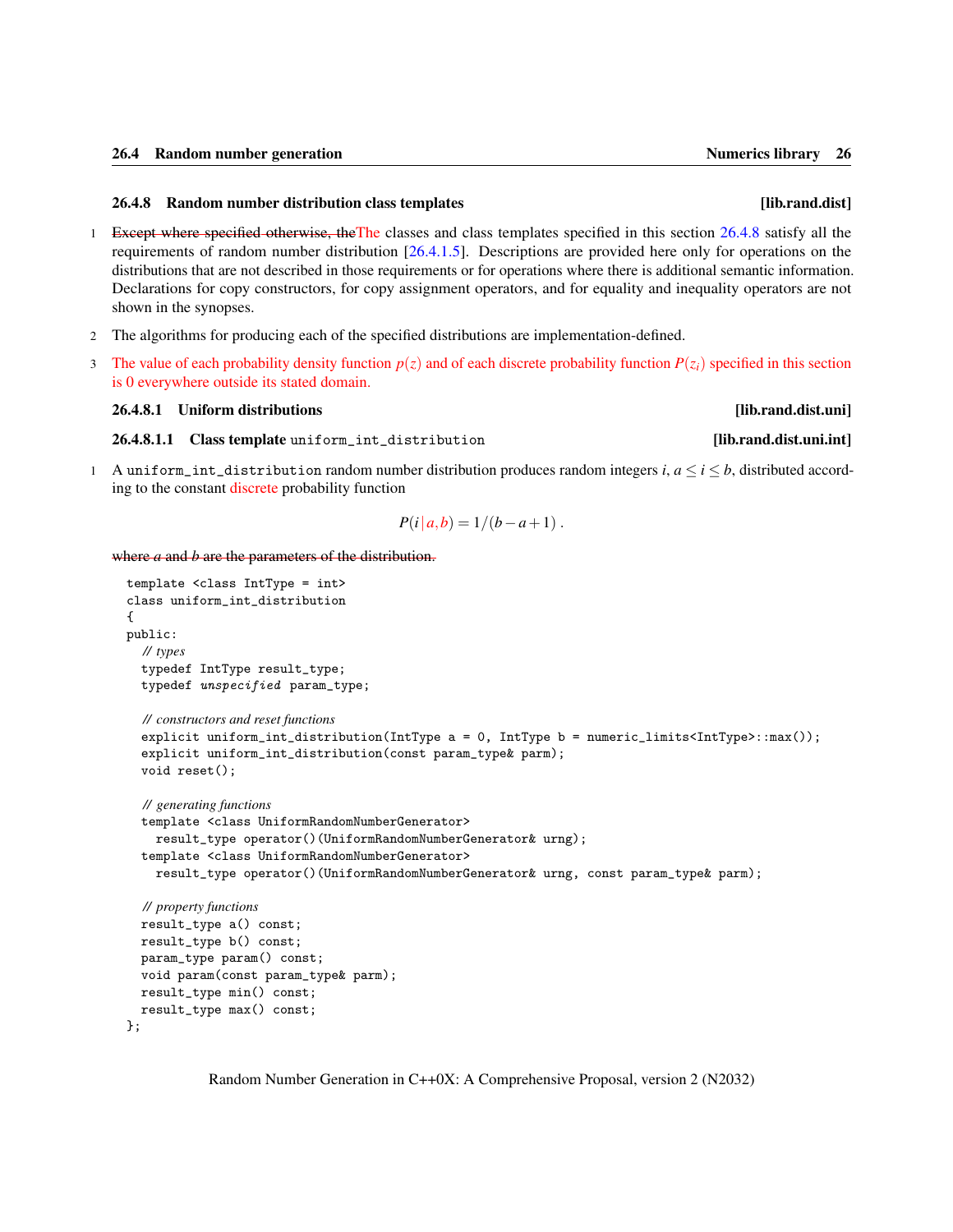<span id="page-32-1"></span>explicit uniform\_int\_distribution(IntType a = 0, IntType b = numeric\_limits<IntType>::max());

- 2 *Requires:*  $a \leq b$ .
- 3 *Effects:* Constructs a uniform\_int\_distribution object; a and b correspond to the respective parameters of the distribution.

result\_type a() const;

4 *Returns:* The value of the a parameter with which the object was constructed.

result\_type b() const;

5 *Returns:* The value of the b parameter with which the object was constructed.

### <span id="page-32-0"></span>26.4.8.1.2 Class template uniform\_real\_distribution [lib.rand.dist.uni.real]

1 A uniform\_real\_distribution random number distribution produces random numbers *x*, *a* < *x* < *b*, distributed according to the constant probability density function

$$
p(x | a,b) = 1/(b-a).
$$

where *a* and *b* are the parameters of the distribution.

```
template <class RealType = double>
class uniform_real_distribution
{
public:
  // types
  typedef RealType result_type;
  typedef unspecified param_type;
  // constructors and reset functions
  explicit uniform_real_distribution(RealType a = 0.0, RealType b = 1.0);
  explicit uniform_real_distribution(const param_type& parm);
  void reset();
  // generating functions
  template <class UniformRandomNumberGenerator>
    result_type operator()(UniformRandomNumberGenerator& urng);
  template <class UniformRandomNumberGenerator>
    result_type operator()(UniformRandomNumberGenerator& urng, const param_type& parm);
  // property functions
  result_type a() const;
  result_type b() const;
  param_type param() const;
  void param(const param_type& parm);
  result_type min() const;
  result_type max() const;
};
```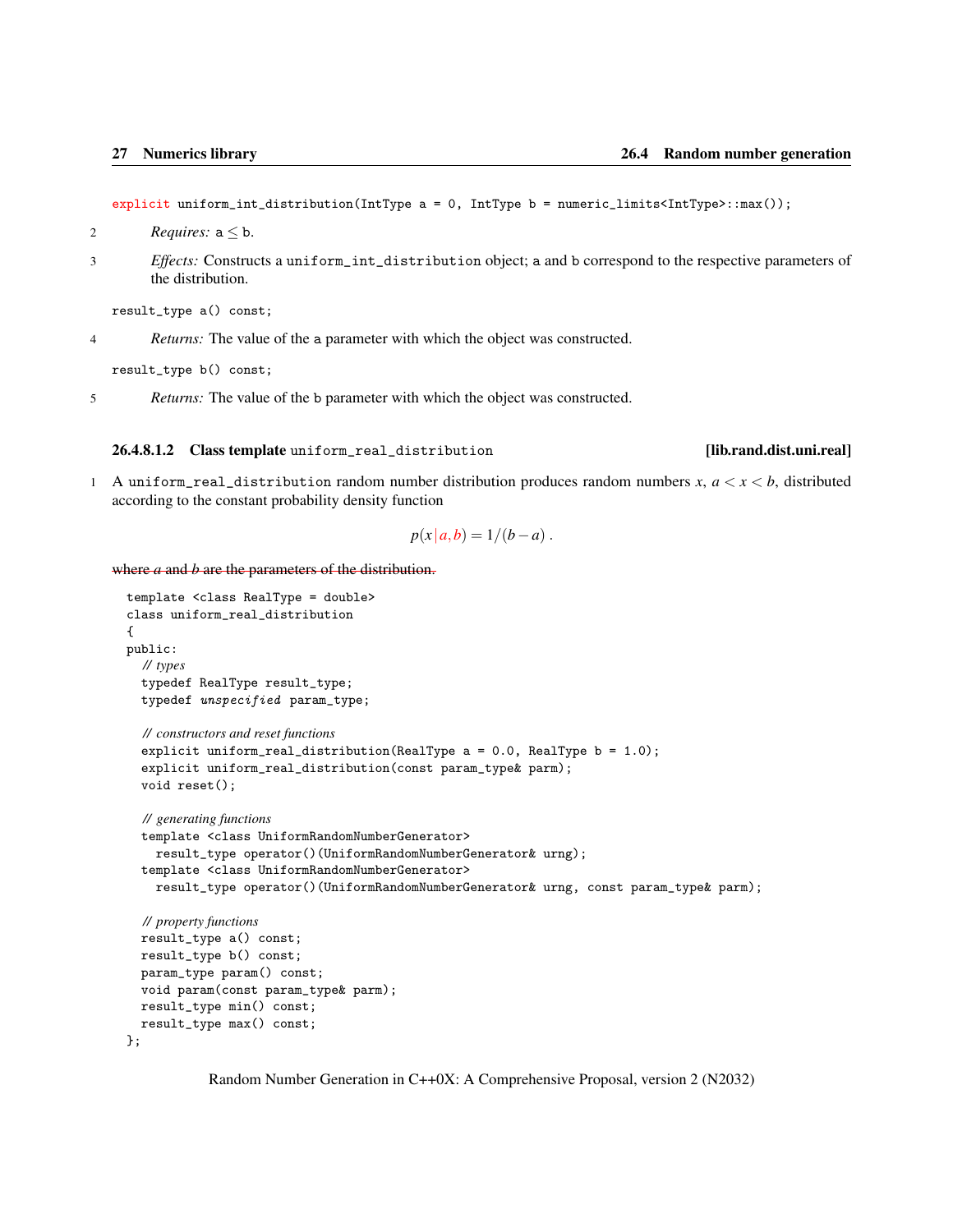- <span id="page-33-2"></span>2 *Requires:*  $a \leq b$ .
- 3 *Effects:* Constructs a uniform\_real\_distribution object; a and b correspond to the respective parameters of the distribution.

result\_type a() const;

4 *Returns:* The value of the a parameter with which the object was constructed.

result\_type b() const;

5 *Returns:* The value of the b parameter with which the object was constructed.

### <span id="page-33-0"></span>26.4.8.2 Bernoulli distributions **and the contract of the contract of the contract of the contract of the contract of the contract of the contract of the contract of the contract of the contract of the contract of the cont**

<span id="page-33-1"></span>26.4.8.2.1 Class bernoulli\_distribution **[iii]** [lib.rand.dist.bern.bernoulli]

1 A bernoulli\_distribution random number distribution produces bool values *b* distributed according to the discrete probability function

$$
P(b | p) = \begin{cases} p & \text{if} \quad b = \text{true} \\ 1 - p & \text{if} \quad b = \text{false} \end{cases}.
$$

where  $p$  is the parameter of the distribution.

```
class bernoulli_distribution
{
public:
  // types
  typedef bool result_type;
  typedef unspecified param_type;
  // constructors and reset functions
  explicit bernoulli_distribution(double p = 0.5);
  explicit bernoulli_distribution(const param_type& parm);
  void reset();
  // generating functions
  template <class UniformRandomNumberGenerator>
    result_type operator()(UniformRandomNumberGenerator& urng);
  template <class UniformRandomNumberGenerator>
    result_type operator()(UniformRandomNumberGenerator& urng, const param_type& parm);
  // property functions
  double p() const;
  param_type param() const;
  void param(const param_type& parm);
  result_type min() const;
  result_type max() const;
};
```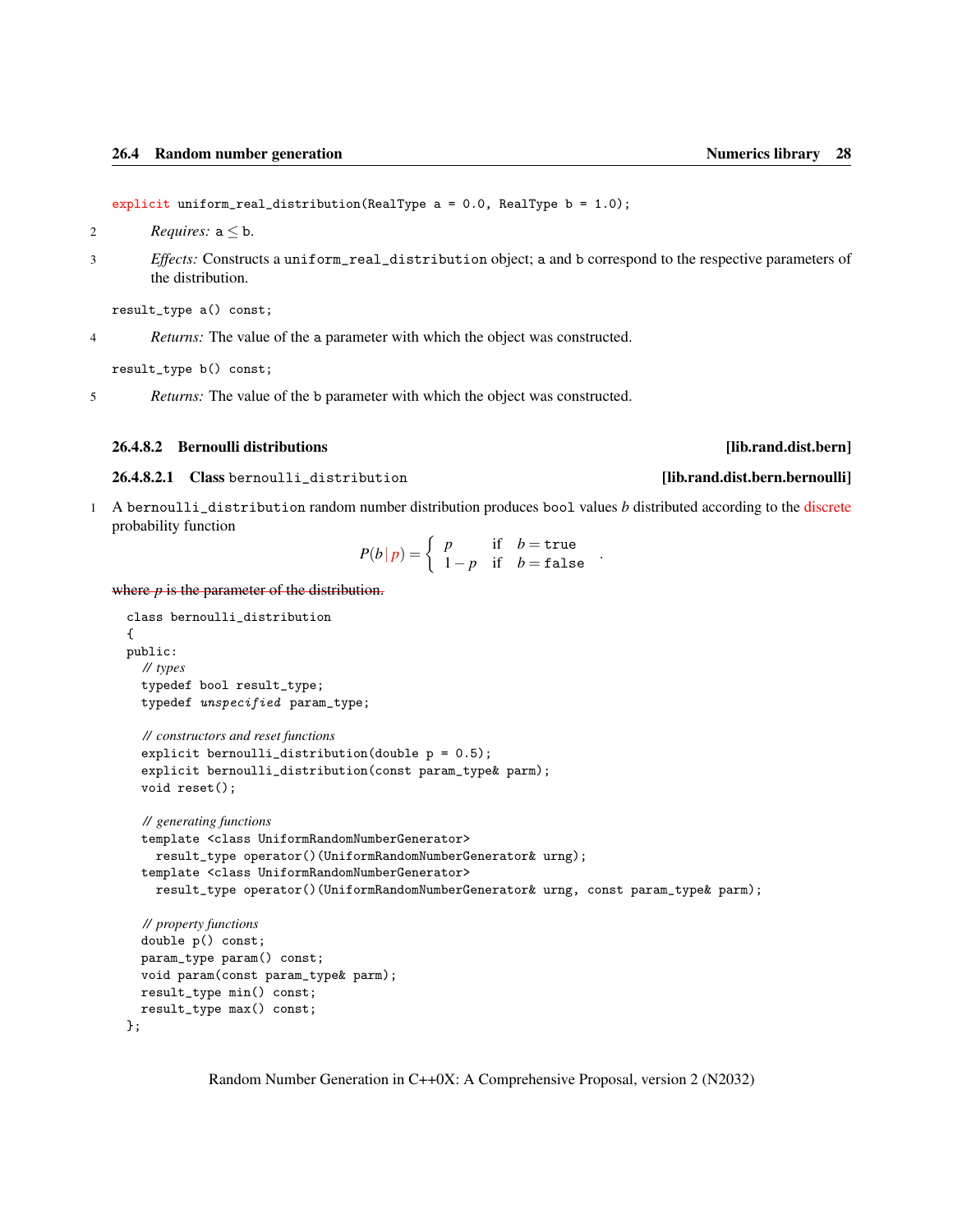```
explicit bernoulli_distribution(double p = 0.5);
```
- 2 *Requires:*  $0 \le p \le 1$ .
- 3 *Effects:* Constructs a bernoulli\_distribution object; p corresponds to the parameter of the distribution.

double p() const;

4 *Returns:* The value of the p parameter with which the object was constructed.

### <span id="page-34-0"></span>26.4.8.2.2 Class template binomial\_distribution [lib.rand.dist.bern.bin]

1 A binomial\_distribution random number distribution produces integer values  $i \geq 0$  distributed according to the discrete probability function

$$
P(i|t,p) = {t \choose i} \cdot p^{i} \cdot (1-p)^{t-i}.
$$

where *t* and *p* are the parameters of the distribution.

```
template <class IntType = int>
     class binomial_distribution
     {
     public:
       // types
       typedef IntType result_type;
       typedef unspecified param_type;
       // constructors and reset functions
       explicit binomial_distribution(IntType t = 1, double p = 0.5);
       explicit binomial_distribution(const param_type& parm);
       void reset();
       // generating functions
       template <class UniformRandomNumberGenerator>
         result_type operator()(UniformRandomNumberGenerator& urng);
       template <class UniformRandomNumberGenerator>
         result_type operator()(UniformRandomNumberGenerator& urng, const param_type& parm);
       // property functions
       IntType t() const;
       double p() const;
       param_type param() const;
       void param(const param_type& parm);
       result_type min() const;
       result_type max() const;
     };
   explicit binomial_distribution(IntType t = 1, double p = 0.5);
2 Requires: 0 \le p \le 1 and 0 \le t.
```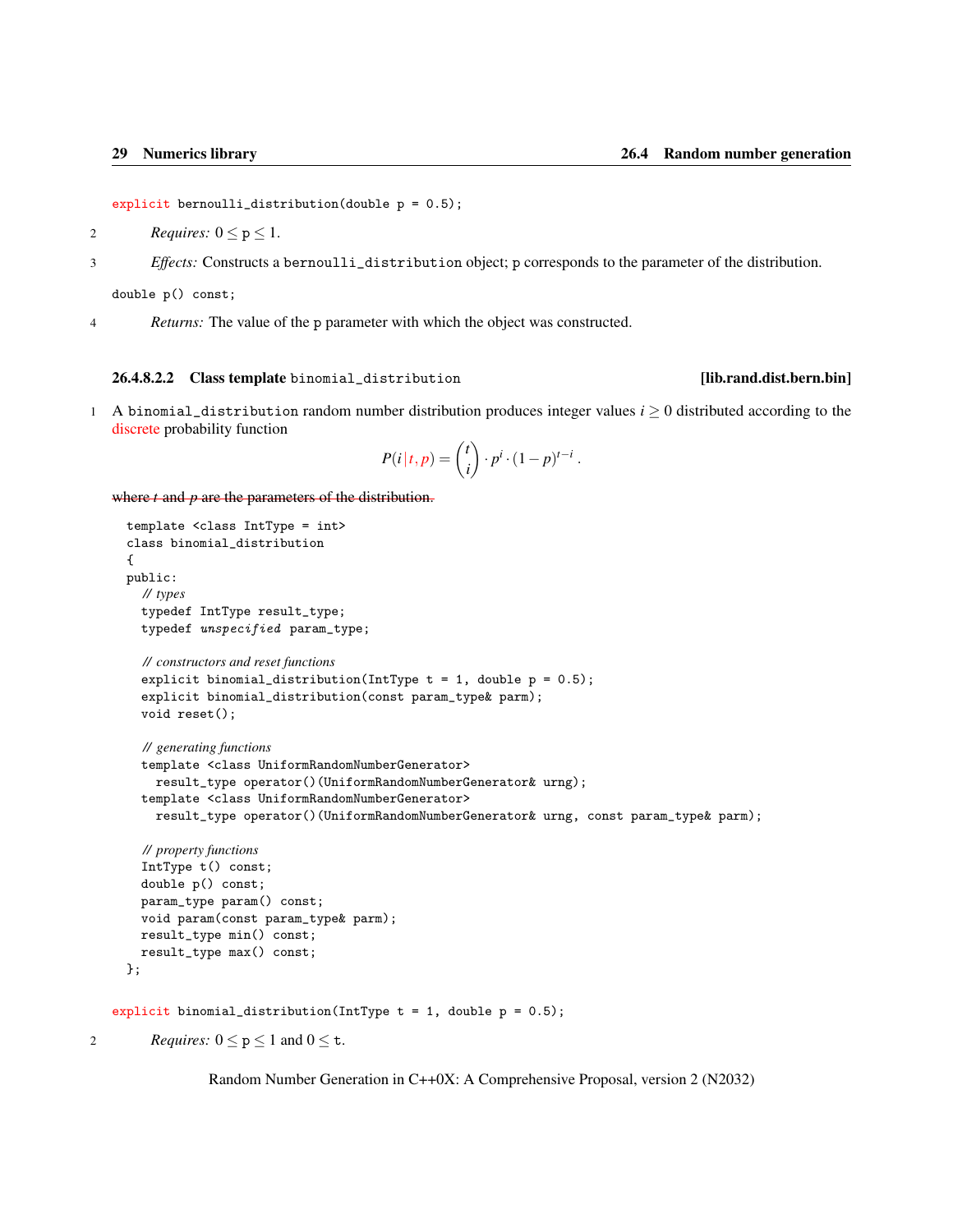<span id="page-35-1"></span>3 *Effects:* Constructs a binomial\_distribution object; t and p correspond to the respective parameters of the distribution.

IntType t() const;

4 *Returns:* The value of the t parameter with which the object was constructed.

double p() const;

5 *Returns:* The value of the p parameter with which the object was constructed.

### <span id="page-35-0"></span>26.4.8.2.3 Class template geometric\_distribution [lib.rand.dist.bern.geo]

1 A geometric\_distribution random number distribution produces integer values  $i \geq 0$  distributed according to the discrete probability function

$$
P(i|p) = p \cdot (1-p)^i.
$$

where  $p$  is the parameter of the distribution.

```
template <class IntType = int>
class geometric_distribution
{
public:
  // types
  typedef IntType result_type;
  typedef unspecified param_type;
  // constructors and reset functions
  explicit geometric_distribution(double p = 0.5);
  explicit geometric_distribution(const param_type& parm);
  void reset();
  // generating functions
  template <class UniformRandomNumberGenerator>
    result_type operator()(UniformRandomNumberGenerator& urng);
  template <class UniformRandomNumberGenerator>
    result_type operator()(UniformRandomNumberGenerator& urng, const param_type& parm);
  // property functions
  double p() const;
  param_type param() const;
  void param(const param_type& parm);
  result_type min() const;
  result_type max() const;
  };
```
explicit geometric\_distribution(double p = 0.5);

2 *Requires:*  $0 < p < 1$ .

3 *Effects:* Constructs a geometric\_distribution object; p corresponds to the parameter of the distribution.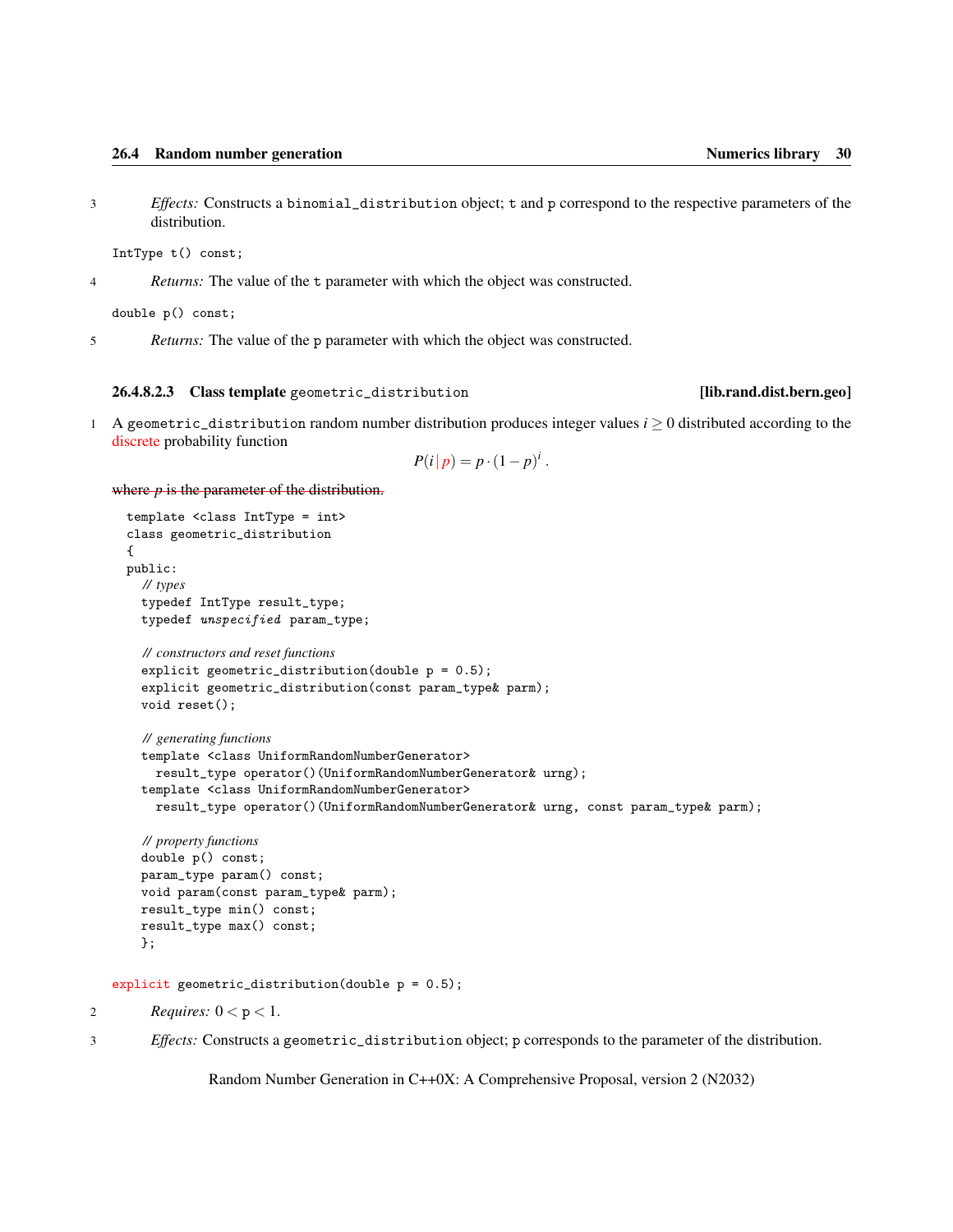<span id="page-36-1"></span>double p() const;

4 *Returns:* The value of the p parameter with which the object was constructed.

### <span id="page-36-0"></span>26.4.8.2.4 Class template negative\_binomial\_distribution [lib.rand.dist.bern.negbin]

- 
- 1 A negative\_binomial\_distribution random number distribution produces random integers  $i \geq 0$  distributed according to the discrete probability function

$$
P(i|k,p) = {k+i-1 \choose i} \cdot p^k \cdot (1-p)^i.
$$

where *k* and *p* are the parameters of the distribution.

```
template <class IntType = int>
class negative_binomial_distribution
{
public:
  // types
  typedef IntType result_type;
  typedef unspecified param_type;
  // constructor and reset functions
  explicit negative_binomial_distribution(IntType k = 01, double p = 0.5);
  explicit negative_binomial_distribution(const param_type& parm);
  void reset();
  // generating functions
  template <class UniformRandomNumberGenerator>
    result_type operator()(UniformRandomNumberGenerator& urng);
  template <class UniformRandomNumberGenerator>
    result_type operator()(UniformRandomNumberGenerator& urng, const param_type& parm);
  // property functions
  IntType k() const;
  double p() const;
  param_type param() const;
```

```
void param(const param_type& parm);
result_type min() const;
result_type max() const;
```

```
};
```
explicit negative\_binomial\_distribution(IntType  $k = 01$ , double  $p = 0.5$ );

- 2 *Requires:*  $0 \leq < p \leq 1$  and  $0 \leq < k$ .
- 3 *Effects:* Constructs a negative\_binomial\_distribution object; k and p correspond to the respective parameters of the distribution.

IntType k() const;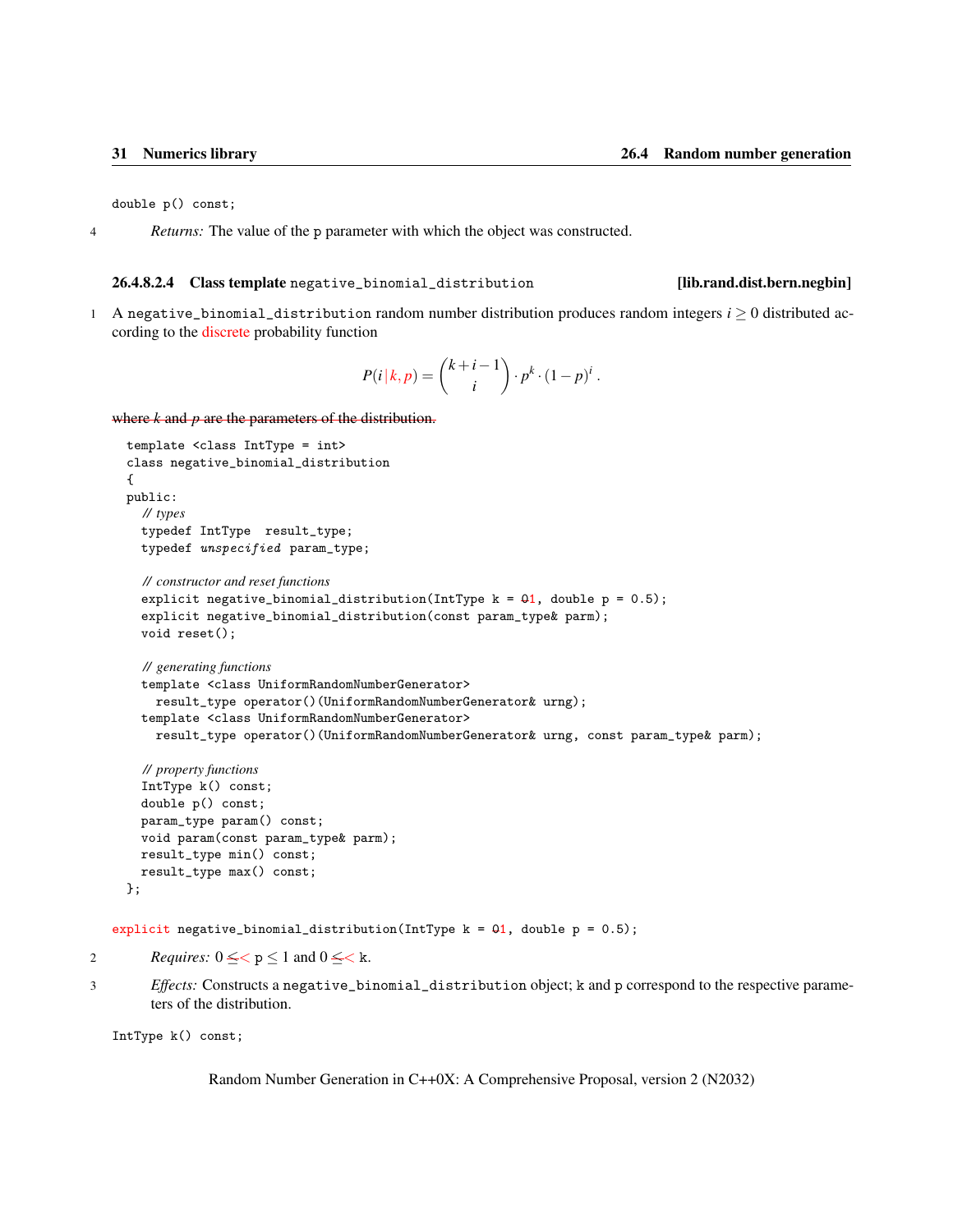<span id="page-37-2"></span>double p() const;

5 *Returns:* The value of the p parameter with which the object was constructed.

### <span id="page-37-0"></span>26.4.8.3 Poisson distributions [lib.rand.dist.pois]

### <span id="page-37-1"></span>26.4.8.3.1 Class template poisson\_distribution [lib.rand.dist.pois.poisson]

1 A poisson\_distribution random number distribution produces integer values  $i \geq 0$  distributed according to the discrete probability function

$$
P(i|\mu) = \frac{e^{-\mu}\mu^i}{i!}.
$$

where The distribution parameter  $\mu$ , theis also known as this distribution's *mean*, is the parameter of the distribution.

```
template <class IntType = int>
class poisson_distribution
{
public:
  // types
  typedef IntType result_type;
  typedef unspecified param_type;
  // constructors and reset functions
  explicit poisson_distribution(double mean = 1.0);
  explicit poisson_distribution(const param_type& parm);
  void reset();
  // generating functions
  template <class UniformRandomNumberGenerator>
    result_type operator()(UniformRandomNumberGenerator& urng);
  template <class UniformRandomNumberGenerator>
    result_type operator()(UniformRandomNumberGenerator& urng, const param_type& parm);
  // property functions
  double mean() const;
  param_type param() const;
  void param(const param_type& parm);
  result_type min() const;
```

```
explicit poisson_distribution(double mean = 0.51.0);
```

```
2 Requires: 0 < mean.
```
};

result\_type max() const;

3 *Effects:* Constructs a poisson\_distribution object; mean corresponds to the parameter of the distribution.

```
double mean() const;
```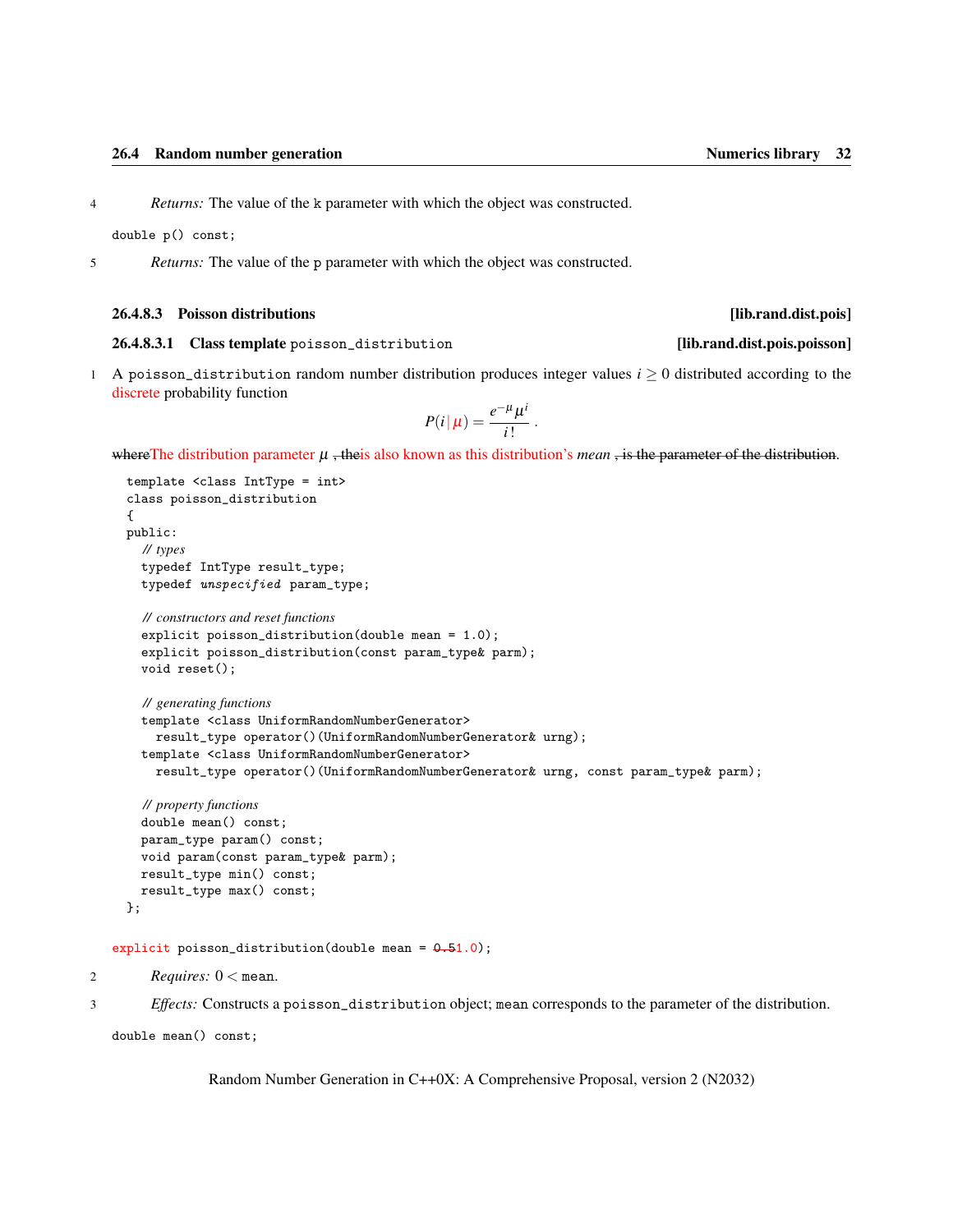<span id="page-38-1"></span>4 *Returns:* The value of the mean parameter with which the object was constructed.

### <span id="page-38-0"></span>26.4.8.3.2 Class template exponential\_distribution [lib.rand.dist.pois.exp]

1 An exponential\_distribution random number distribution produces random numbers *x* > 0 distributed according to the probability density function

$$
p(x|\lambda) = \lambda e^{-\lambda x}.
$$

where  $\lambda$  is the parameter of the distribution.

```
template <class RealType = double>
class exponential_distribution
{
public:
  // types
  typedef RealType result_type;
  typedef unspecified param_type;
  // constructors and reset functions
  explicit exponential_distribution(RealType lambda = 1.0);
  explicit exponential_distribution(const param_type& parm);
  void reset();
  // generating functions
  template <class UniformRandomNumberGenerator>
    result_type operator()(UniformRandomNumberGenerator& urng);
  template <class UniformRandomNumberGenerator>
    result_type operator()(UniformRandomNumberGenerator& urng, const param_type& parm);
  // property functions
  RealType lambda() const;
  param_type param() const;
  void param(const param_type& parm);
  result_type min() const;
  result_type max() const;
};
```
explicit exponential\_distribution(RealType lambda = 1.0);

```
2 Requires: 0 < lambda.
```
3 *Effects:* Constructs a exponential\_distribution object; lambda corresponds to the parameter of the distribution.

RealType lambda() const;

4 *Returns:* The value of the lambda parameter with which the object was constructed.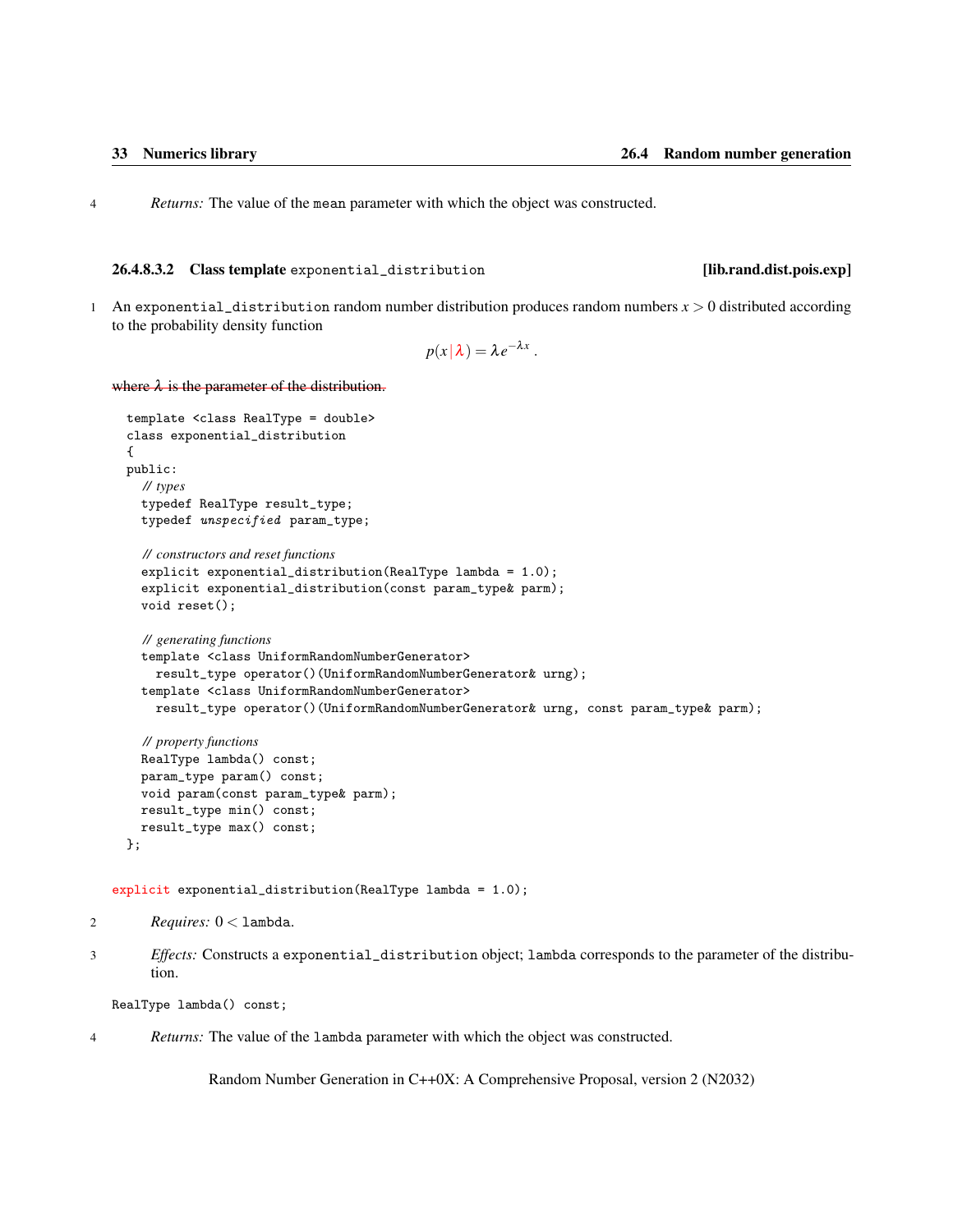### <span id="page-39-1"></span><span id="page-39-0"></span>26.4.8.3.3 Class template gamma\_distribution [lib.rand.dist.pois.gamma]

1 A gamma\_distribution random number distribution produces random numbers *x* > 0 distributed according to the probability density function

$$
p(x | \alpha, \beta) = \frac{e^{-x/\beta}}{\beta^{\alpha} \cdot \Gamma(\alpha)} \cdot x^{\alpha - 1}.
$$

where  $\alpha$  is the parameter of the distribution.

```
template <class RealType = double>
class gamma_distribution
{
public:
  // types
  typedef RealType result_type;
  typedef unspecified param_type;
  // constructors and reset functions
  explicit gamma_distribution(RealType alpha = 1.0, RealType beta = 1.0);
  explicit gamma_distribution(const param_type& parm);
  void reset();
  // generating functions
  template <class UniformRandomNumberGenerator>
    result_type operator()(UniformRandomNumberGenerator& urng);
  template <class UniformRandomNumberGenerator>
    result_type operator()(UniformRandomNumberGenerator& urng, const param_type& parm);
  // property functions
  RealType alpha() const;
  RealType beta() const;
  param_type param() const;
  void param(const param_type& parm);
  result_type min() const;
```
explicit gamma\_distribution(RealType alpha = 1.0, RealType beta =  $1.0$ );

2 *Requires:*  $0 <$  alpha and  $0 <$  beta.

result\_type max() const;

3 *Effects:* Constructs a gamma\_distribution object; alpha and beta corresponds to the parameters of the distribution.

RealType alpha() const;

};

4 *Returns:* The value of the alpha parameter with which the object was constructed.

RealType beta() const;

5 *Returns:* The value of the beta parameter with which the object was constructed.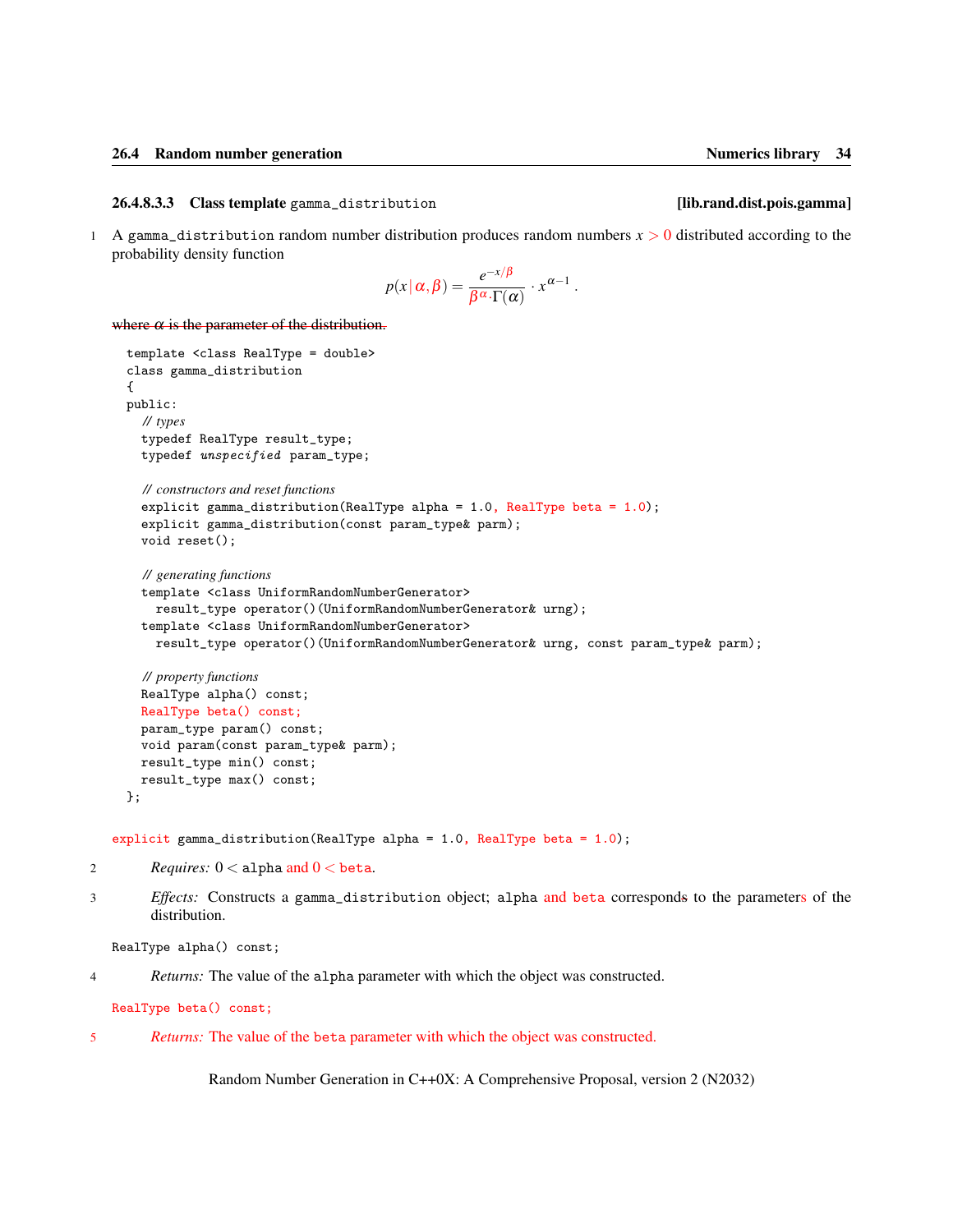### <span id="page-40-1"></span><span id="page-40-0"></span>26.4.8.3.4 Class template weibull\_distribution [lib.rand.dist.pois.weibull]

1 A weibull\_distribution random number distribution produces random numbers  $x \ge 0$  distributed according to the probability density function

$$
p(x | a,b) = \frac{a}{b} \cdot \left(\frac{x}{b}\right)^{a-1} \cdot \exp\left(-\left(\frac{x}{b}\right)^a\right).
$$

where *a* and *b* are the parameters of the distribution.

```
template <class RealType = double>
class weibull_distribution
{
public:
  // types
  typedef RealType result_type;
  typedef unspecified param_type;
  // constructor and reset functions
  explicit weibull_distribution(RealType a = 1.0, RealType b = 1.0)
  explicit weibull_distribution(const param_type& parm);
  void reset();
  // generating functions
  template <class UniformRandomNumberGenerator>
    result_type operator()(UniformRandomNumberGenerator& urng);
  template <class UniformRandomNumberGenerator>
    result_type operator()(UniformRandomNumberGenerator& urng, const param_type& parm);
  // property functions
  RealType a() const;
  RealType b() const;
  param_type param() const;
```

```
result_type max() const;
};
```
explicit weibull\_distribution(RealType  $a = 1.0$ , RealType  $b = 1.0$ );

```
2 Requires: 0 < a and 0 < b.
```
void param(const param\_type& parm);

result\_type min() const;

3 *Effects:* Constructs a weibull\_distribution object; a and b correspond to the respective parameters of the distribution.

```
RealType a() const;
```
4 *Returns:* The value of the a parameter with which the object was constructed.

RealType b() const;

5 *Returns:* The value of the b parameter with which the object was constructed.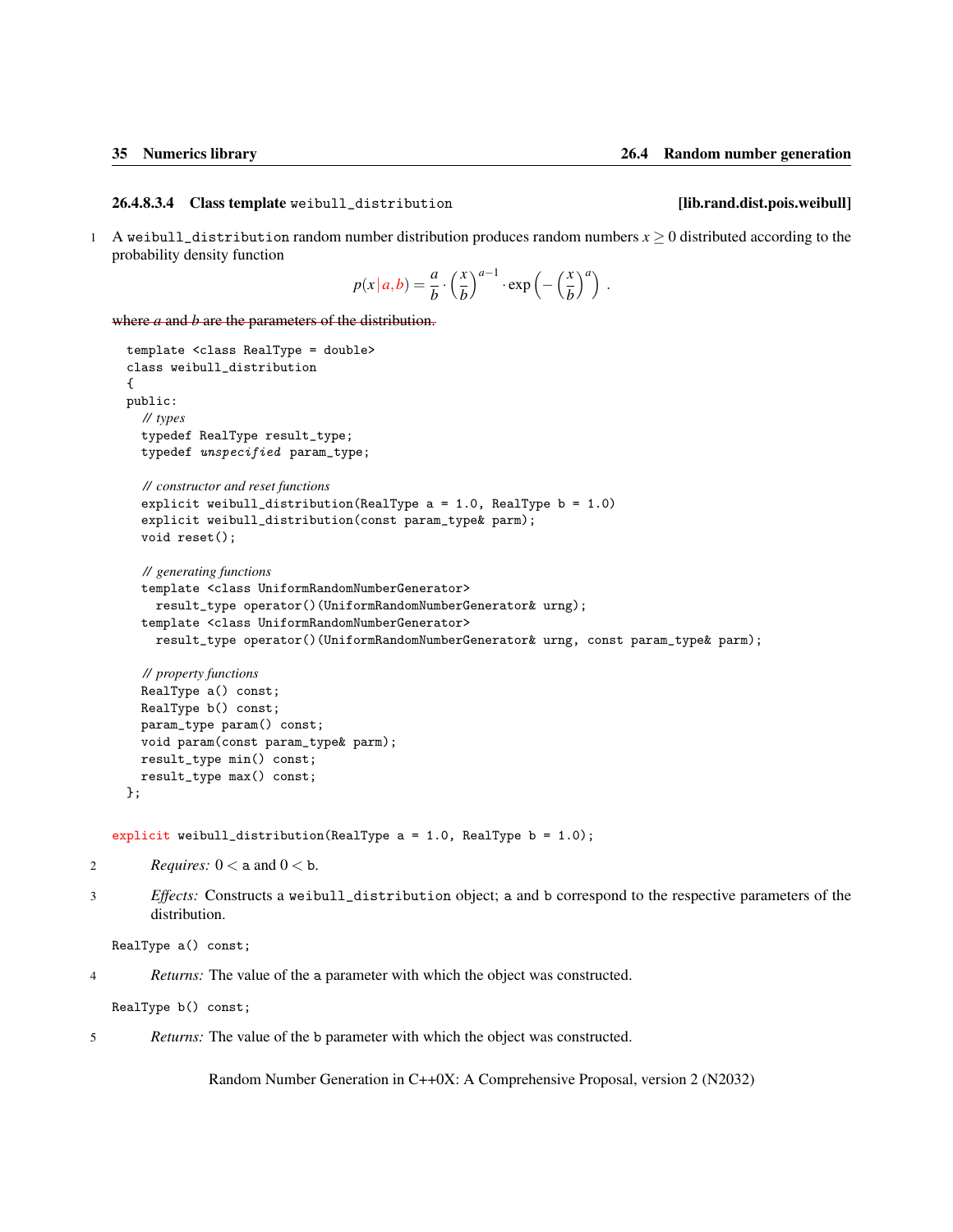### <span id="page-41-2"></span><span id="page-41-0"></span>26.4.8.3.5 Class template extreme\_value\_distribution [lib.rand.dist.pois.extreme]

1 An extreme\_value\_distribution random number distribution produces random numbers *x* distributed withaccording to the probability density function $\frac{6}{2}$ 

$$
p(x|a,b) = \frac{1}{b} \cdot \exp\left(\frac{a-x}{b} - \exp\left(\frac{a-x}{b}\right)\right).
$$

where *a* and *b* are the parameters of the distribution.

```
template <class RealType = double>
class extreme_value_distribution
{
public:
  // types
  typedef RealType result_type;
  typedef unspecified param_type;
  // constructor and reset functions
  explicit extreme_value_distribution(RealType a = 0.0, RealType b = 1.0);
  explicit extreme_value_distribution(const param_type& parm);
  void reset();
  // generating functions
  template <class UniformRandomNumberGenerator>
    result_type operator()(UniformRandomNumberGenerator& urng);
  template <class UniformRandomNumberGenerator>
    result_type operator()(UniformRandomNumberGenerator& urng, const param_type& parm);
  // property functions
  RealType a() const;
  RealType b() const;
  param_type param() const;
  void param(const param_type& parm);
```
};

explicit extreme\_value\_distribution(RealType a = 0.0, RealType b = 1.0);

```
2 Requires: 0 < b.
```
result\_type min() const; result\_type max() const;

3 *Effects:* Constructs aan extreme\_value\_distribution object; a and b correspond to the respective parameters of the distribution.

RealType a() const;

4 *Returns:* The value of the a parameter with which the object was constructed.

<span id="page-41-1"></span><sup>6)</sup> The distribution corresponding to this probability density function is also known (with a possible change of variable) as the Gumbel Type I, the log-Weibull, or the Fisher-Tippett Type I distribution.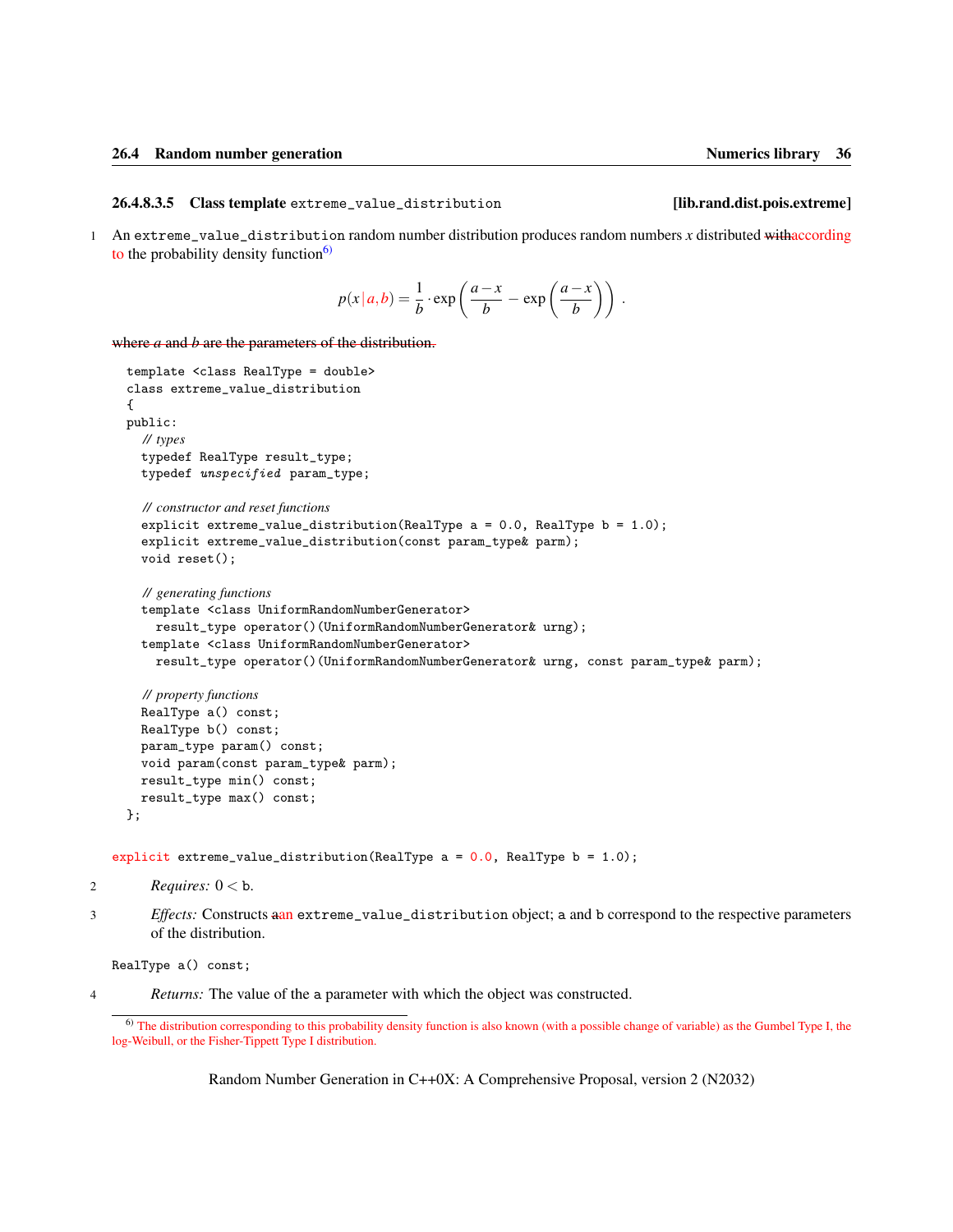<span id="page-42-2"></span>RealType b() const;

5 *Returns:* The value of the b parameter with which the object was constructed.

### <span id="page-42-0"></span>26.4.8.4 Normal distributions **and intervention contract the contract of the contract of the contract of the contract of the contract of the contract of the contract of the contract of the contract of the contract of the**

### <span id="page-42-1"></span>26.4.8.4.1 Class template normal\_distribution [lib.rand.dist.norm.normal]

1 A normal\_distribution random number distribution produces random numbers *x* distributed according to the probability density function

$$
p(x | \mu, \sigma) p(x) = \frac{1}{\sigma \sqrt{2\pi}} \cdot \exp \left(-\frac{(x - \mu)^2}{2\sigma^2}\right).
$$

whereThe distribution parameters µ and σ , respectively theare also known as this distribution's *mean* and the *standard deviation* , are the parameters of the distribution.

```
template <class RealType = double>
class normal_distribution
{
public:
  // types
  typedef RealType result_type;
  typedef unspecified param_type;
  // constructors and reset functions
  explicit normal_distribution(RealType mean = 0.0, RealType stddev = 1.0);
  explicit normal_distribution(const param_type& parm);
  void reset();
  // generating functions
  template <class UniformRandomNumberGenerator>
    result_type operator()(UniformRandomNumberGenerator& urng);
  template <class UniformRandomNumberGenerator>
    result_type operator()(UniformRandomNumberGenerator& urng, const param_type& parm);
  // property functions
  RealType mean() const;
  RealType stddev() const;
```

```
param_type param() const;
  void param(const param_type& parm);
 result_type min() const;
  result_type max() const;
};
```

```
explicit normal_distribution(RealType mean = 0.0, RealType stddev = 1.0);
```

```
2 Requires: 0 < stddev.
```
3 *Effects:* Constructs a normal\_distribution object; mean and stddev correspond to the respective parameters of the distribution.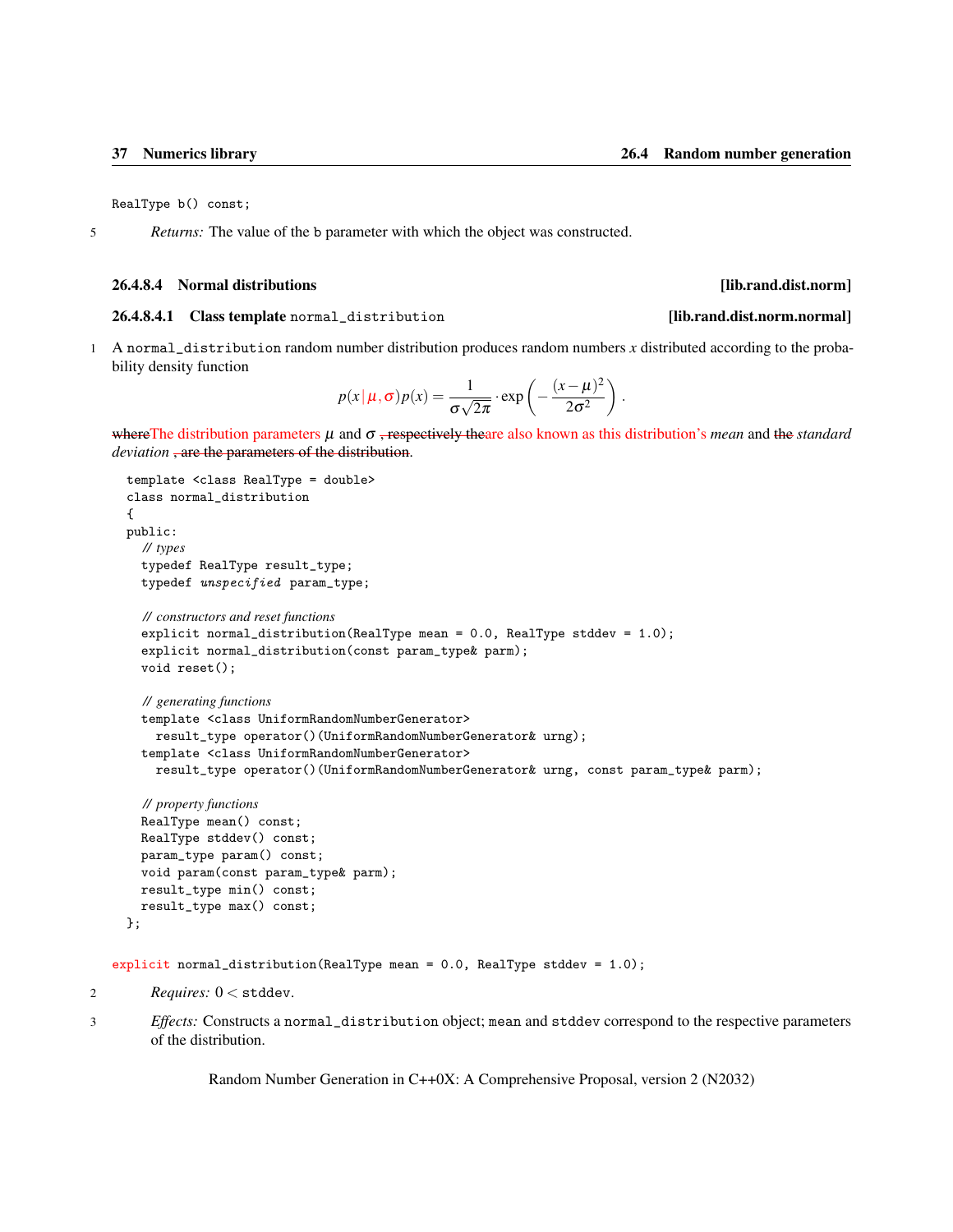<span id="page-43-1"></span>RealType mean() const;

4 *Returns:* The value of the mean parameter with which the object was constructed.

RealType stddev() const;

5 *Returns:* The value of the stddev parameter with which the object was constructed.

### <span id="page-43-0"></span>26.4.8.4.2 Class template lognormal\_distribution [lib.rand.dist.norm.lognormal]

1 A lognormal\_distribution random number distribution produces random numbers *x* > 0 distributed according to the probability density function

$$
p(x|m, s) = \frac{1}{sx\sqrt{2\pi}} \cdot \exp\left(-\frac{(\ln x - m)^2}{2s^2}\right).
$$

where *m* and *s* are the parameters of the distribution.

```
template <class RealType = double>
class lognormal_distribution
{
public:
  // types
  typedef RealType result_type;
  typedef unspecified param_type;
  // constructor and reset functions
  explicit lognormal_distribution(RealType m = 0.0, RealType s = 1.0);
  explicit lognormal_distribution(const param_type& parm);
  void reset();
  // generating functions
  template <class UniformRandomNumberGenerator>
    result_type operator()(UniformRandomNumberGenerator& urng);
  template <class UniformRandomNumberGenerator>
    result_type operator()(UniformRandomNumberGenerator& urng, const param_type& parm);
  // property functions
  RealType m() const;
  RealType s() const;
  param_type param() const;
  void param(const param_type& parm);
  result_type min() const;
  result_type max() const;
```

```
};
```
explicit lognormal\_distribution(RealType m = 0.0, RealType s = 1.0);

```
2
```
3 *Effects:* Constructs a lognormal\_distribution object; m and s correspond to the respective parameters of the distribution.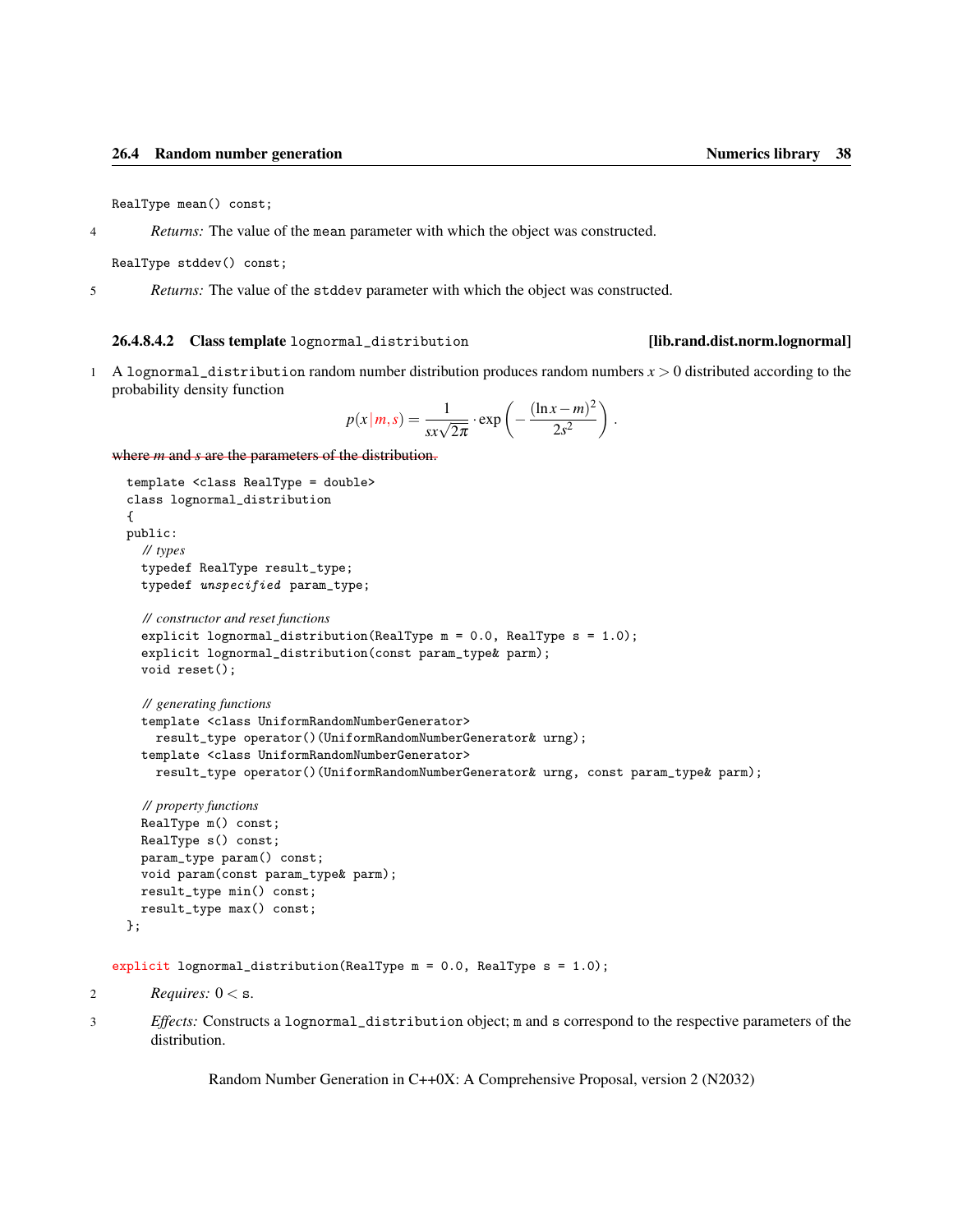<span id="page-44-1"></span>RealType m() const;

4 *Returns:* The value of the m parameter with which the object was constructed.

RealType s() const;

5 *Returns:* The value of the s parameter with which the object was constructed.

### <span id="page-44-0"></span>26.4.8.4.3 Class template chi\_squared\_distribution [lib.rand.dist.norm.chisq]

1 A chi\_squared\_distribution random number distribution produces random numbers *x* > 0 distributed according to the probability density function

$$
p(x | n) = \frac{x^{(n/2)-1} \cdot e^{-x/2}}{\Gamma(n/2) \cdot 2^{n/2}},
$$

where *n*<sub>i</sub>s a positive integer, is the parameter of the distribution.

```
template <class RealType = double>
  class chi_squared_distribution
  {
  public:
    // types
    typedef RealType result_type;
    typedef unspecified param_type;
    // constructor and reset functions
    explicit chi_squared_distribution(int n = 1);
    explicit chi_squared_distribution(const param_type& parm);
    void reset();
    // generating functions
    template <class UniformRandomNumberGenerator>
      result_type operator()(UniformRandomNumberGenerator& urng);
    template <class UniformRandomNumberGenerator>
      result_type operator()(UniformRandomNumberGenerator& urng, const param_type& parm);
    // property functions
    int n() const;
    param_type param() const;
    void param(const param_type& parm);
    result_type min() const;
    result_type max() const;
  };
explicit chi_squared_distribution(int n = 1);
```
2 *Requires:*  $0 < n$ .

3 *Effects:* Constructs a chi\_squared\_distribution object; n corresponds to the parameter of the distribution.

int n() const;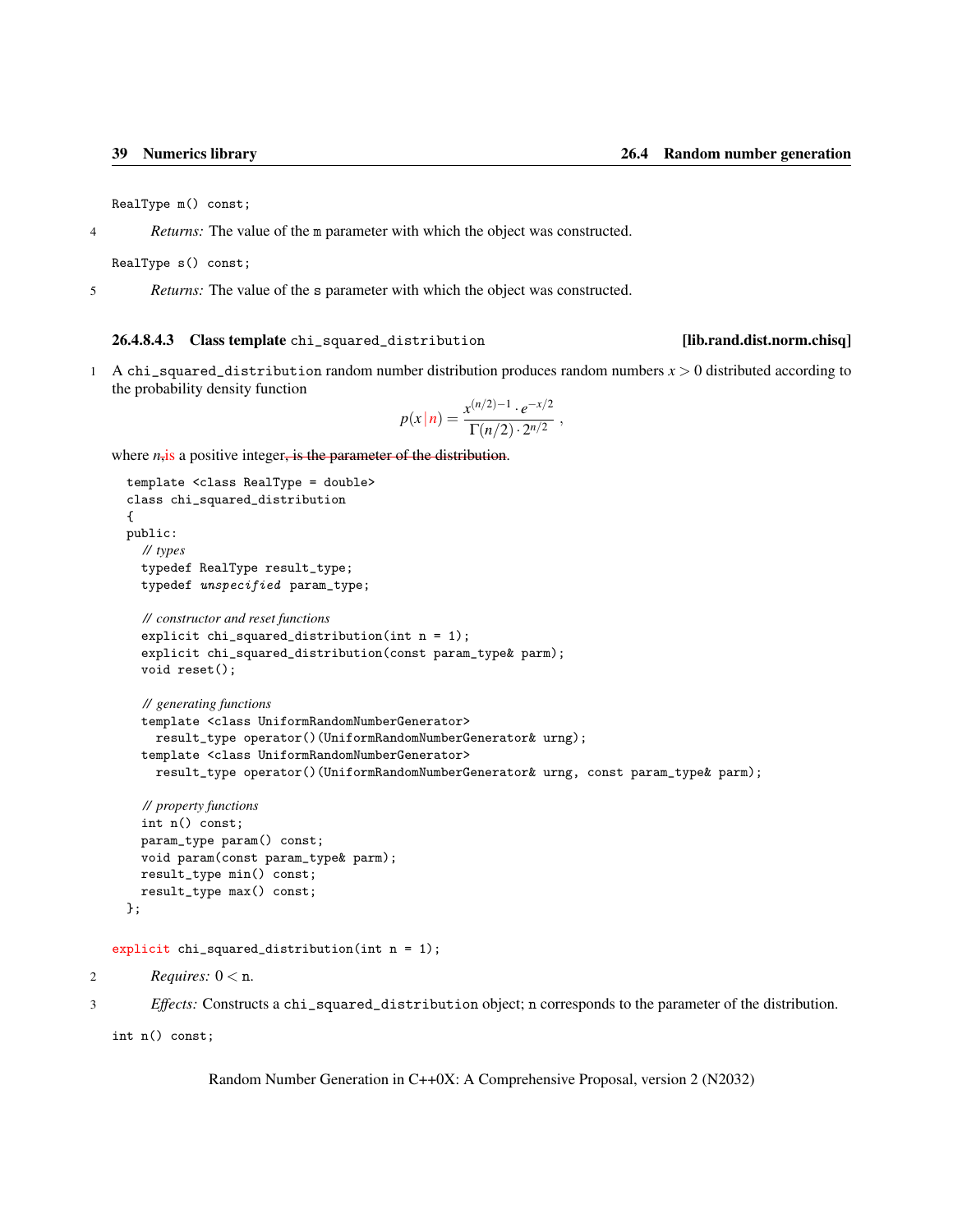<span id="page-45-1"></span>4 *Returns:* The value of the n parameter with which the object was constructed.

### <span id="page-45-0"></span>26.4.8.4.4 Class template cauchy\_distribution [lib.rand.dist.norm.cauchy]

1 A cauchy\_distribution random number distribution produces random numbers *x* distributed according to the probability density function

$$
p(x | a,b) = \left(\pi b \left(1 + \left(\frac{x-a}{b}\right)^2\right)\right)^{-1}.
$$

where *a* and *b* are the parameters of the distribution.

```
template <class RealType = double>
class cauchy_distribution
{
public:
  // types
  typedef RealType result_type;
  typedef unspecified param_type;
  // constructor and reset functions
  explicit cauchy_distribution(RealType a = 0.0, RealType b = 1.0);
  explicit cauchy_distribution(const param_type& parm);
  void reset();
  // generating functions
  template <class UniformRandomNumberGenerator>
    result_type operator()(UniformRandomNumberGenerator& urng);
  template <class UniformRandomNumberGenerator>
    result_type operator()(UniformRandomNumberGenerator& urng, const param_type& parm);
  // property functions
  RealType a() const;
  RealType b() const;
  param_type param() const;
  void param(const param_type& parm);
  result_type min() const;
  result_type max() const;
};
```

```
explicit cauchy_distribution(RealType a = 0.0, RealType b = 1.0);
```
2  $$ 

3 *Effects:* Constructs a cauchy\_distribution object; a and b correspond to the respective parameters of the distribution.

```
RealType a() const;
```
4 *Returns:* The value of the a parameter with which the object was constructed.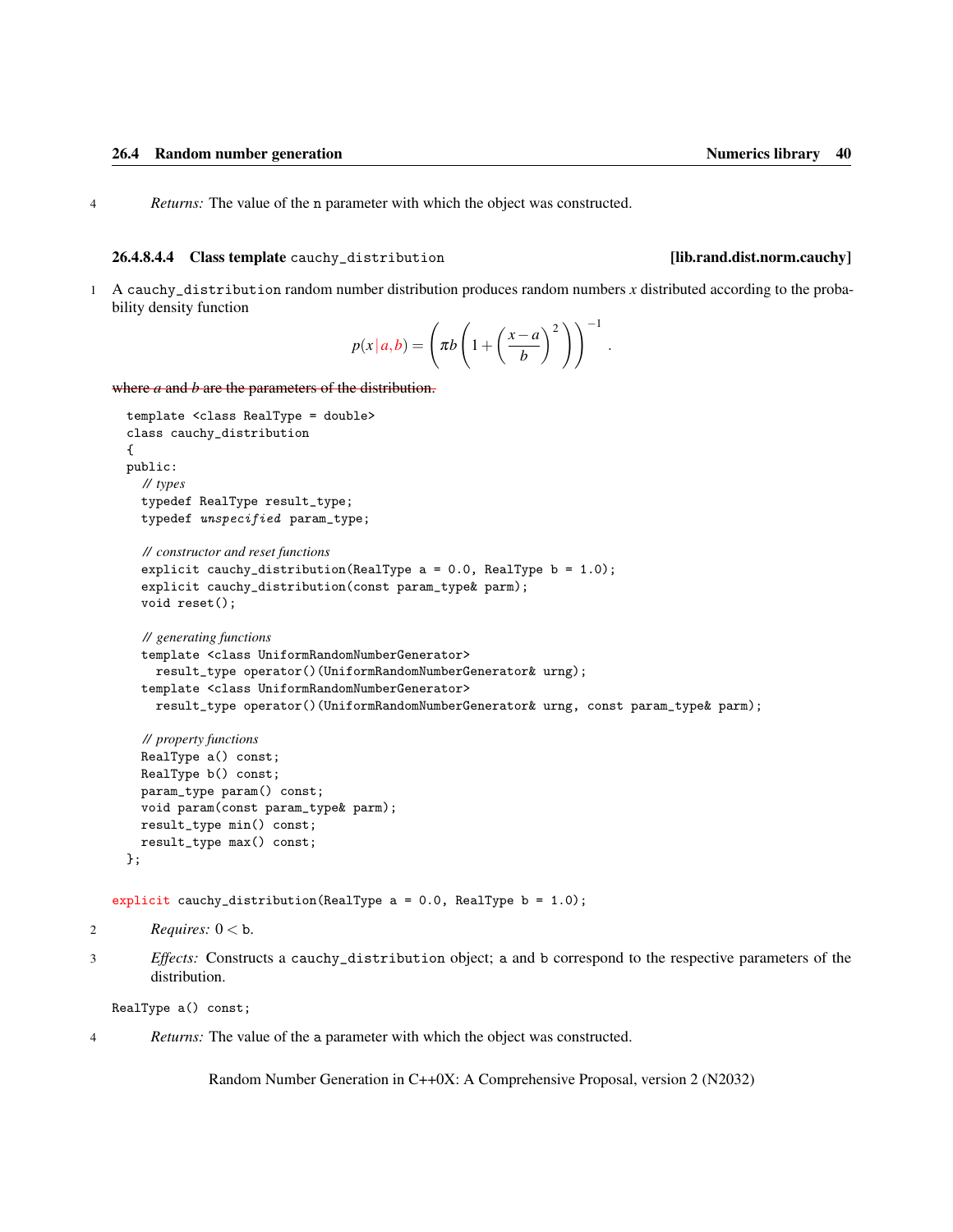<span id="page-46-1"></span>RealType b() const;

5 *Returns:* The value of the b parameter with which the object was constructed.

### <span id="page-46-0"></span>26.4.8.4.5 Class template fisher\_f\_distribution [lib.rand.dist.norm.f]

1 A fisher\_f\_distribution random number distribution produces random numbers  $x \ge 0$  distributed according to the probability density function

$$
p(x|m,n) = \frac{\Gamma((m+n)/2)}{\Gamma(m/2)\Gamma(n/2)} \cdot \left(\frac{m}{n}\right)^{m/2} \cdot x^{(m/2)-1} \cdot \left(1 + \frac{mx}{n}\right)^{-(m+n)/2},
$$

where positive integers *m* and *n* are the parameters of the distribution positive integers.

```
template <class RealType = double>
  class fisher_f_distribution
  {
  public:
    // types
    typedef RealType result_type;
    typedef unspecified param_type;
    // constructor and reset functions
    explicit fisher_f_distribution(int m = 1, int n = 1);
    explicit fisher_f_distribution(const param_type& parm);
    void reset();
    // generating functions
    template <class UniformRandomNumberGenerator>
      result_type operator()(UniformRandomNumberGenerator& urng);
    template <class UniformRandomNumberGenerator>
      result_type operator()(UniformRandomNumberGenerator& urng, const param_type& parm);
    // property functions
    int m() const;
    int n() const;
    param_type param() const;
    void param(const param_type& parm);
    result_type min() const;
    result_type max() const;
  };
explicit fisher_f_distribution(int m = 1, int n = 1);
```

```
2 Requires: 0 < m and 0 < n.
```
3 *Effects:* Constructs a fisher\_f\_distribution object; m and n correspond to the respective parameters of the distribution.

```
int m() const;
```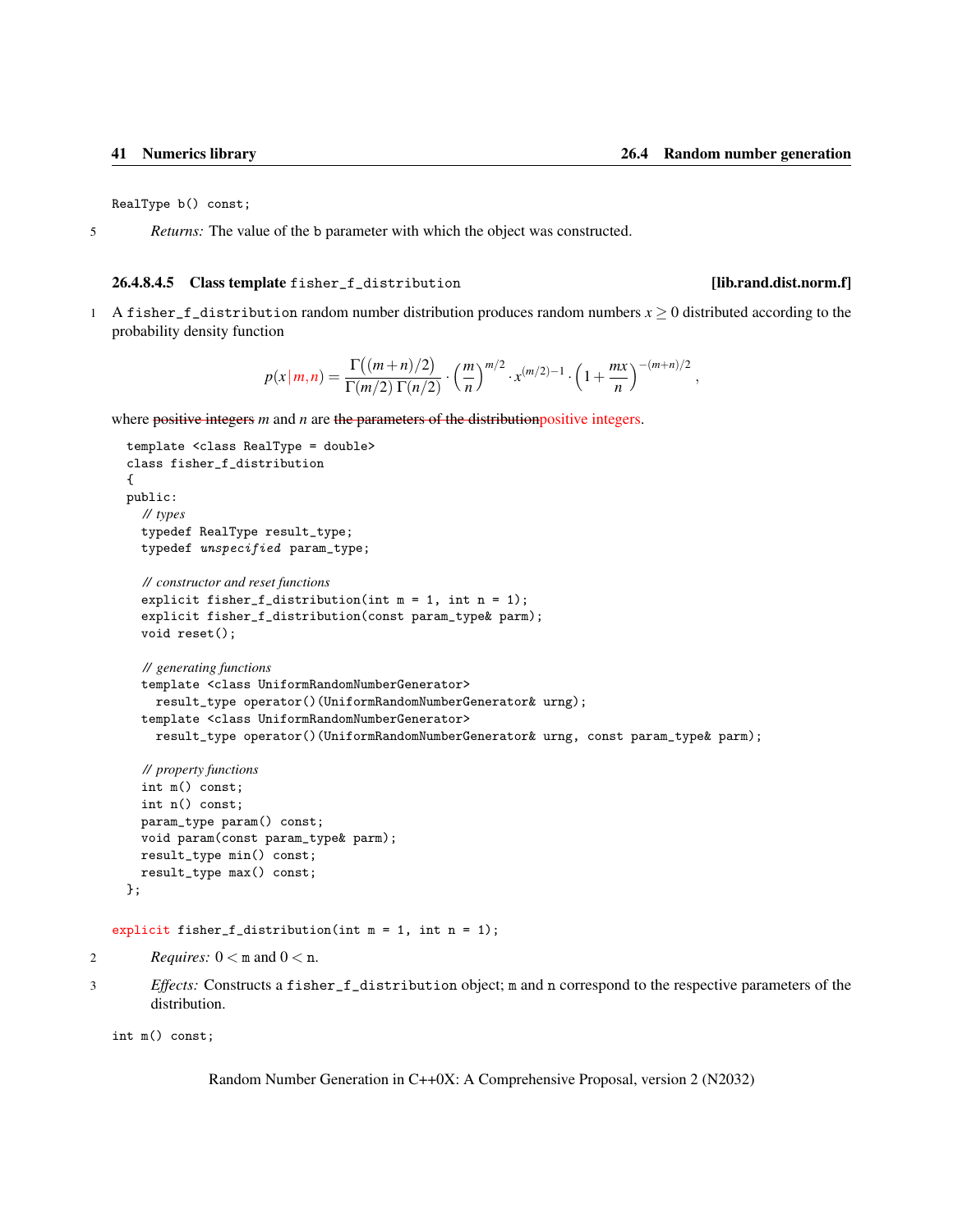<span id="page-47-1"></span>4 *Returns:* The value of the m parameter with which the object was constructed.

int n() const;

5 *Returns:* The value of the n parameter with which the object was constructed.

### <span id="page-47-0"></span>26.4.8.4.6 Class template student\_t\_distribution [lib.rand.dist.norm.t]

1 A student\_t\_distribution random number distribution produces random numbers *x* distributed according to the probability density function

$$
p(x|n) = \frac{1}{\sqrt{n\pi}} \cdot \frac{\Gamma((n+1)/2)}{\Gamma(n/2)} \cdot \left(1 + \frac{x^2}{n}\right)^{-(n+1)/2},
$$

where integer *n* is the parameter of the distributiona positive integer.

```
template <class RealType = double>
class student_t_distribution
{
public:
  // types
  typedef RealType result_type;
  typedef unspecified param_type;
  // constructor and reset functions
  explicit student_t_distribution(int n = 1);
  explicit student_t_distribution(const param_type& parm);
  void reset();
  // generating functions
  template <class UniformRandomNumberGenerator>
    result_type operator()(UniformRandomNumberGenerator& urng);
  template <class UniformRandomNumberGenerator>
    result_type operator()(UniformRandomNumberGenerator& urng, const param_type& parm);
  // property functions
  int n() const;
  param_type param() const;
```

```
void param(const param_type& parm);
  result_type min() const;
  result_type max() const;
};
```

```
explicit student_t_distribution(int n = 1);
```

```
2 Requires: 0 < n.
```
3 *Effects:* Constructs a student\_t\_distribution object; n and n correspond to the respective parameters of the distribution.

int n() const;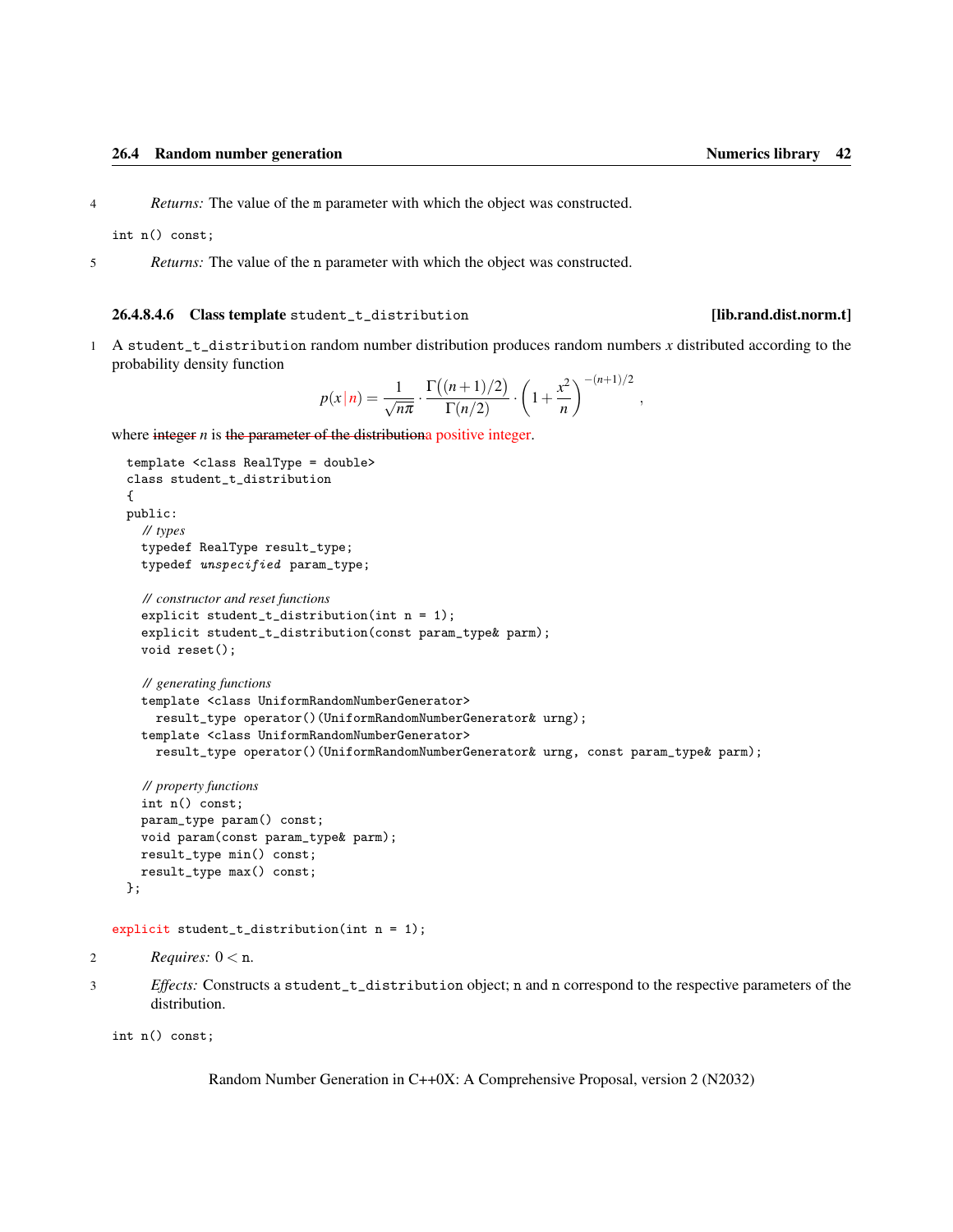<span id="page-48-2"></span>4 *Returns:* The value of the n parameter with which the object was constructed.

### <span id="page-48-0"></span>26.4.8.5 Sampling distributions [lib.rand.dist.samp]

<span id="page-48-1"></span>26.4.8.5.1 Class template discrete\_distribution [lib.rand.dist.samp.discrete]

1 A discrete\_distribution random number distribution produces random integers  $i, 0 \le i \le n$ , distributed according to the discrete probability function

 $P(i|p_0,...,p_{n-1}) = p_i$ .

where the  $n$  probabilities  $p_i$  are the parameters of the distribution.

```
template <class IntType = int>
class discrete_distribution
{
public:
  // types
  typedef IntType result_type;
  typedef unspecified param_type;
  // constructor and reset functions
  discrete_distribution();
  template <class InputIterator>
    discrete_distribution(InputIterator firstW, InputIterator lastW);
  explicit discrete_distribution(const param_type& parm);
  void reset();
  // generating functions
  template <class UniformRandomNumberGenerator>
    result_type operator()(UniformRandomNumberGenerator& urng);
  template <class UniformRandomNumberGenerator>
    result_type operator()(UniformRandomNumberGenerator& urng, const param_type& parm);
  // property functions
  vector<double> probabilities() const;
  param_type param() const;
  void param(const param_type& parm);
  result_type min() const;
```

```
discrete_distribution();
```
result\_type max() const;

- 
- 2 *Effects:* Constructs a discrete\_distribution object with  $n = 1$  and  $p_0 = 1$ . [*Note:* Such an object will always deliver the value 0. *— end note*]

```
template <class InputIterator>
discrete_distribution(InputIterator firstW, InputIterator lastW);
```
3 *Requires:*

};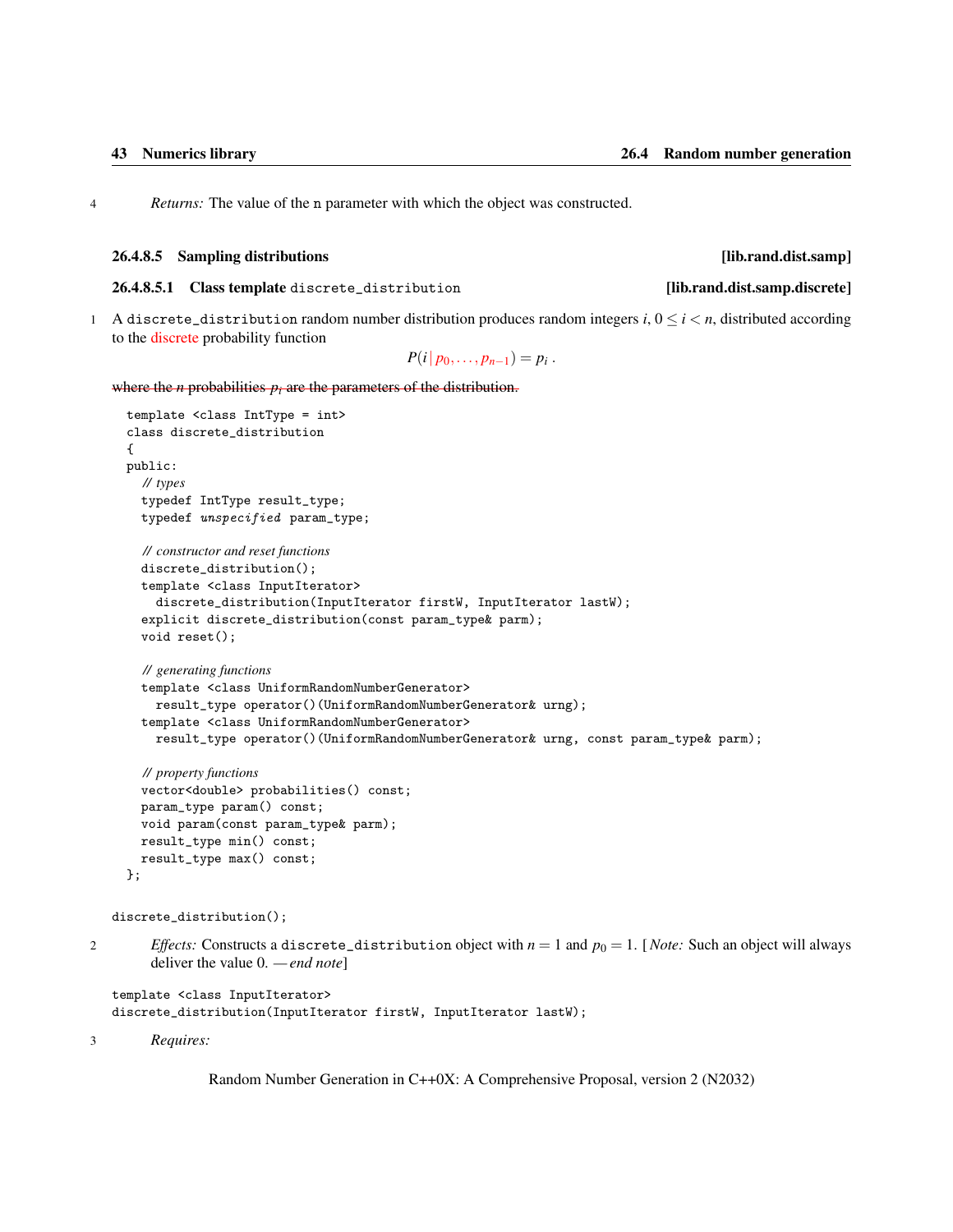- <span id="page-49-1"></span>a) InputIterator shall satisfy the requirements of an input iterator [lib.input.iterator].
- b) If firstW == lastW, let the sequence *w* shall have length  $n = 1$  and shall consist of the single value  $w_0 = 1$ . Otherwise, [firstW, lastW) shall form a sequence *w* of length  $n > 0$  and \*firstW shall yield a value  $w_0$ convertible to double. [*Note:* The values  $w_k$  are commonly known as the *weights*. *— end note*]
- c) The following relations shall hold:  $w_k \ge 0$  for  $k = 0, \ldots, n-1$ , and  $0 < S = w_0 + \cdots + w_{n-1}$ .
- 4 *Effects:* Constructs a discrete\_distribution object with probabilities

$$
p_k = \frac{w_k}{S} \text{ for } k = 0, \ldots, n-1.
$$

vector<double> probabilities() const;

5 *Returns:* A vector<double> whose size member returns *n* and whose operator[] member returns *p<sup>k</sup>* when invoked with argument *k* for  $k = 0, \ldots, n-1$ .

### <span id="page-49-0"></span>26.4.8.5.2 Class template piecewise\_constant\_distribution [lib.rand.dist.samp.pconst]

1 A piecewise\_constant\_distribution random number distribution produces random numbers  $x$ ,  $b_0 \le x < b_n$ , uniformly distributed over each subinterval  $[b_i, b_{i+1})$  withaccording to the probability  $P(x) = p_i$  density function

$$
p(x|b_0,...,b_n, p_0,...,p_{n-1}) = p_i
$$
, for  $b_i \le x < b_{i+1}$ .

where the *n* probabilities  $p_i$  and the corresponding  $n + 1$  *interval boundaries*  $b_i$  are the parameters of the distribution. The *n*+1 distribution parameters *b<sup>i</sup>* are also known as this distribution's *interval boundaries*.

```
template <class RealType = double>
class piecewise_constant_distribution
{
public:
  // types
  typedef RealType result_type;
  typedef unspecified param_type;
  // constructor and reset functions
  piecewise_constant_distribution();
  template <class InputIteratorB, class InputIteratorW>
    piecewise_constant_distribution(InputIteratorB firstB, InputIteratorB lastB,
                                     InputIteratorW firstW);
  explicit piecewise_constant_distribution(const param_type& parm);
 void reset();
  // generating functions
  template <class UniformRandomNumberGenerator>
    result_type operator()(UniformRandomNumberGenerator& urng);
 template <class UniformRandomNumberGenerator>
    result_type operator()(UniformRandomNumberGenerator& urng, const param_type& parm);
```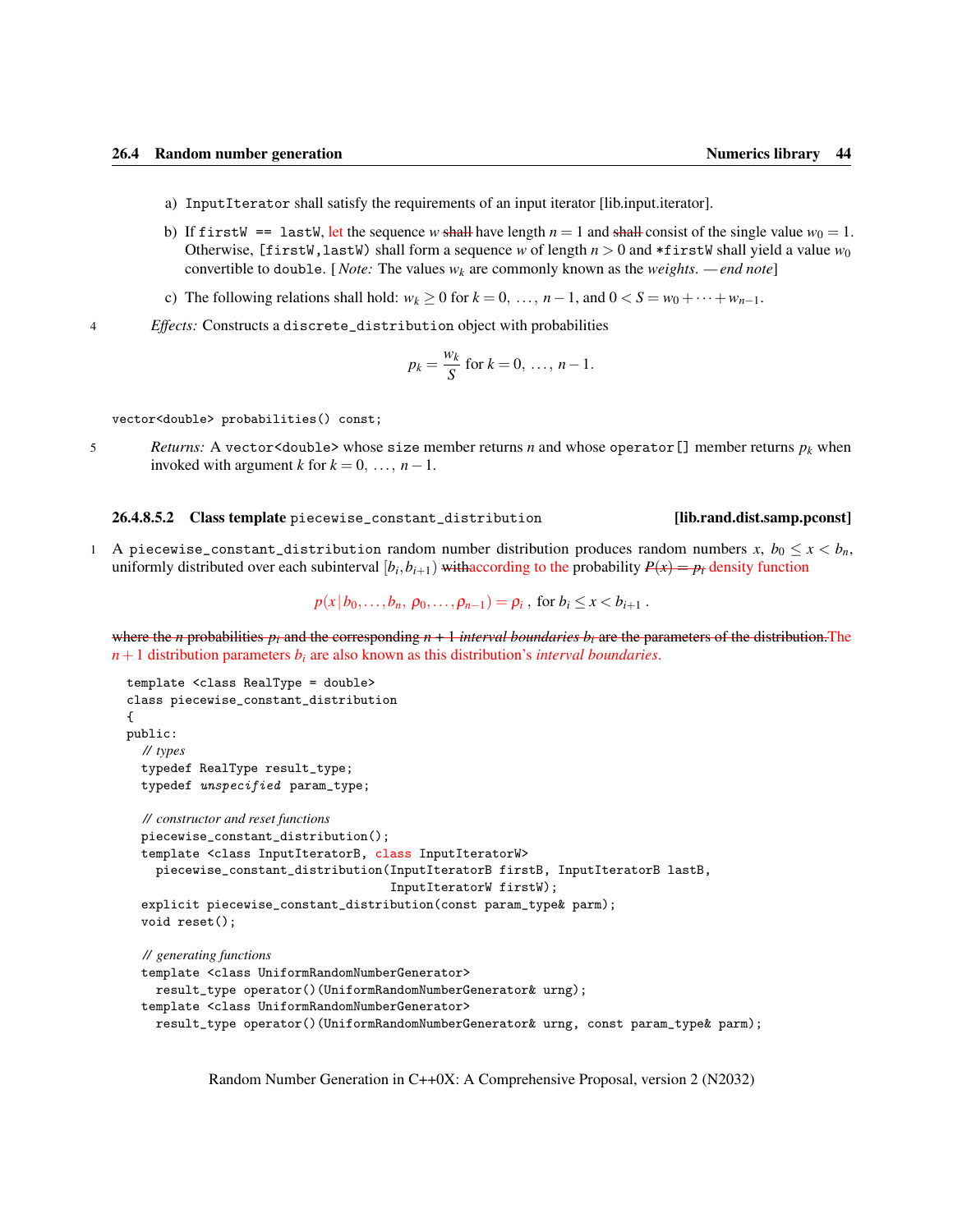```
// property functions
  vector<RealType> intervals() const;
  vector<double> probabilitiesdensities() const;
  param_type param() const;
 void param(const param_type& parm);
  result_type min() const;
  result_type max() const;
};
```
piecewise\_constant\_distribution();

```
Effects: Constructs a piecewise_constant_distribution object with n = 1, p_0p_0 = 1, b_0 = 0, and b_1 = 1.
```

```
template <class InputIteratorB, class InputIteratorW>
piecewise_constant_distribution(InputIteratorB firstB, InputIteratorB lastB, InputIteratorW firstW);
```

```
3 Requires:
```
- a) InputIteratorB shall satisfy the requirements of an input iterator [lib.input.iterator], as shall InputIteratorW.
- b) If  $firstB == lastB$ ,
	- (a) let the sequence *w* shall have length  $n = 1$  and consist of the single value  $w_0 = 1$ , and
	- (b) let the sequence *b* shall have length  $n+1$  with  $b_0 = 0$  and  $b_1 = 1$ .

Otherwise,

- (c) [firstB, lastB) shall form a sequence *b* of length  $n+1$  whose leading element  $b_0$  shall be convertible to result\_type, and
- (d) the length of the sequence *w* starting from firstW shall be at least *n*, \*firstW shall return a value  $w_0$ that is convertible to double, and any  $w_k$  for  $k \ge n$  shall be ignored by the distribution.

[*Note:* The values *w<sup>k</sup>* are commonly known as the *weights*. *— end note*]

- c) The following relations shall hold for  $k = 0, \ldots, n-1$ :  $b_k < b_{k+1}$  and  $0 \le w_k$ . Also,  $0 < S = w_0 + \cdots + w_{n-1}$ .
- 4 *Effects:* Constructs a piecewise\_constant\_distribution object with probabilities *pk*probability densities

$$
\rho_k = \frac{w_k}{S \cdot (b_{k+1} - b_k)} \text{ for } k = 0, \ldots, n-1.
$$

vector<result\_type> intervals() const;

5 *Returns:* A vector<result\_type> whose size member returns  $n+1$  and whose operator [] member returns  $b_k$  when invoked with argument *k* for  $k = 0, \ldots, n$ .

vector<double> probabilitiesdensities() const;

6 *Returns:* A vector<result\_type> whose size member returns *n* and whose operator [] member returns  $p_k p_k$ when invoked with argument *k* for  $k = 0, \ldots, n-1$ .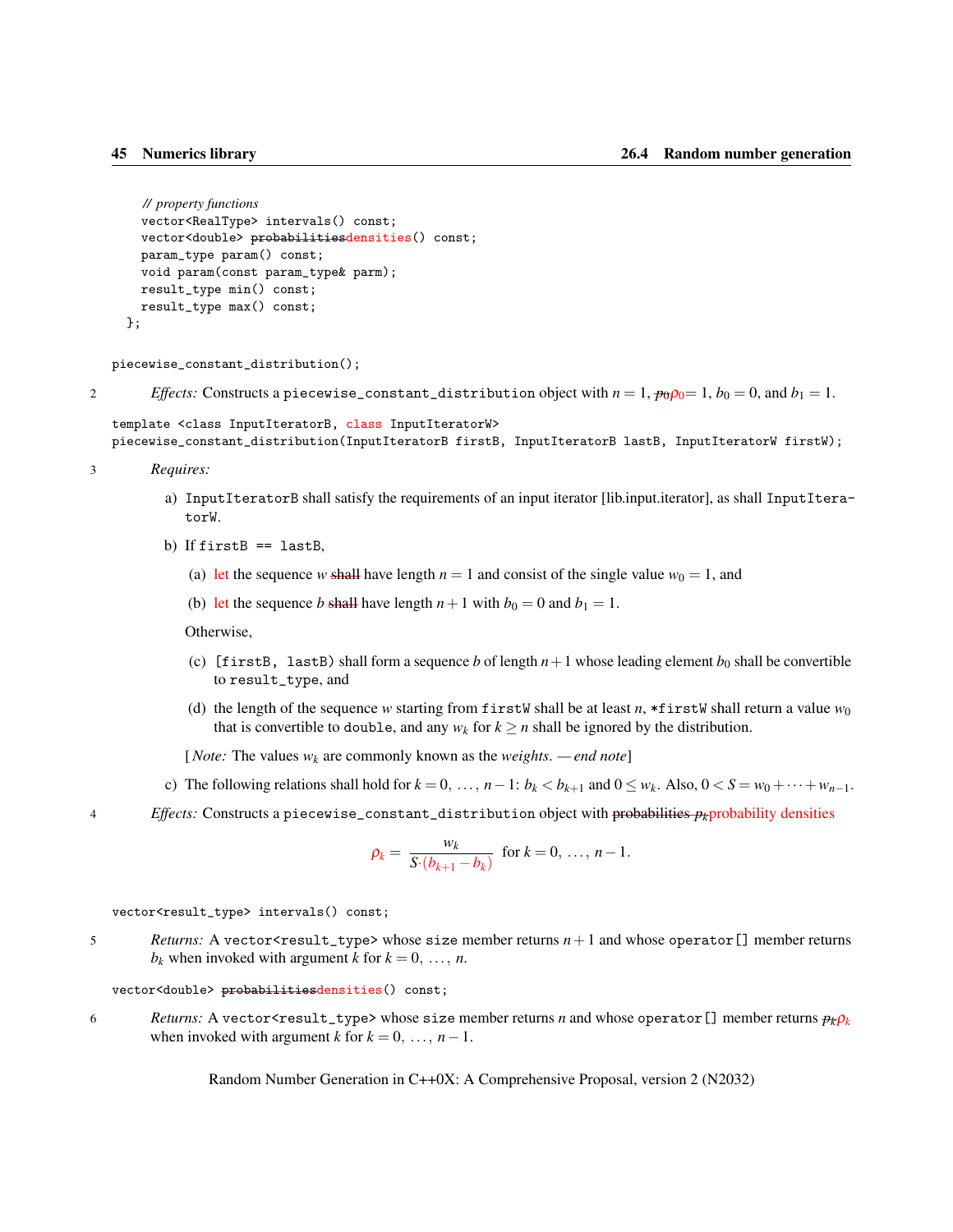<span id="page-51-1"></span><span id="page-51-0"></span>26.4.8.5.3 Class template general\_pdf\_distribution [lib.rand.dist.samp.genpdf]

1 A general\_pdf\_distribution random number distribution produces random numbers  $x$ ,  $x_{\text{min}} \le x < x_{\text{max}}$ , distributed according to the probability density function whose shape is determined when the distribution is constructed. *xmin* and *xmax* are parameters of the distribution.

 $p(x | x_{\min}, x_{\max}, \rho) = \rho(x)$ , for  $x_{\min} \le x < x_{\min}$ .

```
template <class RealType = double>
class general_pdf_distribution
{
public:
  // types
  typedef RealType result_type;
  typedef unspecified param_type;
  // constructor and reset functions
  general_pdf_distribution();
  template <class Func>
    general_pdf_distribution(result_type xmin, result_type xmax, Func-& pdf);
  explicit general_pdf_distribution(const param_type& parm);
  void reset();
  // generating functions
  template <class UniformRandomNumberGenerator>
    result_type operator()(UniformRandomNumberGenerator& urng);
  template <class UniformRandomNumberGenerator>
    result_type operator()(UniformRandomNumberGenerator& urng, const param_type& parm);
  // property functions
  result_type xmin() const;
  result_type xmax() const;
  param_type param() const;
  void param(const param_type& parm);
  result_type min() const;
  result_type max() const;
```

```
};
```
general\_pdf\_distribution();

2 *Effects:* Constructs a general\_pdf\_distribution object with  $x_{min} = 0$  and  $x_{max} = 1$  such that  $p(x) = 1$  for all  $x_{min} \leq x < x_{max}$ .

template <class Func> general\_pdf\_distribution(result\_type xmin, result\_type xmax, Func-& pdf);

3 *Requires:*

a) pdf shall be callable with one argument of type result\_type, and shall return values of a type convertible to double;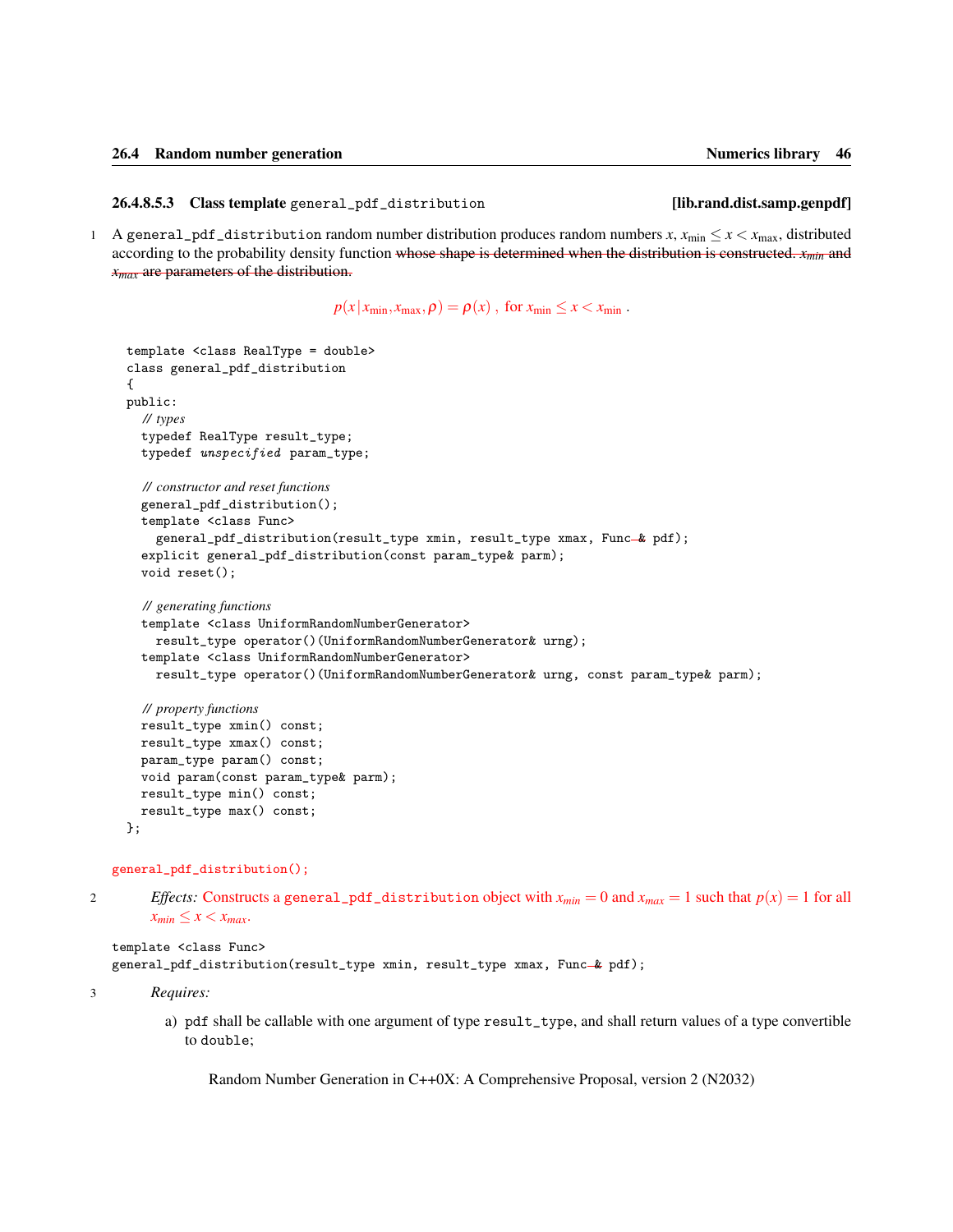- <span id="page-52-0"></span>b)  $x_{\text{min}} < x_{\text{max}}$ , and for all  $x_{\text{min}} \le x < x_{\text{max}}$ , pdf(*x*) shall return a value that is non-negative, non-NaN, and non-infinity; and
- c) the following relations shall hold:

$$
0 < z = \int_{x_{\min}}^{x_{\max}} \mathbf{pdf}(x) \, dx < \infty \,,
$$

where *f* is the mathematical function corresponding to the supplied pdf. [*Note:* This implies that the user-supplied pdf need not be normalized. *— end note*]

4 *Effects:* Constructs a general\_pdf\_distribution object; xmin and xmax correspond to the respective parameters of the distribution and the corresponding probability density function is given by  $\phi(x)\rho(x) = \phi d f(x)/z$ , where  $x_{min} \leq x \leq x_{max}$ .

result\_type xmin() const;

5 *Returns:* The value of the xmin parameter with which the object was constructed.

result\_type xmax() const;

6 *Returns:* The value of the xmax parameter with which the object was constructed.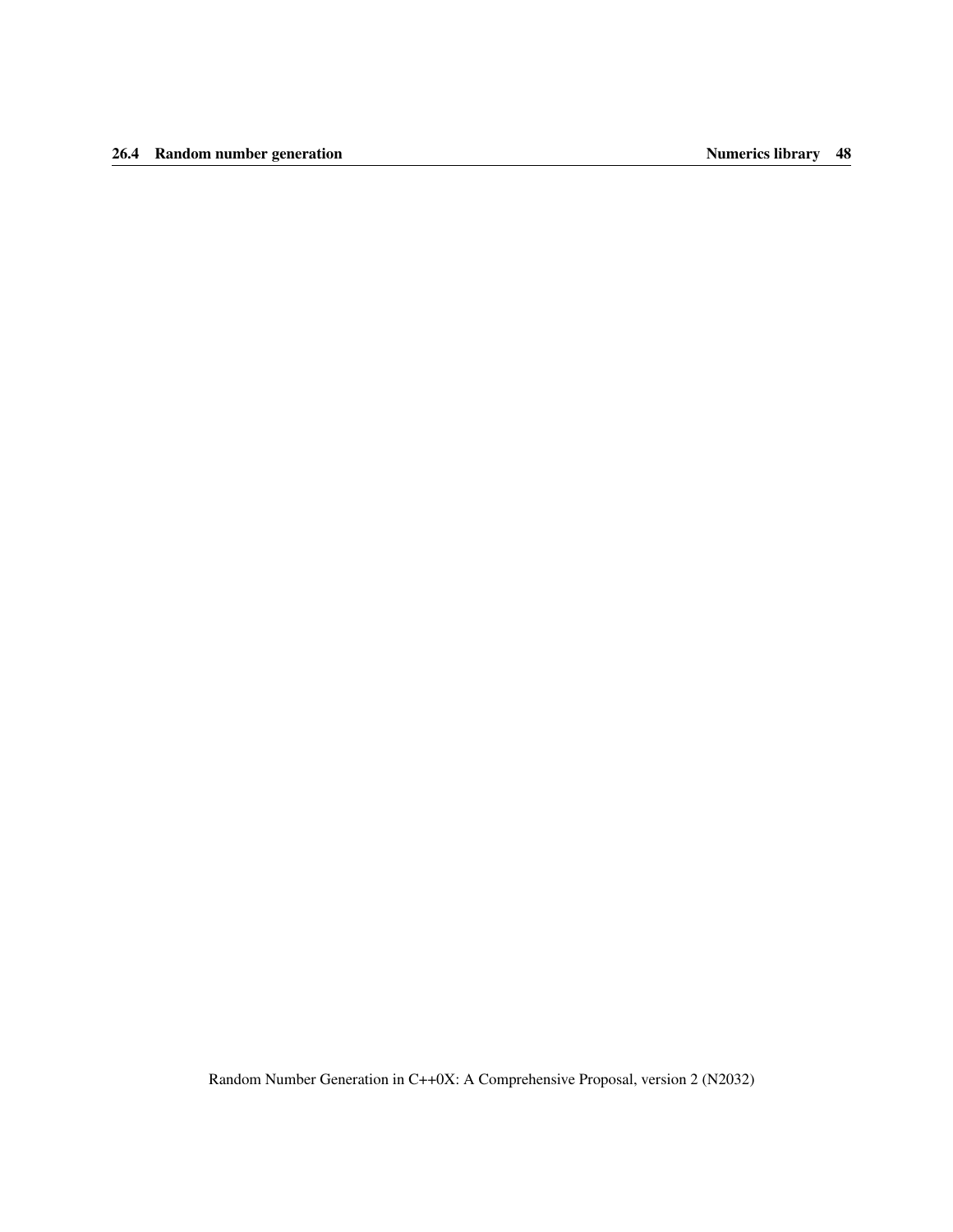## **Index**

```
a()
    cauchy_distribution<>, 40
    extreme_value_distribution<>, 36
    uniform_int_distribution<>, 27
    uniform_real_distribution<>, 28
    weibull_distribution<>, 35
alpha()
    gamma_distribution<>, 34
b()cauchy_distribution<>, 41
    extreme_value_distribution<>, 37
    uniform_int_distribution<>, 27
    uniform_real_distribution<>, 28
    weibull_distribution<>, 35
base()
    discard_block_engine<>, 18
    shuffle_order_engine<>, 20
base1()
    xor_combine_engine<>, 22
base2()
    xor_combine_engine<>, 22
Bernoulli distributions, 28–32
bernoulli_distribution, 28
    constructor, 29
    discrete probability function, 28
    p(), 29
beta()
    gamma_distribution<>, 34
binomial_distribution<>, 29
    constructor, 29
    discrete probability function, 29
    p(), 30
    t(), 30
```

```
subtract_with_carry_01_engine<>, 15
    subtract_with_carry_engine<>, 14
cauchy_distribution<>, 40
    a()40
    41constructor, 40
    probability density function, 40
chi_squared_distribution<>, 39
    constructor, 39
    n(), 39
    probability density function, 39
```

```
densitities()
    piecewise_constant_distribution<>, 45
discard_block_engine<>, 17
    base(), 18
    constructor, 18
    generation algorithm, 17
    state, 17
    template parameters, 18
    textual representation, 18
    transition algorithm, 17
discrete probability function, 6
    bernoulli_distribution, 28
    binomial_distribution<>, 29
    discrete__distribution<>, 43
    geometric_distribution<>, 30
    negative_binomial_distribution<>, 31
    poisson_distribution<>, 32
    uniform_int_distribution<>, 26
discrete__distribution<>
    discrete probability function, 43
discrete_distribution<>, 43
    constructor, 43
    discrete_distribution<>, 43
```
carry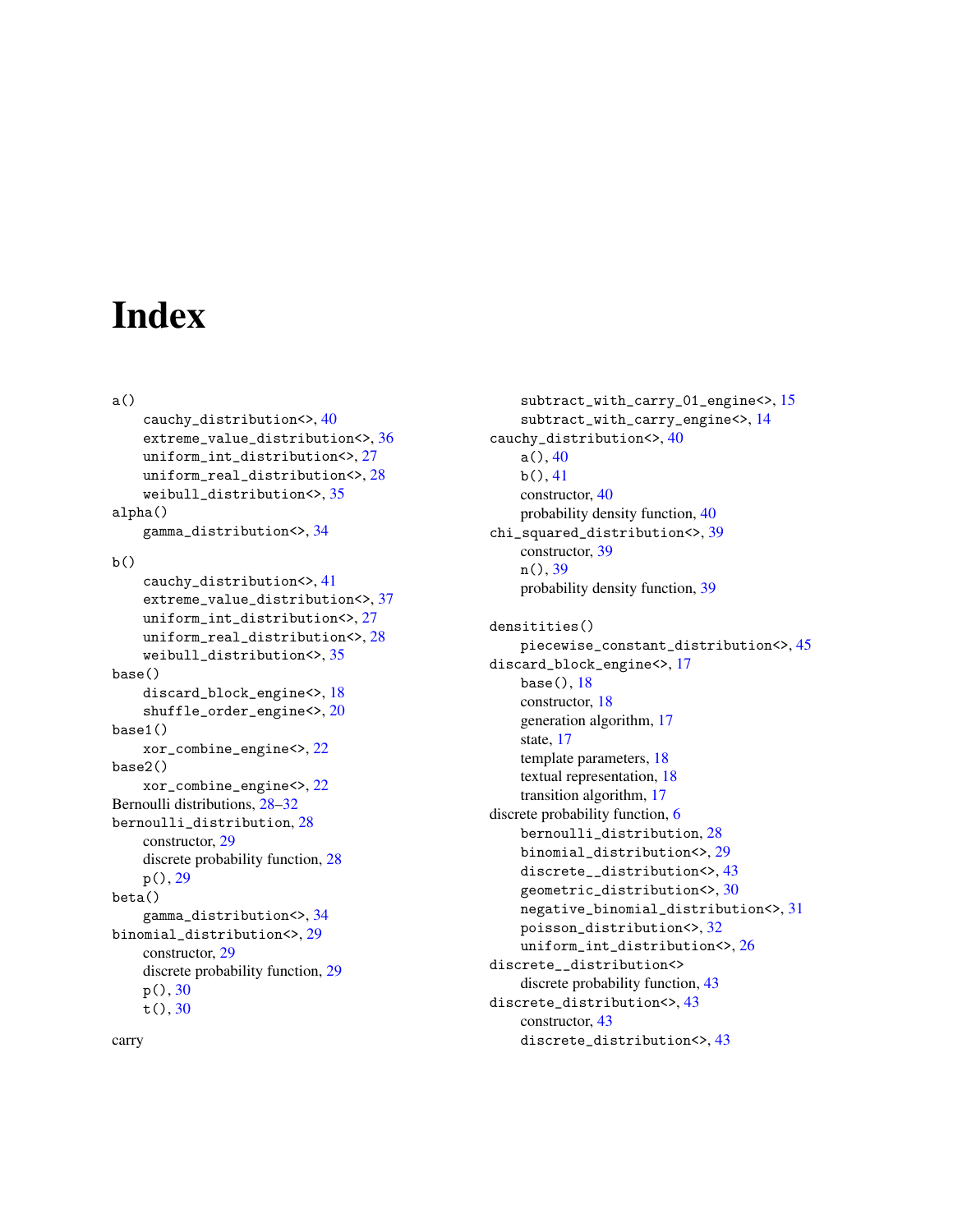probabilities(), [44](#page-49-1) weights, [44](#page-49-1) distribution, *see* random number distribution engine, *see* random number engine engine adaptor, *see* random number engine adaptor engines with predefined parameters, [22](#page-27-1)[–23](#page-28-1) knuth\_b, [23](#page-28-1) minstd\_rand, [22](#page-27-1) minstd\_rand0, [22](#page-27-1) mt19937, [22](#page-27-1) ranlux3, [23](#page-28-1) ranlux3\_01, [23](#page-28-1) ranlux4, [23](#page-28-1) ranlux4\_01, [23](#page-28-1) ranlux64\_base\_01, [23](#page-28-1) ranlux\_base\_01, [23](#page-28-1) entropy() random\_device, [24](#page-29-2) exponential\_distribution<>, [33](#page-38-1) constructor, [33](#page-38-1) lambda(), [33](#page-38-1) probability density function, [33](#page-38-1) extreme\_value\_distribution<>, [36](#page-41-2) a(), [36](#page-41-2)  $b(), 37$  $b(), 37$ constructor, [36](#page-41-2) probability density function, [36](#page-41-2) fisher\_f\_distribution<>, [41](#page-46-1) constructor, [41](#page-46-1) m(), [41](#page-46-1) n(), [42](#page-47-1) probability density function, [41](#page-46-1) gamma\_distribution<>, [34](#page-39-1) alpha(), [34](#page-39-1) beta(), [34](#page-39-1) constructor, [34](#page-39-1) probability density function, [34](#page-39-1) general\_pdf\_distribution<>, [46](#page-51-1) constructor, [46](#page-51-1) probability density function, [46](#page-51-1) xmax(), [47](#page-52-0) xmin(), [47](#page-52-0)

generate\_canonical<>(), [25](#page-30-1)

generation algorithm discard\_block\_engine<>, [17](#page-22-2) linear\_congruential\_engine<>, [11](#page-16-2) mersenne\_twister\_engine<>, [13](#page-18-0) random number engine, [3](#page-8-1) shuffle\_order\_engine<>, [19](#page-24-0) subtract\_with\_carry\_01\_engine<>, [16](#page-21-0) subtract\_with\_carry\_engine<>, [14](#page-19-1) xor\_combine\_engine<>, [20](#page-25-1) geometric\_distribution<>, [30](#page-35-1) constructor, [30](#page-35-1) discrete probability function, [30](#page-35-1) p(), [31](#page-36-1)

interval boundaries piecewise\_constant\_distribution<>, [44](#page-49-1) intervals() piecewise\_constant\_distribution<>, [45](#page-50-0)

```
knuth_b, 23
```
lambda() exponential\_distribution<>, [33](#page-38-1) linear\_congruential\_engine<>, [11](#page-16-2) constructor, [12](#page-17-2) generation algorithm, [11](#page-16-2) state, [11](#page-16-2) template parameters, [12](#page-17-2) textual representation, [12](#page-17-2) transition algorithm, [11](#page-16-2) lognormal\_distribution<>, [38](#page-43-1) constructor, [38](#page-43-1) m(), [39](#page-44-1) probability density function, [38](#page-43-1)  $s(), 39$  $s(), 39$ 

```
m()
```
fisher\_f\_distribution<>, [41](#page-46-1) lognormal\_distribution<>, [39](#page-44-1) max random\_device, [24](#page-29-2) xor\_combine\_engine<>, [22](#page-27-1) mean() normal\_distribution<>, [38](#page-43-1) poisson\_distribution<>, [32](#page-37-2) student\_t\_distribution<>, [42](#page-47-1)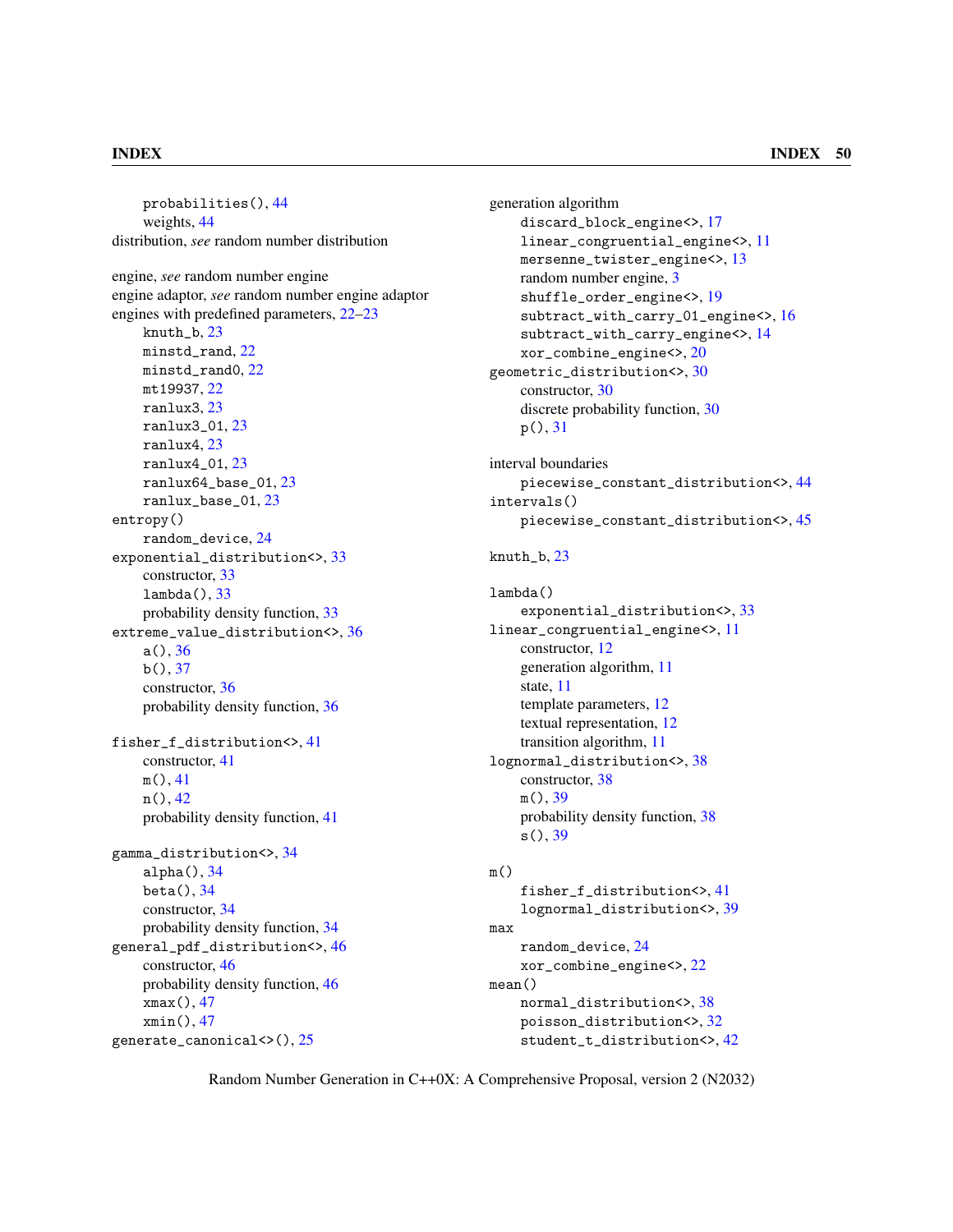mersenne\_twister\_engine<>, [12](#page-17-2) constructor, [14](#page-19-1) generation algorithm, [13](#page-18-0) state, [12](#page-17-2) template parameters, [13](#page-18-0) textual representation, [13](#page-18-0) transition algorithm, [12](#page-17-2) min random\_device, [24](#page-29-2) minstd\_rand, [22](#page-27-1) minstd\_rand0, [22](#page-27-1) mt19937, [22](#page-27-1)

### $n()$

chi\_squared\_distribution<>, [39](#page-44-1) fisher\_f\_distribution<>, [42](#page-47-1) negative\_binomial\_distribution<>, [31](#page-36-1) constructor, [31](#page-36-1) discrete probability function, [31](#page-36-1) p(), [32](#page-37-2) t(), [31](#page-36-1) normal distributions, [37](#page-42-2)[–43](#page-48-2) normal\_distribution<>, [37](#page-42-2) constructor, [37](#page-42-2) mean(), [38](#page-43-1) probability density function, [37](#page-42-2) stddev(), [38](#page-43-1)

operator()() random\_device, [25](#page-30-1)

### p()

```
bernoulli_distribution, 29
    binomial_distribution<>, 30
    geometric_distribution<>, 31
    negative_binomial_distribution<>, 32
parameters
    random number distribution, 6
piecewise_constant_distribution<>, 44
    constructor, 45
    densitities(), 45
    interval boundaries, 44
    intervals(), 45
    probability density function, 44
    weights, 45
Poisson distributions, 32–37
```
poisson\_distribution<>, [32](#page-37-2) constructor, [32](#page-37-2) discrete probability function, [32](#page-37-2) mean(), [32](#page-37-2) probabilities() discrete\_distribution<>, [44](#page-49-1) probability density function, [6](#page-11-2) cauchy\_distribution<>, [40](#page-45-1) chi\_squared\_distribution<>, [39](#page-44-1) exponential\_distribution<>, [33](#page-38-1) extreme\_value\_distribution<>, [36](#page-41-2) fisher\_f\_distribution<>, [41](#page-46-1) gamma\_distribution<>, [34](#page-39-1) general\_pdf\_distribution<>, [46](#page-51-1) lognormal\_distribution<>, [38](#page-43-1) normal\_distribution<>, [37](#page-42-2) piecewise\_constant\_distribution<>, [44](#page-49-1) student\_t\_distribution<>, [42](#page-47-1) uniform\_real\_distribution<>, [27](#page-32-1) weibull\_distribution<>, [35](#page-40-1)  $\langle$ random $\rangle$ ,  $8-11$  $8-11$ random number distribution bernoulli\_distribution, [28](#page-33-2) binomial\_distribution<>, [29](#page-34-1) chi\_squared\_distribution<>, [39](#page-44-1) discrete probability function, [6](#page-11-2) discrete\_distribution<>, [43](#page-48-2) exponential\_distribution<>, [33](#page-38-1) extreme\_value\_distribution<>, [36](#page-41-2) fisher\_f\_distribution<>, [41](#page-46-1) gamma\_distribution<>, [34](#page-39-1) general\_pdf\_distribution<>, [46](#page-51-1) geometric\_distribution<>, [30](#page-35-1) lognormal\_distribution<>, [38](#page-43-1) negative\_binomial\_distribution<>, [31](#page-36-1) normal\_distribution<>, [37](#page-42-2) parameters, [6](#page-11-2) piecewise\_constant\_distribution<>, [44](#page-49-1) poisson\_distribution<>, [32](#page-37-2) probability density function, [6](#page-11-2)

uniform\_real\_distribution<>, [27](#page-32-1) random number distributions

requirements, [6](#page-11-2)[–8](#page-13-1)

student\_t\_distribution<>, [42](#page-47-1) uniform\_int\_distribution<>, [26](#page-31-3)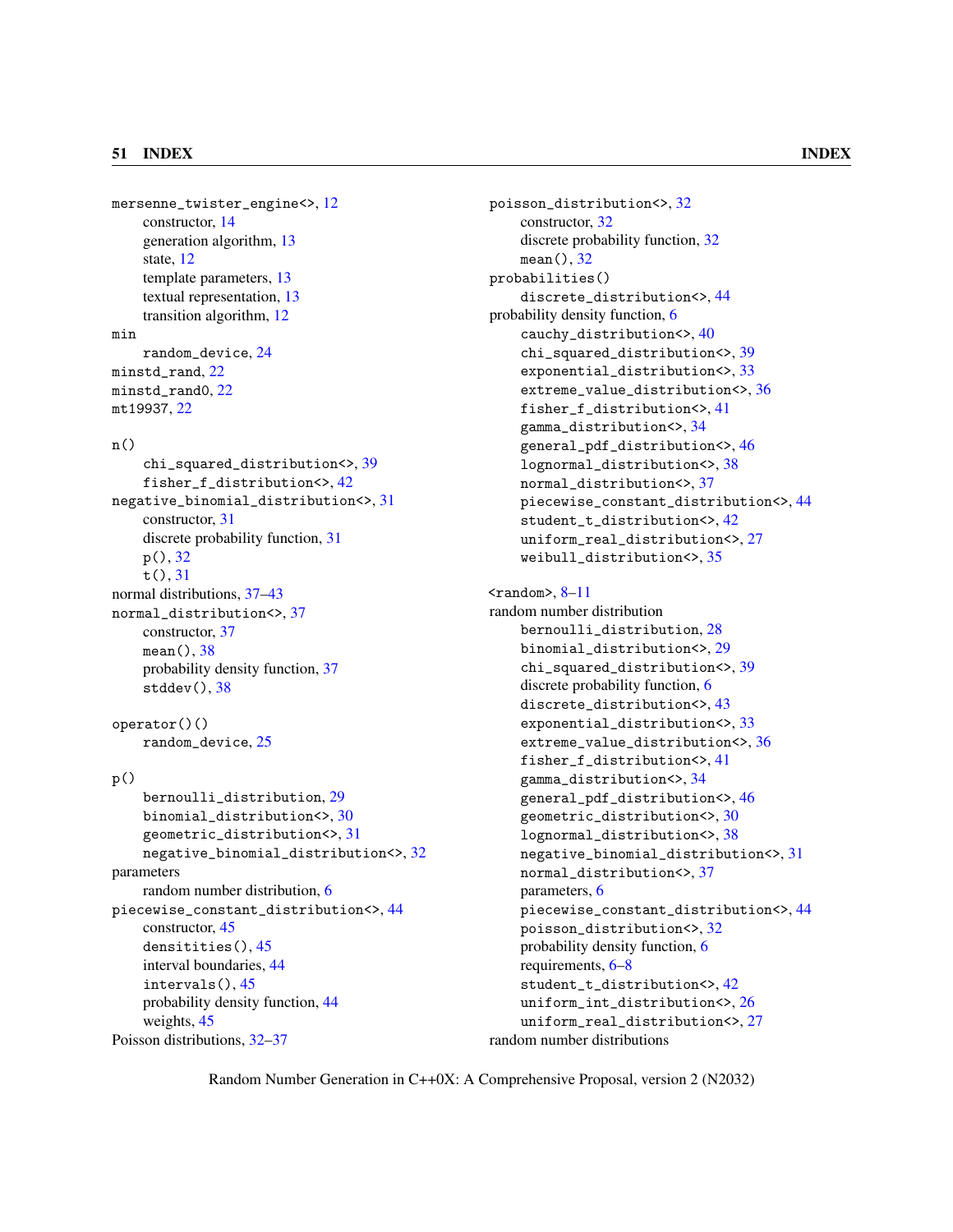Bernoulli, [28–](#page-33-2)[32](#page-37-2) normal, [37](#page-42-2)[–43](#page-48-2) Poisson, [32–](#page-37-2)[37](#page-42-2) sampling, [43](#page-48-2)[–47](#page-52-0) uniform, [26–](#page-31-3)[28](#page-33-2) random number engine generation algorithm, [3](#page-8-1) linear\_congruential\_engine<>, [11](#page-16-2) mersenne\_twister\_engine<>, [12](#page-17-2) requirements, [2–](#page-7-5)[5](#page-10-2) state, [3](#page-8-1) subtract\_with\_carry\_01\_engine<>, [15](#page-20-1) subtract\_with\_carry\_engine<>, [14](#page-19-1) successor state, [3](#page-8-1) transition algorithm, [3](#page-8-1) random number engine adaptor discard\_block\_engine<>, [17](#page-22-2) requirements, [5–](#page-10-2)[6](#page-11-2) shuffle\_order\_engine<>, [18](#page-23-1) xor\_combine\_engine<>, [20](#page-25-1) random number generation, [1–](#page-6-4)[47](#page-52-0) random number generator, *see* uniform random number student\_t\_distribution<>, [42](#page-47-1) generator random\_device, [23](#page-28-1) constructor, [24](#page-29-2) entropy(), [24](#page-29-2) implementation leeway, [24](#page-29-2) max, [24](#page-29-2) min, [24](#page-29-2) operator $()$  $($  $), 25$  $), 25$ ranlux3, [23](#page-28-1) ranlux3\_01, [23](#page-28-1) ranlux4, [23](#page-28-1) ranlux4\_01, [23](#page-28-1) ranlux64\_base\_01, [23](#page-28-1) ranlux\_base\_01, [23](#page-28-1) requirements random number distribution, [6](#page-11-2)[–8](#page-13-1) random number engine, [2](#page-7-5)[–5](#page-10-2) random number engine adaptor, [5](#page-10-2)[–6](#page-11-2) uniform random number generator, [2](#page-7-5) result\_type entity characterization based on, [1](#page-6-4) xor\_combine\_engine<>, [21](#page-26-0)

lognormal\_distribution<>, [39](#page-44-1) sampling distributions, [43](#page-48-2)[–47](#page-52-0) shuffle\_order\_engine<>, [18](#page-23-1) base(), [20](#page-25-1) constructor, [20](#page-25-1) generation algorithm, [19](#page-24-0) state, [19](#page-24-0) template parameters, [19](#page-24-0) textual representation, [19](#page-24-0) transition algorithm, [19](#page-24-0) state discard\_block\_engine<>, [17](#page-22-2) linear\_congruential\_engine<>, [11](#page-16-2) mersenne\_twister\_engine<>, [12](#page-17-2) random number engine, [3](#page-8-1) shuffle\_order\_engine<>, [19](#page-24-0) subtract\_with\_carry\_01\_engine<>, [15](#page-20-1) subtract\_with\_carry\_engine<>, [14](#page-19-1) xor\_combine\_engine<>, [20](#page-25-1) stddev() normal\_distribution<>, [38](#page-43-1) constructor, [42](#page-47-1) mean(), [42](#page-47-1) probability density function, [42](#page-47-1) subtract\_with\_carry\_01\_engine<>, [15](#page-20-1) carry, [15](#page-20-1) constructor, [16](#page-21-0) generation algorithm, [16](#page-21-0) state, [15](#page-20-1) template parameters, [16](#page-21-0) textual representation, [16](#page-21-0) transition algorithm, [15](#page-20-1) subtract\_with\_carry\_engine<>, [14](#page-19-1) carry, [14](#page-19-1) constructor, [15](#page-20-1) generation algorithm, [14](#page-19-1) state, [14](#page-19-1) template parameters, [15](#page-20-1) textual representation, [15](#page-20-1) transition algorithm, [14](#page-19-1) successor state random number engine, [3](#page-8-1)

### $t()$

binomial\_distribution<>, [30](#page-35-1)

Random Number Generation in C++0X: A Comprehensive Proposal, version 2 (N2032)

 $s()$